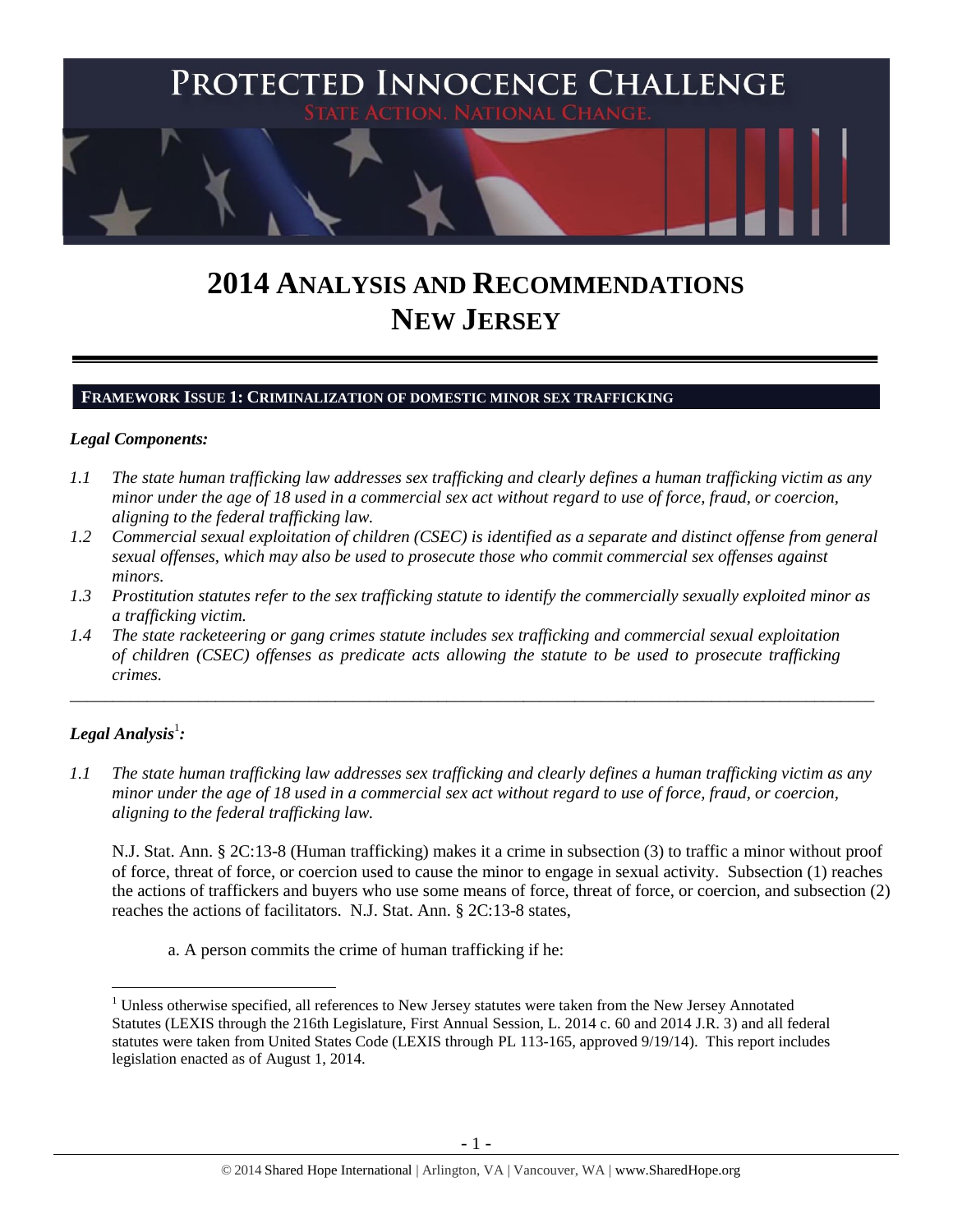(1) knowingly holds, recruits, lures, entices, harbors, transports, provides or obtains, by any means, another to engage in sexual activity<sup>2</sup> as defined in paragraph (2) of subsection a. of N.J.S. 2C:34-1 [Prostitution and related offenses] or to provide labor services:

<span id="page-1-0"></span>(a) by causing of threatening to cause serious bodily harm or physical restraint against the person or any other person;

(b) by means of any scheme, plan or pattern intended to cause the person to believe that the person or any other person would suffer serious bodily harm or physical restraint;

(c) by committing a violation of N.J.S.2C:13-5 [Criminal coercion] against the person;

(d) by destroying, concealing, removing, confiscating, or possessing any passport, immigrationrelated document as defined in section 1 of P.L. 1997, c. 1 (C. 2C:21-31[Unauthorized practice of immigration law; penalties]), or other document issued by a governmental agency to any person which could be used as a means of verifying the person's identity or age or any other personal identifying information;

(e) by means of the abuse or threatened abuse of the law or legal process;

(f) by means of fraud, deceit, or misrepresentation against the person; or

(g) by facilitating access to a controlled dangerous substance or controlled substance analog as set forth in chapter 35 of Title 2C of the New Jersey Statutes; or

(2) receives anything of value from participation as an organizer, supervisor, financier or manager in a scheme or course of conduct which violates paragraph (1) of this subsection; or

<span id="page-1-1"></span>(3) knowingly holds, recruits, lures, entices, harbors, transports, provides or obtains, by any means, a child under 18 years of age, to engage in sexual activity as defined in paragraph (2) of subsection a. of N.J.S.2C:34–1, whether or not the actor mistakenly believed that the child was 18 years of age or older, even if that mistaken belief was reasonable.

A conviction under N.J. Stat. Ann. § 2C:13-8 is punishable as a first degree crime by imprisonment for 10–20 years and a possible fine up to \$200,000.<sup>3</sup> N.J. Stat. Ann. §§ 2C:13-8(b), 2C:43-6(a)(1), 2C:43-3(a)(1). If, however, an offender convicted under N.J. Stat. Ann. § 2C:13-8(a)(2) or (a)(3) faces imprisonment for 20 years to life, and is not eligible for parole until 20 years have been served. N.J. Stat. Ann. § 2C:13-8(d). Lastly, an additional fine of no less than \$25,000 is imposed on violators of N.J. Stat. Ann. § 2C:13-8(a) which is to be deposited in the "Human Trafficking Survivor's Assistance Fund." N.J. Stat. Ann. § 2C:13-8(d).

. . . .

 $\overline{a}$ 

A person who has been convicted of an offense may be sentenced to pay a fine, to make restitution, or both, such fine not to exceed:

e. Any higher amount equal to double the pecuniary gain to the offender or loss to the victim caused by the conduct constituting the offense by the offender. In such case the court shall make a finding as to the amount of the gain or loss, and if the record does not contain sufficient evidence to support such a finding the court may conduct a hearing upon the issue. For purposes of this section the term "gain" means the amount of money or the value of property derived by the offender and "loss" means the amount of value separated from the victim or the amount of any payment owed to the victim and avoided or evaded and includes any reasonable and necessary expense incurred by the owner in recovering or replacing lost, stolen or damaged property, or recovering any payment avoided or evaded, and, with respect to property of a research facility, includes the cost of repeating an interrupted or invalidated experiment or loss of profits. The term "victim" shall mean a person who suffers a personal physical or psychological injury or death or incurs loss of or injury to personal or real property as a result of a crime committed against that person, or in the case of a homicide, the nearest relative of the victim. . . .

<sup>&</sup>lt;sup>2</sup> Pursuant to N.J. Stat. Ann. § 2C:34-1(a)(2), "Sexual activity' includes, but is not limited to, sexual intercourse, including genital-genital, oral-genital, anal-genital, and oral-anal contact, whether between persons of the same or opposite sex; masturbation; touching of the genitals, buttocks, or female breasts; sadistic or masochistic abuse and other deviate sexual relations."

 $3$  Under N.J. Stat. Ann. § 2C:43-3(e),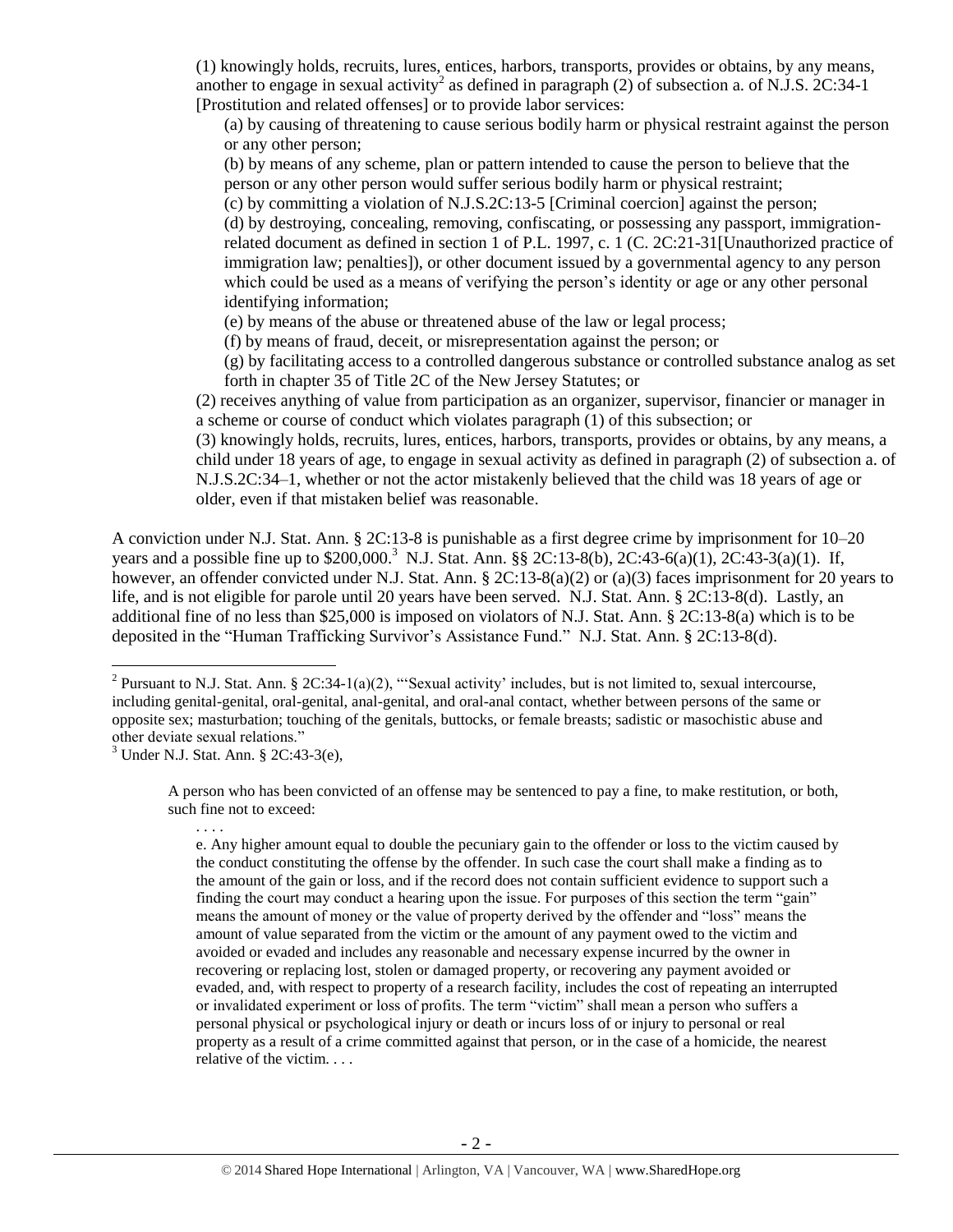Additionally, N.J. Stat. Ann. § 2C:13-9 (Human trafficking in the second degree) states that a person commits human trafficking in the second degree if he:

<span id="page-2-1"></span>(1) provides services, resources, or assistance<sup>4</sup> with the knowledge that the services, resources, or assistance are intended to be used in furtherance of the commission of the crime of human trafficking in violation of section 1 of P.L.2005, c. 77 (C.2C:13–8) [Human trafficking]. . . . .

<span id="page-2-0"></span>(2) procures or attempts to procure a person to engage in sexual activity as defined in paragraph (2) of subsection a. of N.J.S.2C:34–1 [Prostitution and related offenses], or to provide labor or services, whether for himself or another person, knowing that the person provided or to be provided was a victim of human trafficking, or under circumstances in which a reasonable person would conclude that there was a substantial likelihood that the person was a victim of human trafficking.<sup>5</sup>

A conviction under N.J. Stat. Ann. § 2C:13-9 is punishable as a second degree crime by imprisonment for 5–10 years and a possible fine not to exceed \$150,000. N.J. Stat. Ann. §§ 2C:13-9(c)(1), 2C:43-6(a)(2), 2C:43-3(a)(2). An additional fine of no less than \$15,000 is imposed on violators of N.J. Stat. Ann. § 2C:13-9 which is to be deposited in the "Human Trafficking Survivor's Assistance Fund." N.J. Stat. Ann. § 2C:13-9(c)(1).

 $\overline{a}$ 

(a) For purposes of this paragraph, "services, resources, or assistance" shall include financial support, business services, lodging, transportation, the provision of false documentation or identification, equipment, facilities, or any other service or property with a pecuniary value that exceeds \$200, whether or not a person is compensated for the services, resources, or assistance, but shall not include humanitarian or charitable aid or services provided directly to a victim of human trafficking.

(b) For purposes of this paragraph, the requisite knowledge that services, resources, or assistance are intended to be used in furtherance of the commission of the crime of human trafficking may be inferred if the defendant was aware that a person to whom the defendant was providing services, resources, or assistance: (i) was subject to or subjected another to restrictions on the person's freedom of movement, so that the person could not leave without accompaniment of another person or was otherwise subjected to obvious restrictions on mobility; or (ii) did not possess or have access to any means of communication, including but not limited to a cellular or other wireless telephone or other electronic communication device, and was not permitted or was otherwise unable to communicate with another person without supervision or permission.

 $<sup>5</sup>$  Under N.J. Stat. Ann. § 2C:13-9(2),</sup>

(a) For purposes of this paragraph, there shall be a rebuttable presumption that the defendant knew, and that a reasonable person would conclude there was a substantial likelihood, that a person was a victim of human trafficking if the person: (i) could not leave the premises where the person provided labor or services without accompaniment of another person or was otherwise subjected to significant restrictions on the person's freedom of movement; or (ii) did not possess or have access to any means of communication, including but not limited to a cellular or other wireless telephone or other electronic communication device, and was not permitted or was otherwise unable to communicate with another person without supervision or permission.

(b) For the purposes of this paragraph, there shall be a rebuttable presumption that: (i) a person knew that a child under the age of 18 years of age procured to engage in sexual activity or for whom attempts were made to procure for that activity was a victim of human trafficking; and (ii) a reasonable person would conclude that there was a substantial likelihood that a child under the age of 18 years of age procured to engage in sexual activity or for whom attempts were made to procure for that activity was a victim of human trafficking.

 $4$  Under N.J. Stat. Ann. § 2C:13-9(a)(1),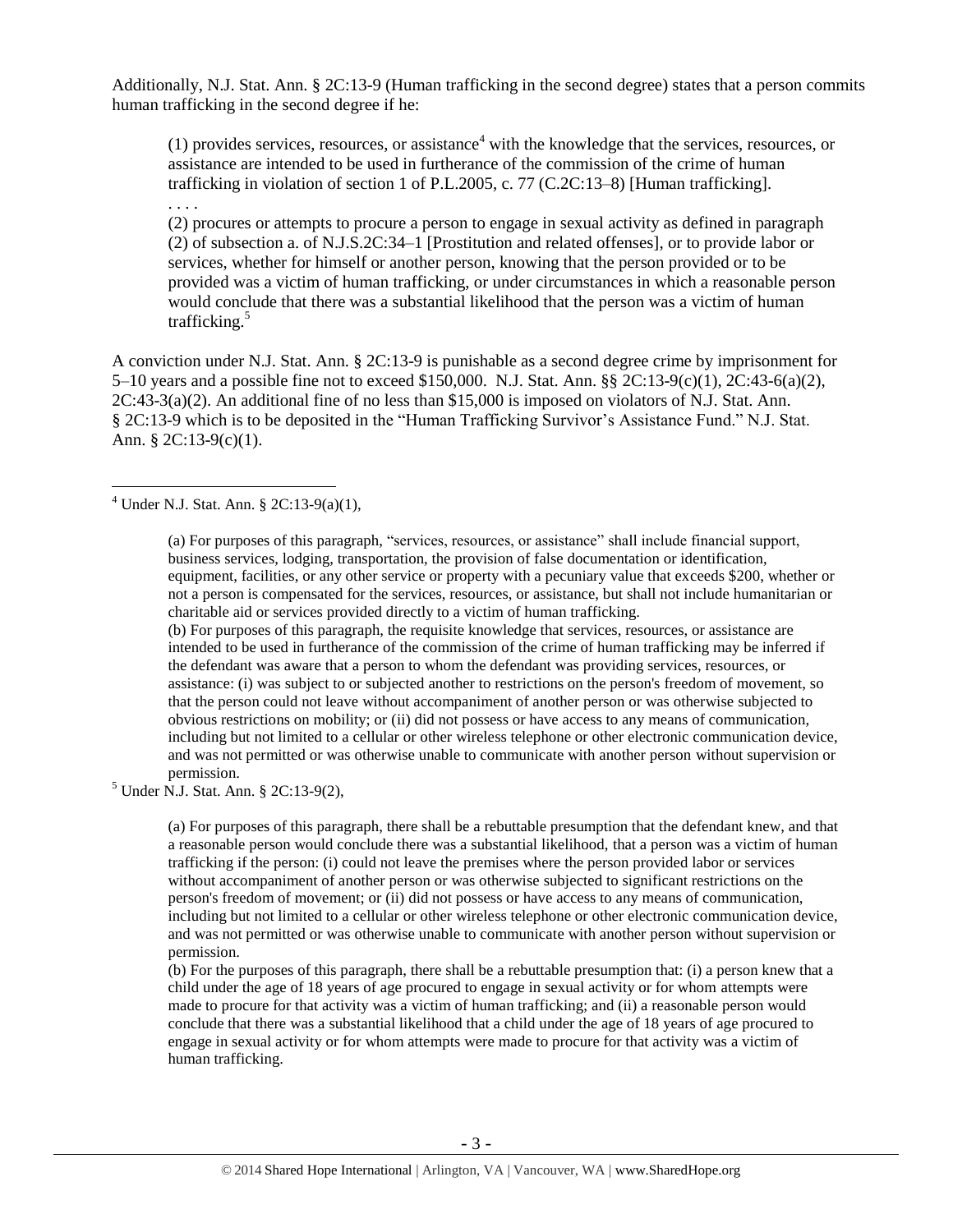*1.2 Commercial sexual exploitation of children (CSEC) is identified as a separate and distinct offense from general sexual offenses, which may also be used to prosecute those who commit commercial sex offenses against minors.*

The following laws criminalize CSEC in New Jersey:

1. N.J. Stat. Ann. § 2C:34-1(b)(3), (4) (Prostitution and related offenses) states,

A person commits an offense if:

. . . .

 $\overline{a}$ 

(3) The actor knowingly promotes prostitution<sup>6</sup> of a child under 18 whether or not the actor mistakenly believed that the child was 18 years of age or older, even if such mistaken belief was reasonable;

(4) The actor knowingly promotes prostitution of the actor's child, ward, or any other person for whose care the actor is responsible;

A conviction under either of these subsections is punishable as a first degree crime by imprisonment for 10– 20 years, a possible fine up to \$200,000, and a mandatory fine of at least \$25,000 to be deposited in the "Human Trafficking Survivor's Assistance Fund." <sup>7</sup> N.J. Stat. Ann. §§ 2C:34-1(c), (f)(2), 2C:43-6(a)(1),  $2C:43-3(a)(1)$ .

<sup>6</sup> Pursuant to N.J. Stat. Ann. § 2C:34-1(a)(4), "promoting prostitution" is defined as,

(a) Owning, controlling, managing, supervising or otherwise keeping, alone or in association with another, a house of prostitution or a prostitution business;

(b) Procuring an inmate for a house of prostitution or place in a house of prostitution for one who would be an inmate;

(c) Encouraging, inducing, or otherwise purposely causing another to become or remain a prostitute;

(d) Soliciting a person to patronize a prostitute;

(e) Procuring a prostitute for a patron;

(f) Transporting a person into or within this State with purpose to promote that person's engaging in prostitution, or procuring or paying for transportation with that purpose; or

(g) Knowingly leasing or otherwise permitting a place controlled by the actor, alone or in association with others, to be regularly used for prostitution or promotion of prostitution, or failure to make a reasonable effort to abate such use by ejecting the tenant, notifying law enforcement authorities, or other legally available means.

 $7$  Under N.J. Stat. Ann. § 2C:43-3(e),

A person who has been convicted of an offense may be sentenced to pay a fine, to make restitution, or both, such fine not to exceed:

. . .

e. Any higher amount equal to double the pecuniary gain to the offender or loss to the victim caused by the conduct constituting the offense by the offender. In such case the court shall make a finding as to the amount of the gain or loss, and if the record does not contain sufficient evidence to support such a finding the court may conduct a hearing upon the issue. For purposes of this section the term "gain" means the amount of money or the value of property derived by the offender and "loss" means the amount of value separated from the victim or the amount of any payment owed to the victim and avoided or evaded and includes any reasonable and necessary expense incurred by the owner in recovering or replacing lost, stolen or damaged property, or recovering any payment avoided or evaded, and, with respect to property of a research facility, includes the cost of repeating an interrupted or invalidated experiment or loss of profits. The term "victim" shall mean a person who suffers a personal physical or psychological injury or death or incurs loss of or injury to personal or real property as a result of a crime committed against that person, or in the case of a homicide, the nearest relative of the victim. . . .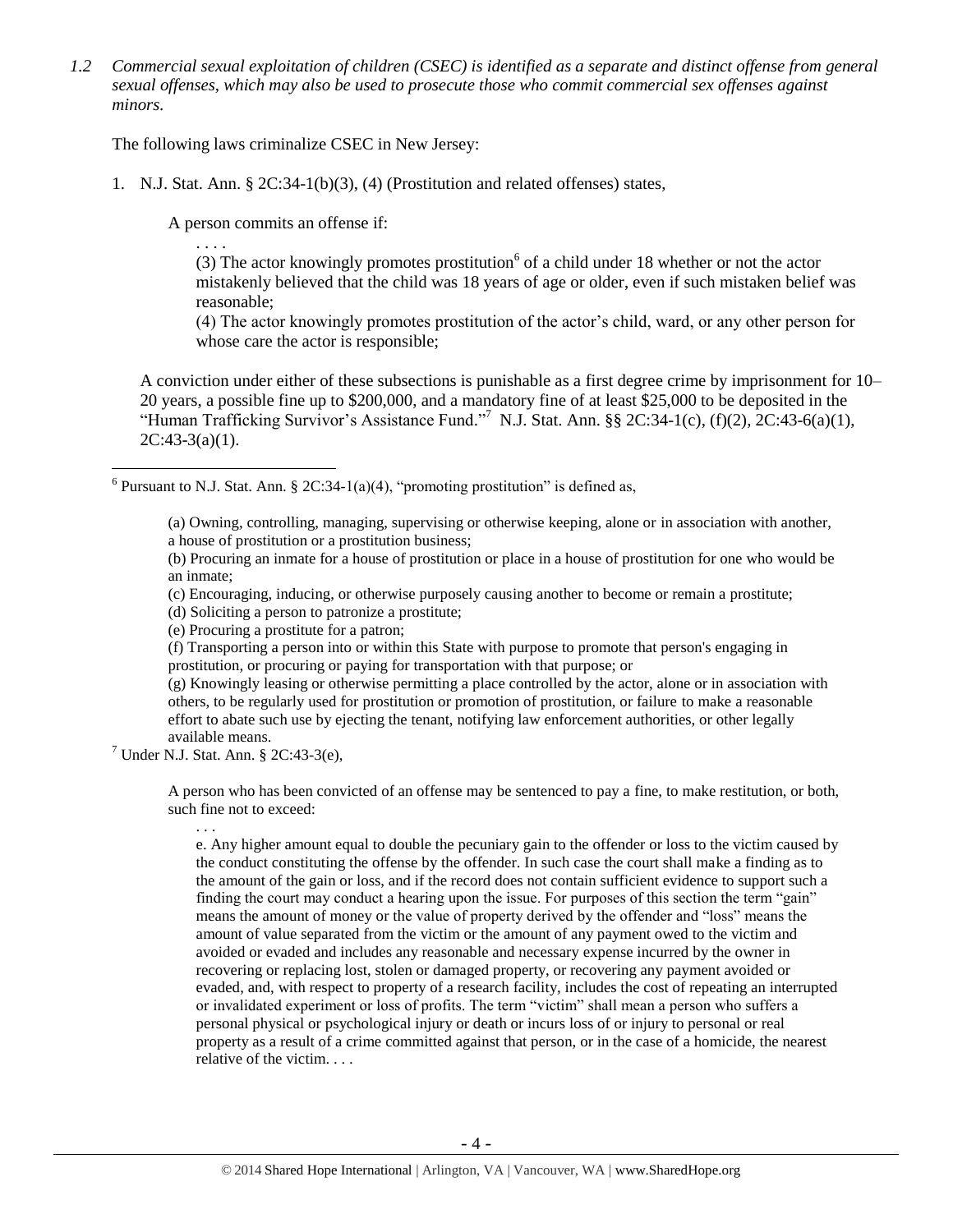2. Also, under N. J. Stat. Ann. § 2C:34-1(b) (Prostitution and related offenses),

A person commits an offense if:

. . . .

(7) The actor knowingly engages in prostitution<sup>8</sup> with a person under the age of 18, or if the actor enters into or remains in a house of prostitution for the purpose of engaging in sexual activity<sup>9</sup> with a child under the age of 18, or if the actor solicits or requests a child under the age of 18 to engage in sexual activity. It shall be no defense to a prosecution under this paragraph that the actor mistakenly believed that the child was 18 years of age or older, even if such mistaken belief was reasonable.

A conviction under this section is punishable as a second degree crime by imprisonment for 5–10 years, a possible fine not to exceed \$150,000, and a mandatory fine of at least \$25,000 to be deposited in the "Human Trafficking Survivor's Assistance Fund." N.J. Stat. Ann. §§ 2C:34-1(c)(1), (f)(2), 2C:43-6(a)(2), 2C:43-  $3(a)(2)$ .

3. N.J. Stat. Ann. § 2C:24-4(b)(3), (4) (Endangering welfare of children) states,

<span id="page-4-1"></span><span id="page-4-0"></span>(3) A person commits a crime of the first degree if he causes or permits a child<sup>10</sup> to engage in a prohibited sexual act<sup>11</sup> or in the simulation of such an act if the person knows, has reason to know or intends that the prohibited act may be photographed, filmed, reproduced, or reconstructed in any manner, including on the Internet, or may be part of an exhibition or performance.

(4) A person commits a crime of the second degree if he photographs or films a child in a prohibited sexual act or in the simulation of such an act or who uses any device, including a computer, to reproduce or reconstruct the image of a child in a prohibited sexual act or in the simulation of such an act.

Generally, a conviction under N.J. Stat. Ann. § 2C:24-4(b)(3), (4) is punishable as a second degree crime by imprisonment for 5–10 years and a possible fine not to exceed \$150,000. N.J. Stat. Ann. §§ 2C:24- 4(a)(1), (2), (4), 2C:43-6(a)(2), 2C:43-3(a)(2). However, a conviction under N.J. Stat. Ann. §§ 2C:24- 4(b)(3) is punishable as a first degree crime by imprisonment for 10–20 years and a possible fine not to exceed \$200,000. N.J. Stat. Ann. §§ 2C:24-4(b)(3), 2C:43-6(a)(1), 2C:43-3(a)(1).

Sexual offense laws that may apply in cases of commercial sexual exploitation of a child include the following:

 $\overline{a}$ 

- (a) Sexual intercourse; or
- (b) Anal intercourse; or
- (c) Masturbation; or
- (d) Bestiality; or
- (e) Sadism; or (f) Masochism; or

(j) Any act of sexual penetration or sexual contact as defined in N.J.S. 2C:14-1.

<sup>&</sup>lt;sup>8</sup> Under N.J. Stat. Ann. § 2C:34-1(a)(1), "prostitution" is defined as "sexual activity with another person in exchange for something of economic value, or the offer or acceptance of an offer to engage in sexual activity in exchange for something of economic value."

<sup>9</sup> *See supra* note [2.](#page-1-0)

<sup>&</sup>lt;sup>10</sup> For the purposes of N.J. Stat. Ann. § 2C:24-4, "child" is defined as "any person under 18 years of age." N.J. Stat. Ann. § 2C:24-4(b)(1).

<sup>&</sup>lt;sup>11</sup> Pursuant to N.J. Stat. Ann. § 2C:24-4(b)(1), "prohibited sexual act" is defined as

<sup>(</sup>g) Fellatio; or

<sup>(</sup>h) Cunnilingus; or

<sup>(</sup>i) Nudity, if depicted for the purpose of sexual stimulation or gratification of any person who may view such depiction; or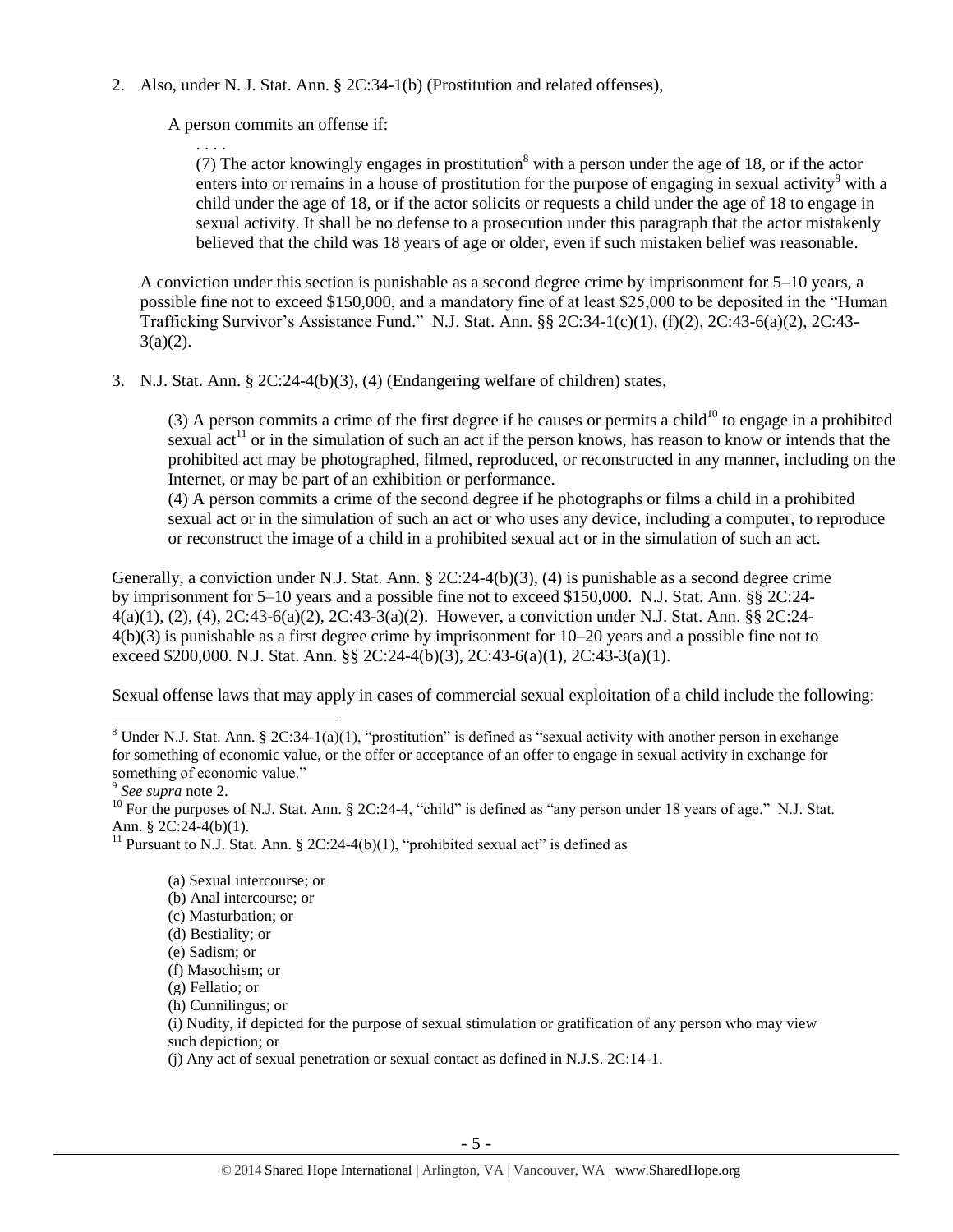1. Pursuant to N.J. Stat. Ann. § 2C:14-2(a)(1) (Sexual assault),

An actor is guilty of aggravated sexual assault if he commits an act of sexual penetration<sup>12</sup> with another person under any one of the following circumstances:

<span id="page-5-0"></span>(1) The victim is less than 13 years old;

A conviction for aggravated sexual assault is punishable as a first degree crime by imprisonment for 10–20 years and a possible fine not to exceed \$200,000. N.J. Stat. Ann. §§ 2C:14-2(a), 2C:43-6(a)(1), 2C:43-  $3(a)(1)$ .

Additionally, pursuant to N.J. Stat. Ann. § 2C:14-2(b), (c),

b. An actor is guilty of sexual assault if he commits an act of sexual contact<sup>13</sup> with a victim who is less than 13 years old and the actor is at least four years older than the victim.

c. An actor is guilty of sexual assault if he commits an act of sexual penetration with another person under any one of the following circumstances:

<span id="page-5-1"></span>. . . . (4) The victim is at least 13 but less than 16 years old and the actor is at least four years older than the victim.

A conviction for sexual assault is punishable as a second degree crime by imprisonment for 5–10 years and a possible fine not to exceed \$150,000. N.J. Stat. Ann. §§ 2C:14-2(b), (c), 2C:43-6(a)(2), 2C:43-3(a)(2).<sup>14</sup>

2. Pursuant to N.J. Stat. Ann. § 2C:14-3(b) (Aggravated criminal sexual contact; criminal sexual contact), "An actor is guilty of criminal sexual contact if he commits an act of sexual contact with the victim under any of the circumstances set forth in section 2C:14-2c.(1) through (4)."

A conviction of criminal sexual conduct is punishable as a fourth degree crime by imprisonment not to exceed 18 months and a possible fine not to exceed \$10,000. N.J. Stat. Ann. §§ 2C:14-3(b), 2C:43-6(a)(4), 2C:43-

an intentional touching by the victim or actor, either directly or through clothing, of the victim's or actor's intimate parts for the purpose of degrading or humiliating the victim or sexually arousing or sexually gratifying the actor. Sexual contact of the actor with himself must be in view of the victim whom the actor knows to be present.

 $14$  Pursuant to N.J. Stat. Ann. § 2C:14-6 (Sentencing),

 $\overline{a}$ 

If a person is convicted of a second or subsequent offense under sections 2C:14-2 [Sexual assault] or 2C:14-3 a. [Aggravated criminal sexual contact; criminal sexual contact], the sentence imposed under those sections for the second or subsequent offense shall, unless the person is sentenced pursuant to the provisions of 2C:43-7 [Sentence of imprisonment for crime; extended terms], include a fixed minimum sentence of not less than 5 years during which the defendant shall not be eligible for parole. The court may not suspend or make any other non-custodial disposition of any person sentenced as a second or subsequent offender pursuant to this section. For the purpose of this section an offense is considered a second or subsequent offense, if the actor has at any time been convicted under sections 2C:14-2 or 2C:14-3 a. or under any similar statute of the United States, this state, or any other state for an offense that is substantially equivalent to sections 2C:14-2 or 2C:14-3a.

<sup>&</sup>lt;sup>12</sup> Pursuant to N.J. Stat. Ann. § 2C:14-1(c) (Definitions), "sexual penetration" is defined as "vaginal intercourse, cunnilingus, fellatio or anal intercourse between persons or insertion of the hand, finger or object into the anus or vagina either by the actor or upon the actor's instruction. The depth of insertion shall not be relevant as to the question of commission of the crime."

<sup>&</sup>lt;sup>13</sup> Pursuant to N.J. Stat. Ann. § 2C:14-1(d), "sexual contact" is defined as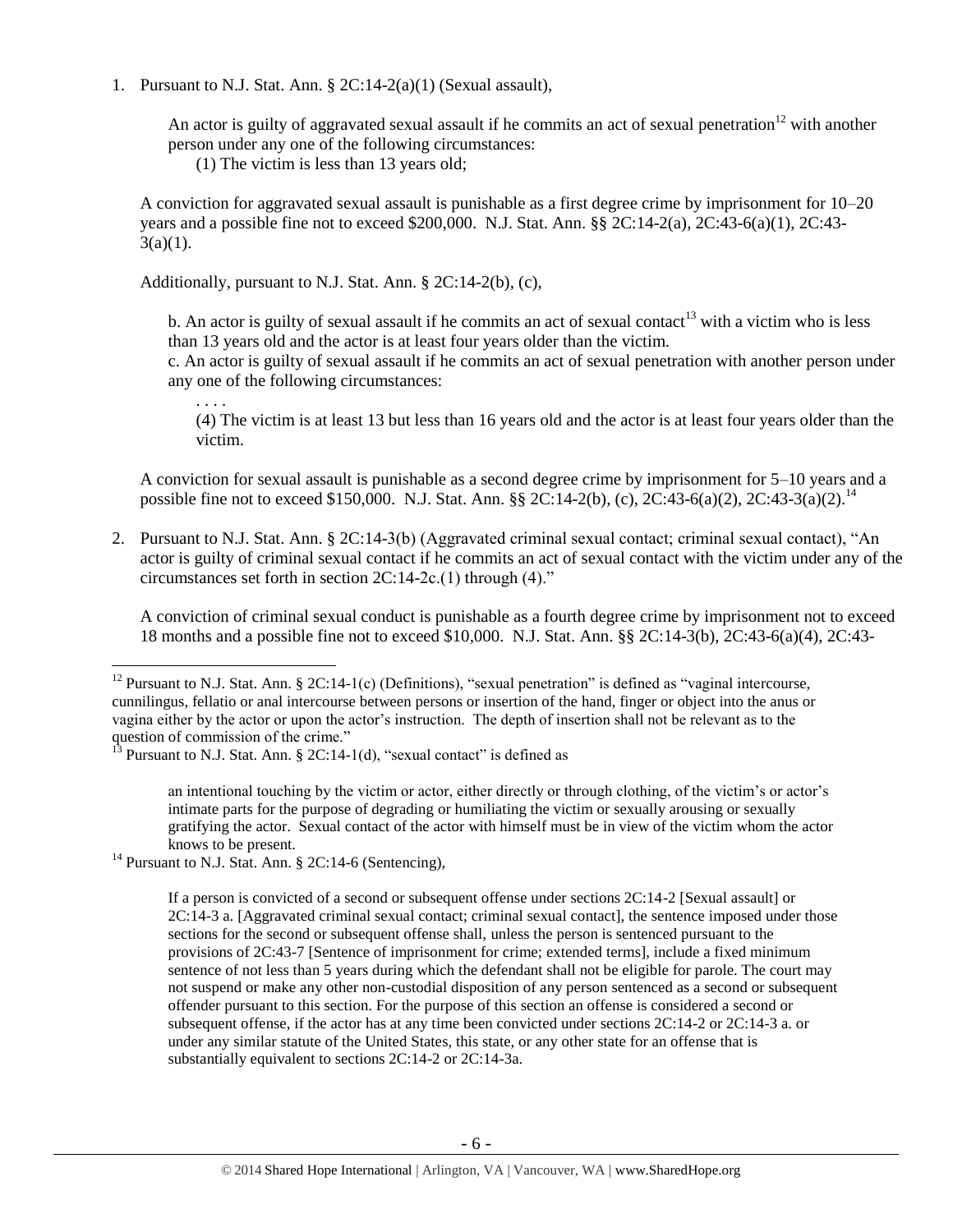$3(b)(2).^{15}$ 

3. N.J. Stat. Ann. § 2C:24-4(a)(1) (Endangering welfare of children) states,

Any person having a legal duty for the care of a child or who has assumed responsibility for the care of a child who engages in sexual conduct which would impair or debauch the morals of the child is guilty of a crime of the second degree. Any other person who engages in conduct or who causes harm as described in this paragraph to a child is guilty of a crime of the third degree.

When the defendant has legal or assumed care over the child, a conviction is punishable as a second degree crime by imprisonment for 5–10 years and a possible fine not to exceed \$150,000. N.J. Stat. Ann. §§ 2C:24-  $4(a)(1)$ ,  $(2)$ ,  $2C:43-6(a)(2)$ ,  $2C:43-3(a)(2)$ . A conviction for any other person is punishable as a third degree crime by imprisonment for 3–5 years and a possible fine not to exceed \$15,000. N.J. Stat. Ann. §§ 2C:24- 4(a), 2C:43-6(a)(3), 2C: 43-3(b)(1).

*1.3 Prostitution statutes refer to the sex trafficking statute to identify the commercially sexually exploited minor as a trafficking victim.* 

N.J. Stat. Ann. § 2C:34-1(e) (Prostitution and related offenses) refers to New Jersey's human trafficking law by creating an affirmative defense to prosecutions under the section for human trafficking victims. N.J. Stat. Ann. § 2C:34-1(e) states,

It is an affirmative defense to prosecution for a violation of this section that, during the time of the alleged commission of the offense, the defendant was a victim of human trafficking pursuant to section 1 of P.L.2005, c.77 (C.2C:13-8) [Human trafficking] or compelled by another to engage in sexual activity, regardless of the defendant's age.

However, N.J. Stat. Ann. § 2C:34-1 does not specify that a child under 18 involved in prostitution is a victim of human trafficking. Although N.J. Stat. Ann. § 2C:13-8(3) (Human Trafficking) does not require force, fraud, or coercion for children to be considered human trafficking victims, New Jersey's other CSEC offenses do not refer to the human trafficking law to identify victims of those offenses as victims of trafficking.

*1.4 The state racketeering or gang crimes statute includes sex trafficking and commercial sexual exploitation of children (CSEC) offenses as predicate acts allowing the statute to be used to prosecute trafficking crimes.* 

Under N.J. Stat. Ann. § 2C:41-2 (Prohibited Activities),

 $\overline{a}$ 

a. It shall be unlawful for any person who has received any income derived, directly or indirectly, from a pattern of racketeering activity or through collection of an unlawful debt in which he has participated as a principal within the meaning of N.J.S. 2C:2-6 to use or invest, directly or indirectly, any part of the income, or the proceeds of the income, in acquisition of any interest in, or the establishment or operation of any enterprise which is engaged in or the activities of which affect trade or commerce. . . . b. It shall be unlawful for any person through a pattern of racketeering activity or through collection of an unlawful debt to acquire or maintain, directly or indirectly, any interest in or control of any enterprise which is engaged in or activities of which affect trade or commerce.

<sup>&</sup>lt;sup>15</sup> *Id.* for enhanced sentencing provisions for convictions under N.J. Stat. Ann. § 2C:14-3 (Aggravated criminal sexual contact; criminal sexual contact).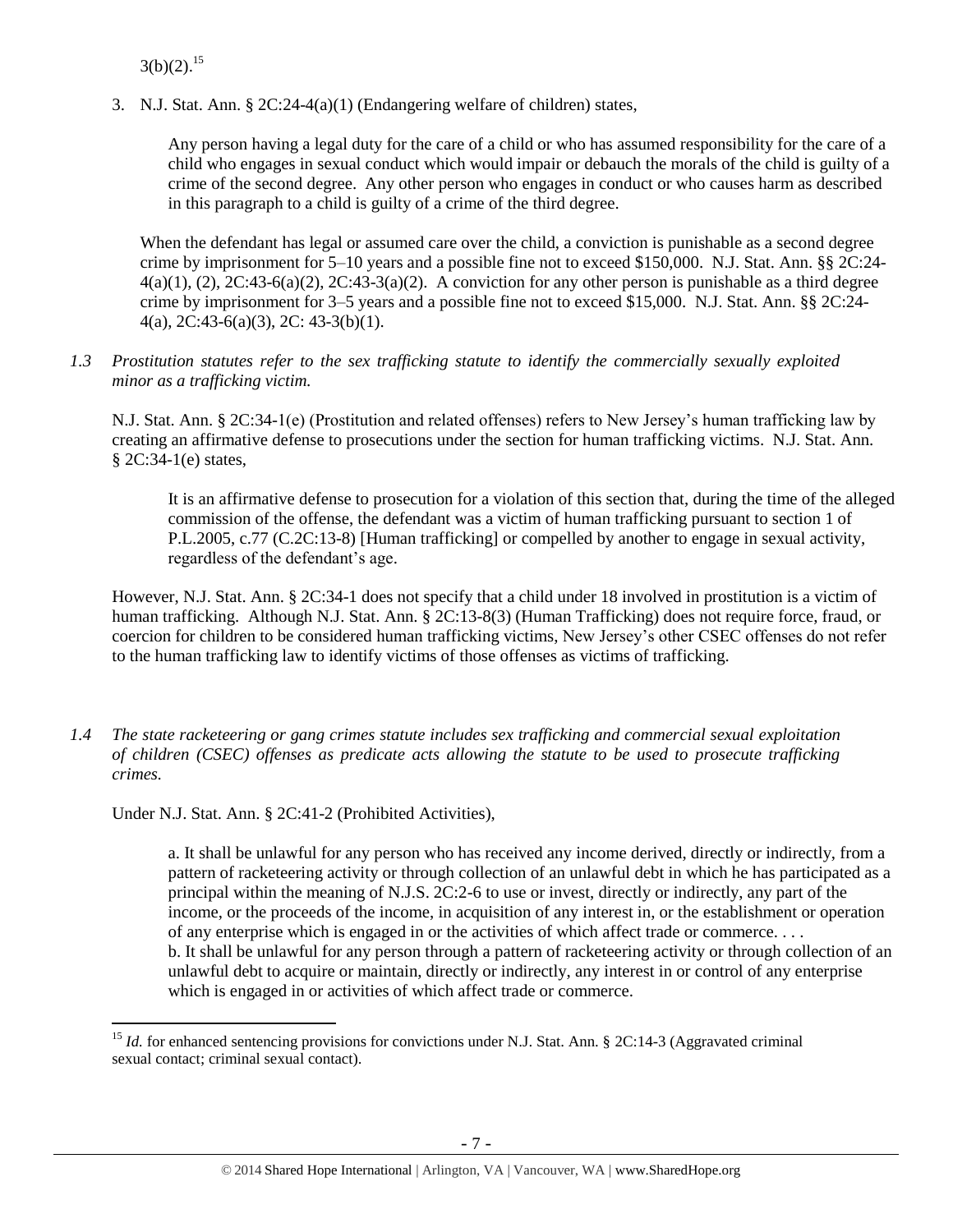c. It shall be unlawful for any person employed by or associated with any enterprise engaged in or activities of which affect trade or commerce to conduct or participate, directly or indirectly, in the conduct of the enterprise's affairs through a pattern of racketeering activity or collection of unlawful debt. d. It shall be unlawful for any person to conspire as defined by N.J.S. 2C:5-2, to violate any of the provisions of this section.

Pursuant to N.J. Stat. Ann. § 2C:41-1(a) (Definitions), "racketeering activity" includes promoting prostitution, obscenity, endangering welfare of children under § 2C:24-4(b)(3), (4) and human trafficking under § 2C:13-8. N.J. Stat. Ann. § 2C:41-1(d), (e), (z). Under N.J. Stat. Ann. § 2C:41-1(d),

"Pattern of racketeering activity" requires:

(1) Engaging in at least two incidents of racketeering conduct one of which shall have occurred after the effective date of this act and the last of which shall have occurred within 10 years (excluding any period of imprisonment) after a prior incident of racketeering activity; and

(2) A showing that the incidents of racketeering activity embrace criminal conduct that has either the same or similar purposes, results, participants or victims or methods of commission or are otherwise interrelated by distinguishing characteristics and are not isolated incidents.

Pursuant to N.J. Stat. Ann. § 2C:41-3(a), "Any person who violates any provision of N.J.S.2C:41-2 in connection with a pattern of racketeering activity which involves a crime of violence, a crime of the first degree [which includes human trafficking,] or the use of firearms shall be guilty of a crime of the first degree. All other violations of N.J.S.2C:41-2 shall be crimes of the second degree."

A first degree crime is punishable by imprisonment for 10–20 years and a possible fine not to exceed \$200,000. N.J. Stat. Ann. §§ 2C:43-6(a)(1), 2C:43-3(a)(1). A second degree crime is punishable by imprisonment for 5–10 years and a possible fine not to exceed \$150,000. N.J. Stat. Ann. §§ 2C:43-6(a)(2), 2C:43-3(a)(2).

If convicted of racketeering under N.J. Stat. Ann. §2C:41-2, a second degree crime, a defendant is subject to a fine of up to \$150,000, as well as a potential restitution order. N.J. Stat. Ann. §§ 2C: 41-3(a), 2C: 43-3(a)(2). If convicted of racketeering involving human trafficking, a first degree crime, a defendant is subject to a possible fine not to exceed \$200,000 and a possible sentence to pay restitution to the victim. N.J. Stat. Ann. §§ 2C:13- 8(b), 2C:41-3(a), 2C:43-3(a)(1). Additionally, a defendant shall forfeit "[a]ny interest including money or anything of value he has acquired or maintained" through racketeering activity and may face civil penalties including restitution and civil monetary penalties. N.J. Stat. Ann. §§ 2C:41-3(b), 2C:41-4.

Where the alleged enterprise is a criminal gang, a defendant may also be charged with crime gang activity for committing, attempting to commit, or conspiring to commit certain crimes including N.J. Stat. Ann. § 2C:13-8 (Human trafficking) or § 2C:34-1 (Prostitution and related offenses) as part of a criminal street gang, defined as "three or more persons associated in fact."<sup>16</sup> N.J. Stat. Ann. § 2C:33-29(a). Pursuant to N.J. Stat. Ann. 2C:33-29(b) (Crime of gang criminality; "criminal street gang" defined; grading of offense),

 $\overline{a}$ <sup>16</sup> Pursuant to N.J. Stat. Ann. § 2C:33-29(a),

Individuals are associated in fact if: (1) two of the following seven criteria that indicate criminal street gang membership apply: (a) self-proclamation; (b) witness testimony or official statement; (c) written or electronic correspondence; (d) paraphernalia or photographs; (e) tattoos; (f) clothing or colors; (g) any other indicia of street gang activity; and (2) individually or in combination with other members of a criminal street gang, while engaging in gang related activity, have committed or conspired or attempted to commit, within the preceding five years from the date of the present offense, excluding any period of imprisonment, one or more offenses on separate occasions of robbery, carjacking, aggravated assault, assault, aggravated sexual assault, sexual assault, arson, burglary, kidnapping, extortion, tampering with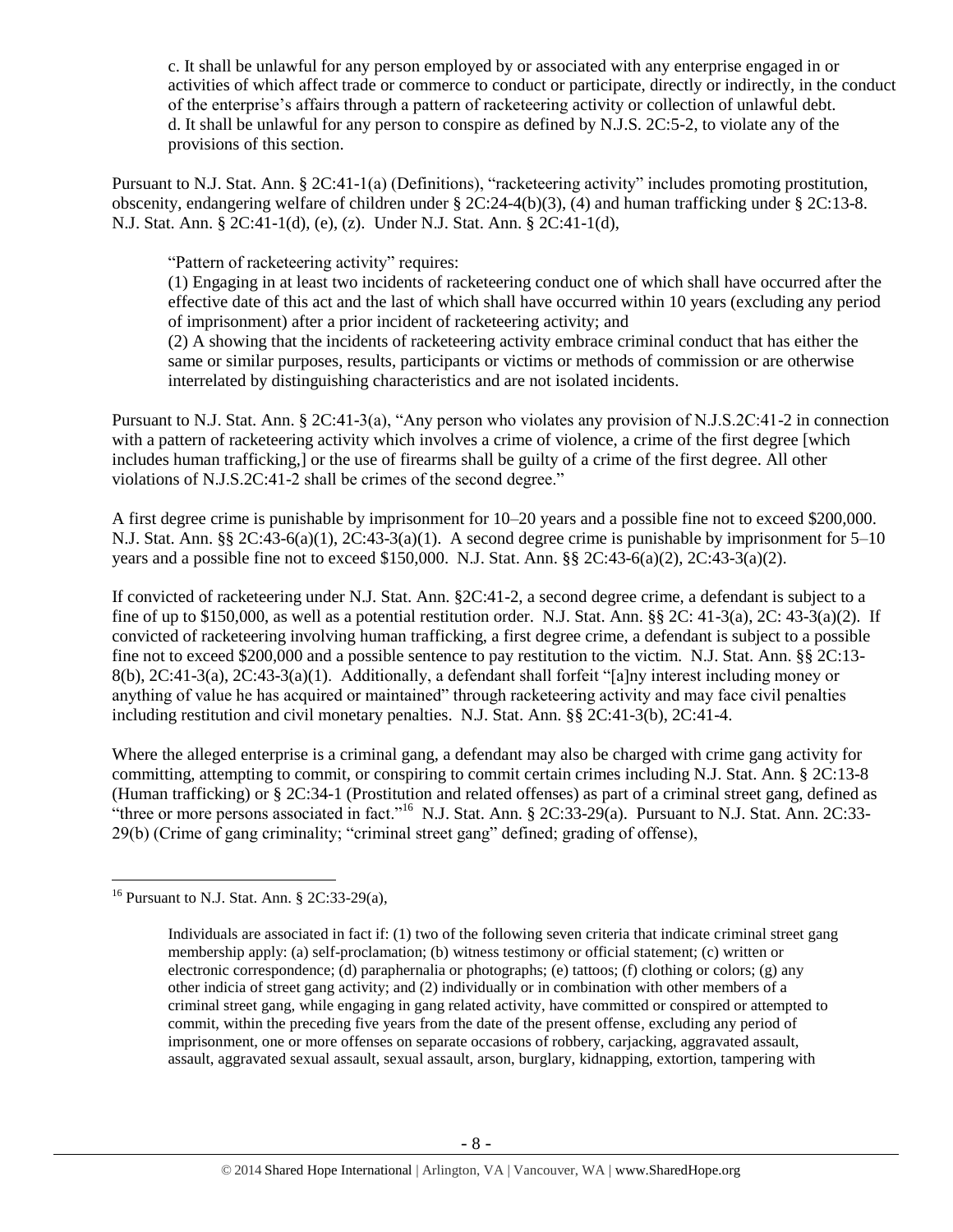Grading. Gang criminality is a crime of one degree higher than the most serious underlying crime referred to in subsection a. of this section, except that where the underlying crime is a crime of the first degree, gang criminality is a first degree crime and the defendant, upon conviction, and notwithstanding the provisions of paragraph (1) of subsection a. of N.J.S.2C:43-6, shall be sentenced to an ordinary term of imprisonment between 15 and 30 years. A sentence imposed upon conviction of the crime of gang criminality shall be ordered to be served consecutively to the sentence imposed upon conviction of any underlying offense referred to in subsection a. of this section.

This means that a defendant who violates N.J. Stat. Ann. § 2C:13-8 (Human trafficking), a first degree crime, as part of a criminal street gang may be punished by "an ordinary term of imprisonment between 15 and 30 years." N.J. Stat. Ann. § 2C:33-29(b). If a defendant knowingly promotes child prostitution in violation of N.J. Stat. Ann. § 2C:34-1(b)(3), (4), a first degree crime, a violation is punishable by imprisonment for 10–20 years, a possible fine not to exceed \$200,000, and a mandatory fine of at least \$25,000 to be deposited in the "Human Trafficking Survivor's Assistance Fund." N.J. Stat. Ann. §§ 2C:33-29(b), 2C:34-1(b)(3), (4), (f)(2), 2C:43-6(a)(1), 2C:43-3(a)(1).

#### **FRAMEWORK ISSUE 2: CRIMINAL PROVISIONS FOR DEMAND**

*Legal Components:* 

witnesses and informants or a violation of chapter 11, section 3, 4, 5, 6, or 7 of chapter 35 or chapter 39 of Title 2C of the New Jersey Statutes.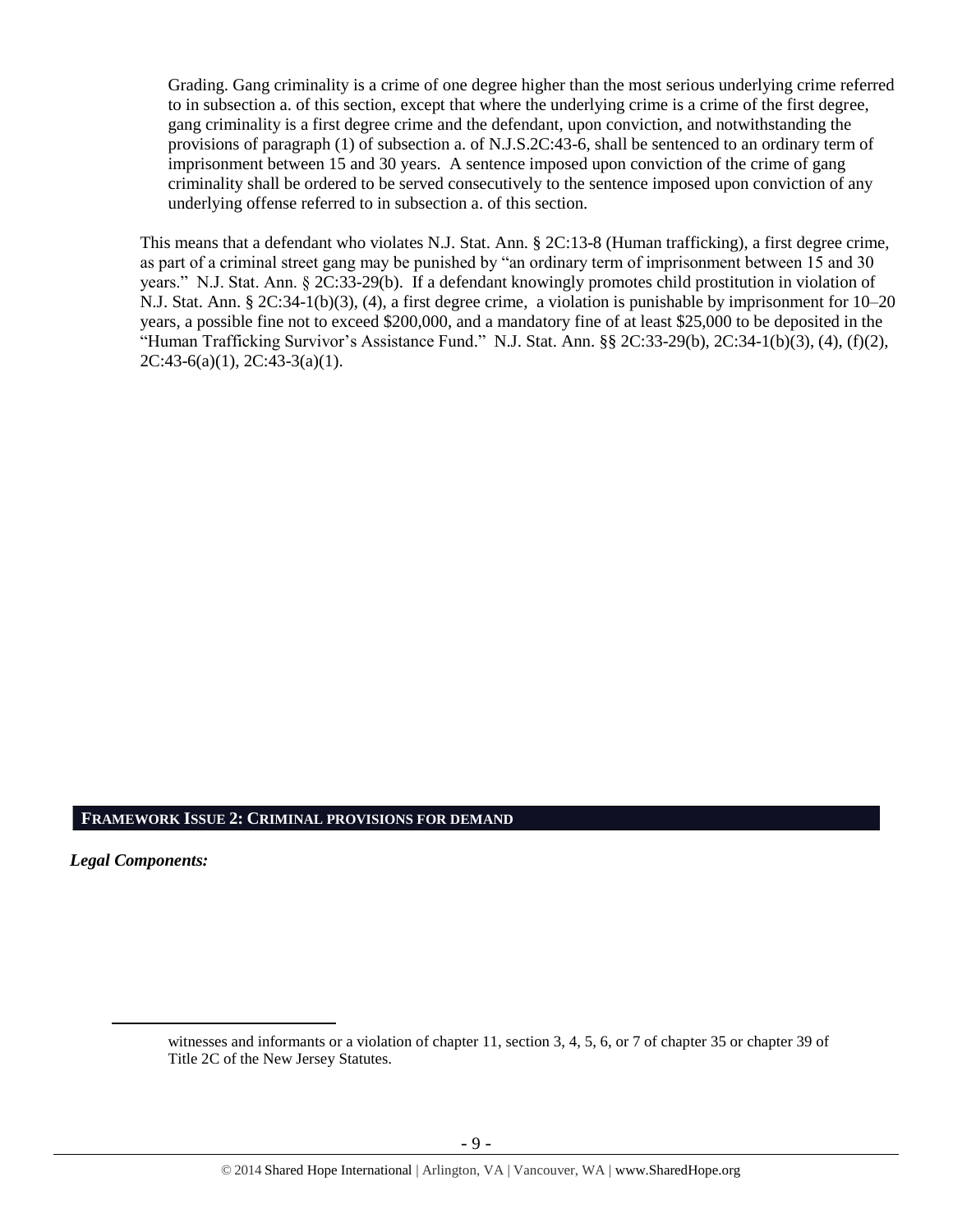- *2.1 The state sex trafficking law can be applied to the buyers of commercial sex acts with a victim of domestic minor sex trafficking.*
- *2.2 Buyers of commercial sex acts with a minor can be prosecuted under commercial sexual exploitation of children (CSEC) laws.*
- *2.3 Solicitation laws differentiate buying sex acts with an adult and buying sex acts with a minor under 18.*
- *2.4 Penalties for buyers of commercial sex acts with minors are as high as federal penalties.*
- *2.5 Using the Internet to lure, entice, or purchase, or attempt to lure, entice, or purchase commercial sex acts with a minor is a separate crime or results in an enhanced penalty for buyers.*
- *2.6 No age mistake defense is permitted for a buyer of commercial sex acts with any minor under 18.*
- *2.7 Base penalties for buying sex acts with a minor under 18 are sufficiently high and not reduced for older minors.*
- *2.8 Financial penalties for buyers of commercial sex acts with minors are sufficiently high to make it difficult for buyers to hide the crime.*
- *2.9 Buying and possessing child pornography carries penalties as high as similar federal offenses.*
- *2.10 Convicted buyers of commercial sex acts with minors and child pornography are required to register as sex offenders.*

\_\_\_\_\_\_\_\_\_\_\_\_\_\_\_\_\_\_\_\_\_\_\_\_\_\_\_\_\_\_\_\_\_\_\_\_\_\_\_\_\_\_\_\_\_\_\_\_\_\_\_\_\_\_\_\_\_\_\_\_\_\_\_\_\_\_\_\_\_\_\_\_\_\_\_\_\_\_\_\_\_\_\_\_\_\_\_\_\_\_\_\_\_\_

### *Legal Analysis:*

 $\overline{a}$ 

*2.1 The state sex trafficking law can be applied to the buyers of commercial sex acts with a victim of domestic minor sex trafficking.*

N.J. Stat. Ann. § 2C:13-8 (Human trafficking) may apply to buyers. N.J. Stat. Ann. § 2C:13-8(3) provides, a person commits human trafficking if he or she " knowingly holds, recruits, lures, entices, harbors, transports, provides or obtains,<sup>17</sup> by any means, a child under 18 years of age, to engage in sexual activity<sup>18</sup> as defined in paragraph (2) of subsection a. of N.J.S.2C:34–1 [Prostitution and related activities]. . . ." Therefore application of the trafficking law to buyers depends initially on whether a person who solicits or buys sex with a minor is considered to obtain the minor for "engag[ing] in sexual activity." Federal prosecutors, under the Trafficking Victims Protection Act (TVPA),  $\frac{19}{19}$  have applied the crime of human trafficking to attempted buyers of commercial sex with minors by charging that the buyers attempted to "obtain"<sup>20</sup> a person under 18 to engage in commercial sex. It is unsettled whether the courts will uphold this interpretation of the TVPA. If a buyer is considered to "obtain" a minor to "engage in sexual activity", N.J. Stat. Ann. § 2C:13-8(3) may apply to buyers.

 $17$  *See* United States v. Jungers, 702 F.3d 1066 ( $8<sup>th</sup>$  Cir. 2013). In this case, the Eighth Circuit specifically addressed whether the federal sex trafficking law, 18 U.S.C. § 1591 (Sex trafficking of children or by force, fraud, or coercion) applies to buyers when it reversed a District of South Dakota ruling that Congress did not intend the string of verbs constituting criminal conduct under 18 U.S.C. § 1591(a)(1) ("recruits, entices, harbors, transports, provides, obtains, or maintains") to reach the conduct of buyers. United States v. Jungers, 834 F. Supp. 2d 930, 931 (D.S.D. 2011). Holding that the conduct of buyers who obtain a child for commercial sex can violate 18 U.S.C. § 1591(a)(1), the Eighth Circuit illustrated through hypothetical buyer scenarios that, under certain circumstances, most of the terms in the string of verbs constituting criminal conduct under 18 U.S.C. § 1591(a)(1) could apply to buyers. While other terms may apply to buyers' conduct under state law as well, the analysis here focuses on the term "obtains" which is most likely to apply in the majority of buyer cases. United States v. Jungers establishes persuasive authority for state courts interpreting the same language used under state law to the extent such interpretation does not conflict with the state constitution.

<sup>&</sup>lt;sup>18</sup> *See supra* note [2](#page-1-0) for the definition of "sexual activity."

<sup>&</sup>lt;sup>19</sup> Trafficking Victims Protection Act (TVPA) of 2000, Pub. L. No. 106-386, 114 Stat. 1464, 1466 (codified in scattered sections of 18 and 22 U.S.C.).

 $^{20}$  18 U.S.C. § 1591(a).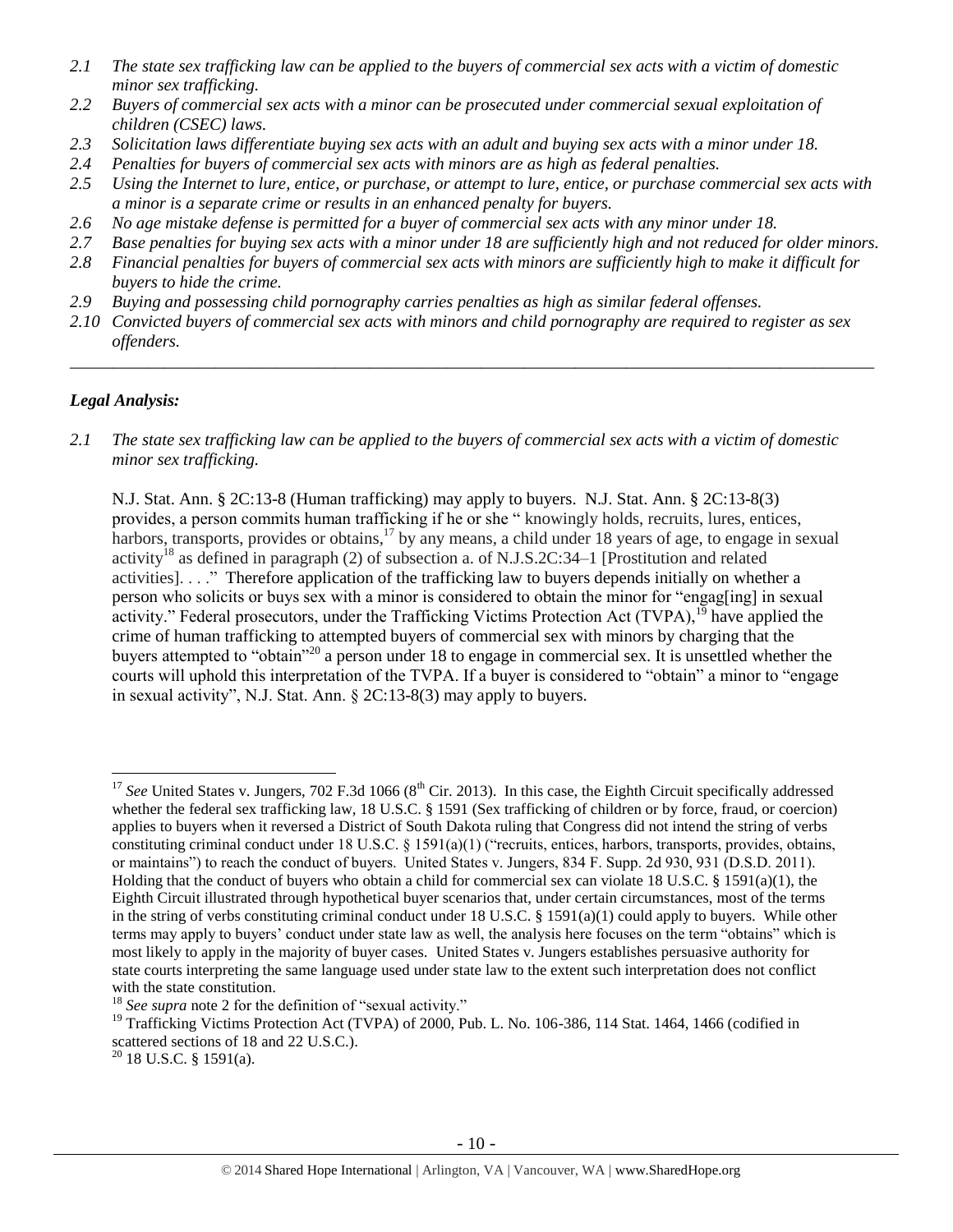Additionally, a buyer may be prosecuted under N.J. Stat. Ann. § 2C:13-9(a) (Human trafficking in the second degree), which states that a person commits the crime if he

(2) procures or attempts to procure a person to engage in sexual activity as defined in paragraph (2) of subsection a. of N.J.S.2C:34–1 [Prostitution and related offenses], . . . whether for himself or another person, knowing that the person provided or to be provided was a victim of human trafficking, or under circumstances in which a reasonable person would conclude that there was a substantial likelihood that the person was a victim of human trafficking.<sup>21</sup>

(b) For the purposes of this paragraph, there shall be a rebuttable presumption that: (i) a person knew that a child under the age of 18 years of age procured to engage in sexual activity or for whom attempts were made to procure for that activity was a victim of human trafficking; and (ii) a reasonable person would conclude that there was a substantial likelihood that a child under the age of 18 years of age procured to engage in sexual activity or for whom attempts were made to procure for that activity was a victim of human trafficking.

. . . .

. . . .

c. (1) Notwithstanding any provision of law to the contrary, a person convicted for a violation of this section shall be sentenced to a term of imprisonment, which shall include a period of parole ineligibility of one-third to one-half of the term of imprisonment imposed or three years, whichever is greater. Notwithstanding the provisions of N.J.S.2C:43-3, the sentence for a conviction under this section shall include a fine in an amount of not less than \$15,000, which shall be collected as provided for the collection of fines and restitutions in section 3 of P.L.1979, c.396 (C.2C:46-4) and forwarded to the Department of the Treasury to be deposited in the "Human Trafficking Survivor's Assistance Fund" established by section 2 of P.L.2013, c.51 (C.52:17B-238).

(2) Additionally, upon a finding of guilt or entry of a guilty plea for a crime described under this section, the court shall direct any issuing State, county, or municipal governmental agency to revoke any license, permit, certificate, approval, registration, charter, or similar form of business or professional authorization required by law concerning the operation of that person's business or profession, if that business or profession was used in the course of the crime.

*2.2 Buyers of commercial sex acts with a minor can be prosecuted under commercial sexual exploitation of children (CSEC) laws.*

N.J. Stat. Ann. § 2C:34-1(b)(7) (Prostitution and related offenses) specifically makes it a crime to buy sex with a child. Pursuant to N.J. Stat. Ann.  $\S 2C:34-1(b)(7)$ ,

A person commits an offense if:

. . . . (7) The actor knowingly engages in prostitution with a person under the age of 18, or if the actor enters into or remains in a house of prostitution for the purpose of engaging in sexual activity with a child under the age of 18, or if the actor solicits or requests a child under the age of 18 to engage in sexual activity. . . .

A conviction under this section is punishable as a second degree crime by imprisonment for 5–10 years, a possible fine not to exceed \$150,000, and a mandatory fine of at least \$25,000 to be deposited in the "Human

 $\overline{a}$ <sup>21</sup> *See supra* note [5](#page-2-0) for a full discussion of the *mens rea* required for a violation of N.J. Stat. Ann. § 2C:13-9.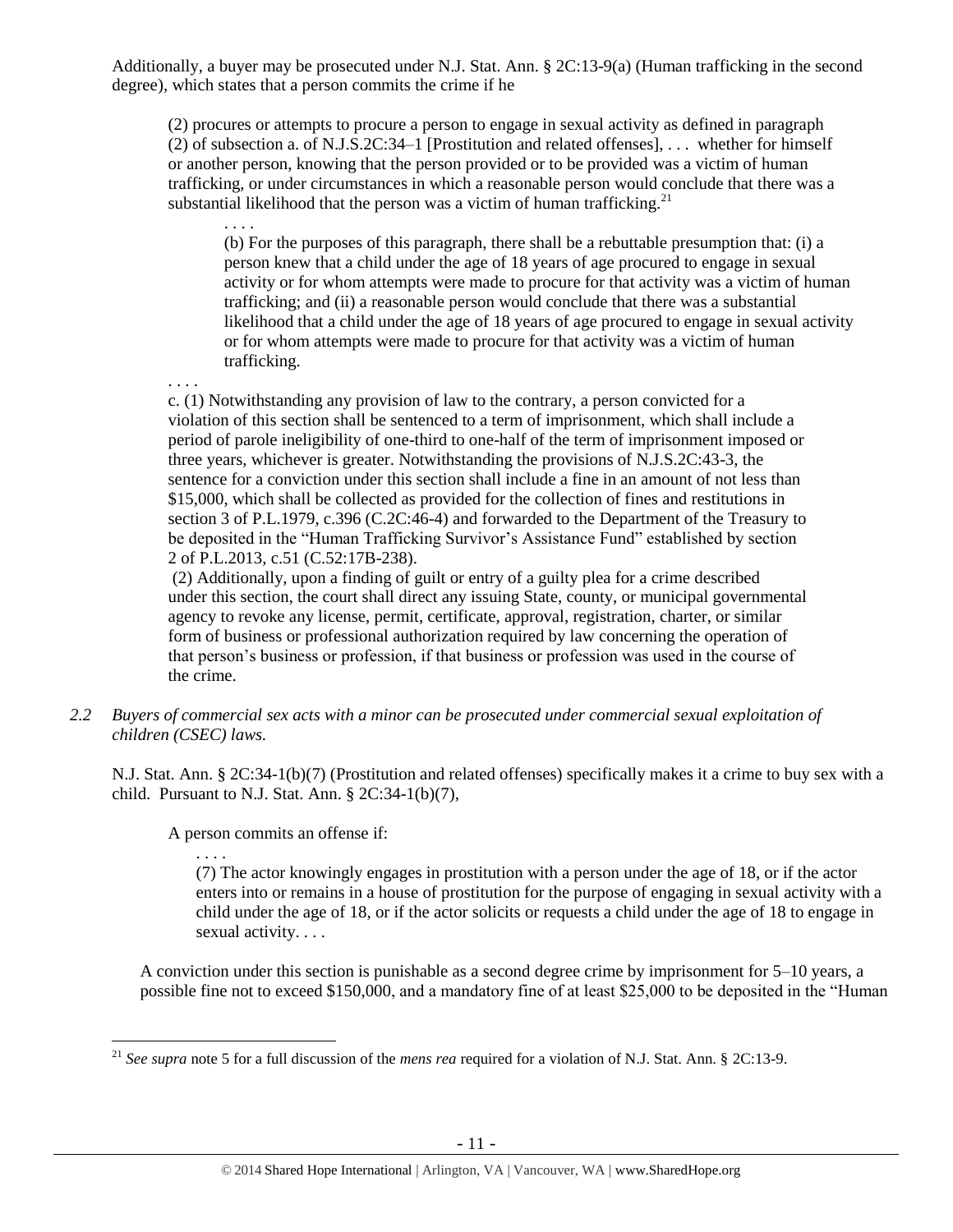Trafficking Survivor's Assistance Fund." <sup>22</sup> N.J. Stat. Ann. §§ 2C:34-1(c)(1), (f)(2), 2C:43-6(a)(2), 2C:43-  $3(a)(2)$ .

Several sexual offenses also could be used to prosecute certain buyers of commercial sex acts with a child.<sup>23</sup> These statutes, however, do not specifically criminalize the commercial sexual exploitation of a child and do not refer to N.J. Stat. Ann. § 2C:13-8 (Human trafficking).

### *2.3 Solicitation laws differentiate buying sex acts with an adult and buying sex acts with a minor under 18.*

New Jersey's solicitation laws differentiate between buying sex with adults and children. Under N.J. Stat. Ann. § 2C:34-1 (Prostitution and related offenses), a first conviction for engaging in prostitution as a patron, pursuant to subsection (b)(1) is punishable as a disorderly persons offense by imprisonment up to 6 months, a temporary loss of driver's license and a possible fine not to exceed \$1,000, with heightened penalties for second and subsequent convictions. N.J. Stat. Ann. §§ 2C:34-1(c)(5), 2C:43-8, 2C:43-3(c). In contrast, under N.J. Stat. Ann. § 2C:34-1(b)(7), a conviction for buying sex with an individual under 18 or soliciting an individual under 18 is punishable as a second degree crime by imprisonment for 5–10 years, a possible fine not to exceed \$150,000, and a mandatory fine of at least \$25,000 to be deposited in the "Human Trafficking Survivor's Assistance Fund." N.J. Stat. Ann. §§ 2C:34-1(c)(1), (f)(2), 2C:43-6(a)(2), 2C:43-3(a)(2).

### *2.4 Penalties for buyers of commercial sex acts with minors are as high as federal penalties.*

If N.J. Stat. Ann. § 2C:13-8(a) (Human trafficking) applies to buyers, a conviction under N.J. Stat. Ann. § 2C:13- 8(1) is punishable as a first degree crime by imprisonment for 10–20 years and a possible fine up to \$200,000.<sup>24</sup> N.J. Stat. Ann. §§ 2C:13-8(b), 2C:43-6(a)(1), 2C:43-3(a)(1). If, however, the buyer is convicted under N.J. Stat. Ann. § 2C:13-8(a)(2) or (a)(3), the buyer shall be sentenced to imprisonment for 20 years to life, and shall not be eligible for parole until 20 years have been served. N.J. Stat. Ann. § 2C:13-8(d). A buyer convicted under N.J. Stat. Ann. § 2C:13-8 is subject to a possible fine up to \$200,000 and a mandatory fine of not less than \$25,000 which is to be deposited in the "Human Trafficking Survivor's Assistance Fund."<sup>25</sup> N.J. Stat. Ann. §§ 2C:13-8(b), (d).

If N.J. Stat. Ann. § 2C:13-9 (Human trafficking in the second degree) applies to buyers, a conviction under N.J. Stat. Ann. § 2C:13-9(a)(2) is punishable as a second degree crime by imprisonment for 5–10 years and a possible fine not to exceed \$150,000. N.J. Stat. Ann. §§ 2C:13-9(c)(1), 2C:43-6(a)(2), 2C:43- 3(a)(2). An additional fine of no less than \$15,000 is imposed on violators of N.J. Stat. Ann. § 2C:13-9 which is to be deposited in the "Human Trafficking Survivor's Assistance Fund." N.J. Stat. Ann.  $$2C:13-9(c)(1).$ 

A conviction for buying sex with a child under N.J. Stat. Ann. § 2C:34-1(b)(7) (Prostitution and related offenses) is punishable as a second degree crime by imprisonment for 5–10 years, a possible fine not to exceed \$150,000, and a mandatory fine of at least \$25,000 to be deposited in the "Human Trafficking Survivor's Assistance Fund." N.J. Stat. Ann. §§ 2C:34-1(c)(1), (f)(2), 2C:43-6(a)(2), 2C:43-3(a)(2).

<sup>&</sup>lt;sup>22</sup> Under N.J. Stat. Ann. § 2C:43-3, "A person who has been convicted of an offense may be sentenced to pay a fine, to make restitution, or both . . . ."

<sup>&</sup>lt;sup>23</sup> See supra Section 1.2 for a full description of the sexual offense laws that may be used to prosecute certain buyers.

<sup>24</sup> *See supra* note [3.](#page-1-1)

<sup>&</sup>lt;sup>25</sup> See supra section 1.1 for a full description of fines and penalties applicable to convictions under N.J. Stat. Ann.

<sup>§</sup> 2C:13-8(a) (Human trafficking).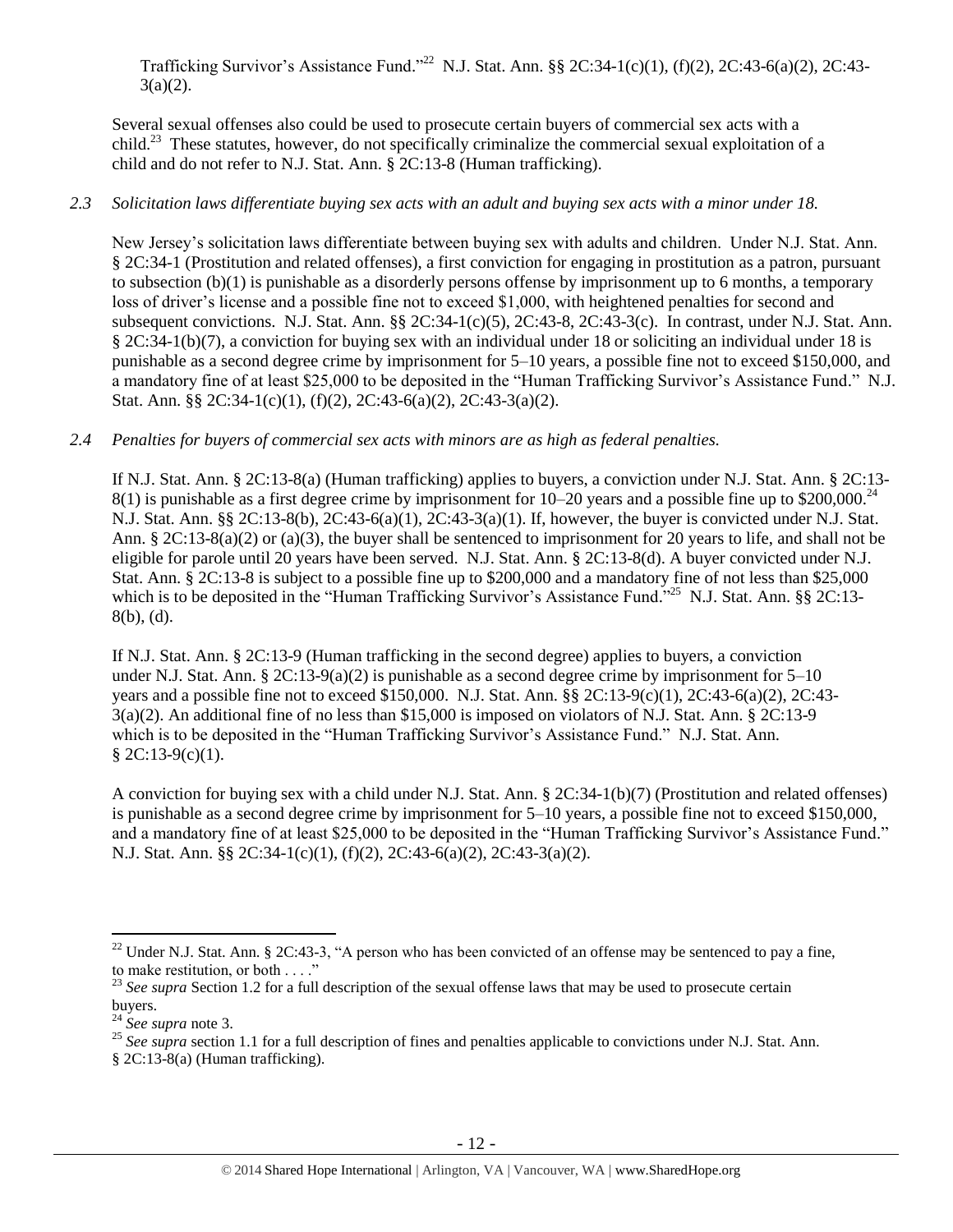Several sexual offenses could be used to prosecute certain buyers of commercial sex acts with a child but do not specifically criminalize the commercial sexual exploitation of a child, and do not refer to the human trafficking statute to bring these criminal offenses within the ambit of N.J. Stat. Ann. § 2C:13-8(a)(3) (Human trafficking).<sup>26</sup>

<span id="page-12-0"></span>In comparison, if the victim is under the age of 14, a conviction under the Trafficking Victims Protection Act  $(TVPA)^{27}$  for child sex trafficking is punishable by 15 years to life imprisonment and a fine not to exceed \$250,000. 18 U.S.C. §§ 1591(b)(1), 3559(a)(1), 3571(b)(3). If the victim is between the ages of 14–17, a conviction is punishable by 10 years to life imprisonment and a fine not to exceed \$250,000. 18 U.S.C. §§ 1591(b)(2), 3559(a)(1), 3571(b)(3). A conviction is punishable by mandatory life imprisonment, however, if the buyer has a prior conviction for a federal sex offense<sup>28</sup> against a minor. 18 U.S.C. § 3559(e)(1). To the extent buyers can be prosecuted under other federal CSEC laws,  $^{29}$  a conviction is punishable by penalties ranging from a fine not to exceed \$250,000 to life imprisonment and a fine not to exceed \$250,000.<sup>30</sup>

- <span id="page-12-1"></span>2.4.1 Recommendation: Amend N.J. Stat. Ann. § 2C:34-1(b)(7) (Prostitution and related offenses) to set the penalty for soliciting a child under 18 as a crime of the first degree, consistent with N.J. Stat. Ann. § 2C:13-8(a)(3) (Human trafficking).
- *2.5 Using the Internet to lure, entice, or purchase, or attempt to lure, entice, or purchase commercial sex acts with a minor is a separate crime or results in an enhanced penalty for buyers.*

Pursuant to N.J. Stat. Ann. § 2C:13-6(a) (Luring, enticing child by various means, attempts; crime of second degree; subsequent offense; mandatory imprisonment; definitions),

A person commits a crime of the second degree if he attempts, via electronic<sup>31</sup> or any other means, to lure or entice a child<sup>32</sup> or one who he reasonably believes to be a child into a motor vehicle, structure<sup>33</sup> or

<sup>27</sup> Trafficking Victims Protection Act (TVPA) of 2000, Pub. L. No. 106-386, 114 Stat. 1464, 1466 (codified in scattered sections of 18 and 22 U.S.C.).

 $\overline{a}$ 

 $3\overline{1}$  N.J. Stat. Ann.  $\S$  2C: 13-6(b) states, "Electronic means' includes, but is not limited to, the Internet."

<sup>26</sup> *See supra* Section 1.2 for a full description of the sexual offense laws that may be used to prosecute certain buyers.

<sup>&</sup>lt;sup>28</sup> Pursuant to 18 U.S.C. § 3559(e)(2), "federal sex offense" is defined as

an offense under section 1591 [18 USCS § 1591] (relating to sex trafficking of children), 2241 [18 USCS § 2241] (relating to aggravated sexual abuse), 2242 [18 USCS § 2242] (relating to sexual abuse),  $2244(a)(1)$  [18 USCS §  $2244(a)(1)$ ] (relating to abusive sexual contact),  $2245$  [18 USCS § 2245] (relating to sexual abuse resulting in death), 2251 [18 USCS § 2251] (relating to sexual exploitation of children), 2251A [18 USCS  $\S$  2251A] (relating to selling or buying of children), 2422(b) [18 USCS  $\S$  2422(b)] (relating to coercion and enticement of a minor into prostitution), or 2423(a) [18 USCS § 2423(a)] (relating to transportation of minors).

<sup>&</sup>lt;sup>29</sup> 18 U.S.C. §§ 2251A(b) (Selling or buying of children), 2251(a) (Sexual exploitation of children), 2423(a) (Transportation of a minor with intent for minor to engage in criminal sexual activity), 2422(a) (Coercion and enticement), 2252(a)(2), (a)(4) (Certain activities relating to material involving the sexual exploitation of minors).  $30\,18$  U.S.C. §§ 2251A(b) (conviction punishable by imprisonment for 30 years to life and a fine), 2251(e) (conviction punishable by imprisonment for 15–30 years and a fine), 2423(a) (conviction punishable by imprisonment for 10 years to life and a fine), 2422(a) (conviction punishable by a fine, imprisonment up to 20 years, or both),  $2252(a)(2)$ , (4) (stating that a conviction under subsection (a)(2) is punishable by imprisonment for  $5-20$ years and a fine, while a conviction under subsection (a)(4) is punishable by imprisonment up to 10 years, a fine, or both); *see also* 18 U.S.C. §§ 3559(a)(1) (classifying all of the above listed offenses as felonies), 3571(b)(3) (providing a fine up to \$250,000 for any felony conviction).

 $32$  Pursuant to N.J. Stat. Ann.  $\frac{8}{3}$  2C:13-6(b), a "child" is "a person less than 18 years old."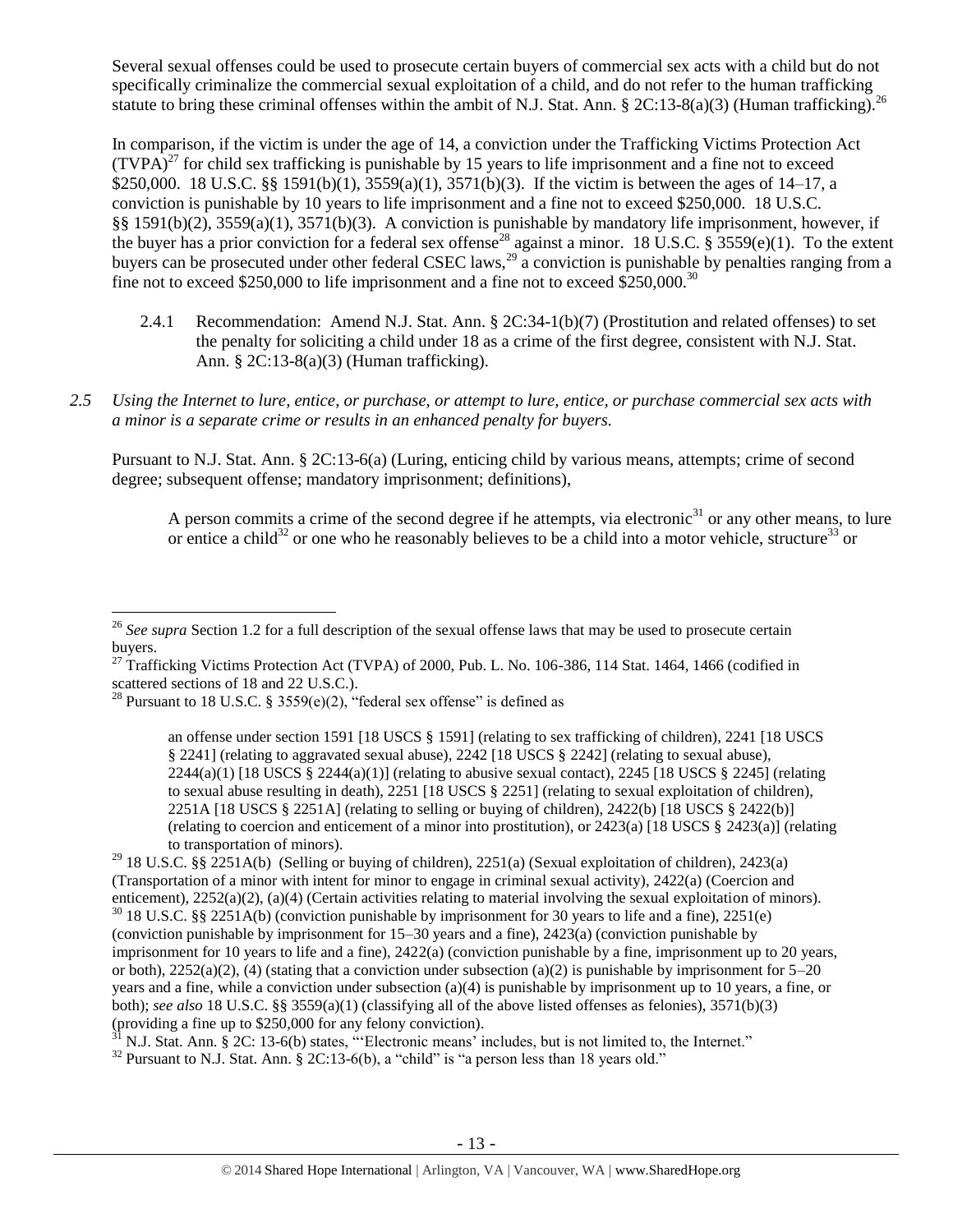<span id="page-13-0"></span>isolated area, or to meet or appear at any other place, with a purpose to commit a criminal offense with or against the child.

A conviction under N.J. Stat. Ann. § 2C:13-6(a) is punishable as a second degree crime by imprisonment for 5–10 years and a possible fine not to exceed \$150,000. N.J. Stat. Ann. §§ 2C:13-6(a), 2C:43-6(a)(2), 2C:43-3(a)(2).<sup>34</sup> Additionally, under N.J. Stat. Ann. § 2C:13-6(f), "The court may not suspend or make any other non-custodial disposition of any person sentenced pursuant to this section."

### *2.6 No age mistake defense is permitted for a buyer of commercial sex acts with any minor under 18.*

N.J. Stat. Ann. § 2C:13-8 (Human trafficking) prohibits a buyer from asserting a mistake of age defense for "engag[ing] in sexual activity" with a minor. N.J. Stat. Ann. § 2C:13-8(3) specifies that a person commits the crime of human trafficking when that person "knowingly . . . obtains, by any means, a child under 18 years of age, to engage in sexual activity<sup>35</sup> . . . ,whether or not the actor mistakenly believed that the child was 18 years of age or older, even if that mistaken belief was reasonable.

However, N.J. Stat. Ann. § 2C:13-9(a)(2)(b) (Human trafficking in the second degree) establishes a rebuttable presumption that:

(i) a person knew that a child under the age of 18 years of age procured to engage in sexual activity or for whom attempts were made to procure for that activity was a victim of human trafficking; and

e. A person convicted of an offense under this section who has previously been convicted of a violation of N.J.S.2C:14-2 [Sexual assault], subsection a. of N.J.S.2C:14-3 [Aggravated criminal sexual contact; criminal sexual contact] or N.J.S.2C:24-4 [Endangering welfare of children] shall be sentenced to a term of imprisonment. Notwithstanding the provisions of subsection a. of N.J.S.2C:43-6, the term of imprisonment shall include, unless the person is sentenced pursuant to the provisions of N.J.S.2C:43-7, a mandatory minimum term of five years, during which time the defendant shall not be eligible for parole. The court may not suspend or make any other non-custodial disposition of any person sentenced pursuant to this section.

 $\overline{a}$ 

. . . .

 $33$  Pursuant to N.J. Stat. Ann. § 2C:13-6(b), "structure" is defined as "any building, room, ship, vessel or airplane and also means any place adapted for overnight accommodation of persons, or for carrying on business therein, whether or not a person is actually present."

<sup>&</sup>lt;sup>34</sup> Additional penalties may be imposed for second or subsequent convictions. Under N.J. Stat. Ann. § 2C:13-6,

d. A person convicted of a second or subsequent offense under this section shall be sentenced to a term of imprisonment. Notwithstanding the provisions of subsection a. of N.J.S.2C:43-6 [Sentence of imprisonment for crime; ordinary terms; mandatory terms], the term of imprisonment shall include, unless the person is sentenced pursuant to the provisions of N.J.S.2C:43-7 [Sentence of imprisonment for crime; extended terms], a mandatory minimum term of one-third to one-half of the sentence imposed, or three years, whichever is greater, during which time the defendant shall not be eligible for parole. If the person is sentenced pursuant to N.J.S.2C:43-7, the court shall impose a minimum term of one-third to one-half of the sentence imposed, or five years, whichever is greater. The court may not suspend or make any other non-custodial disposition of any person sentenced as a second or subsequent offender pursuant to this section.

<sup>. . . .</sup>  <sup>35</sup> See supra note [2](#page-1-0) for the definition of "sexual activity".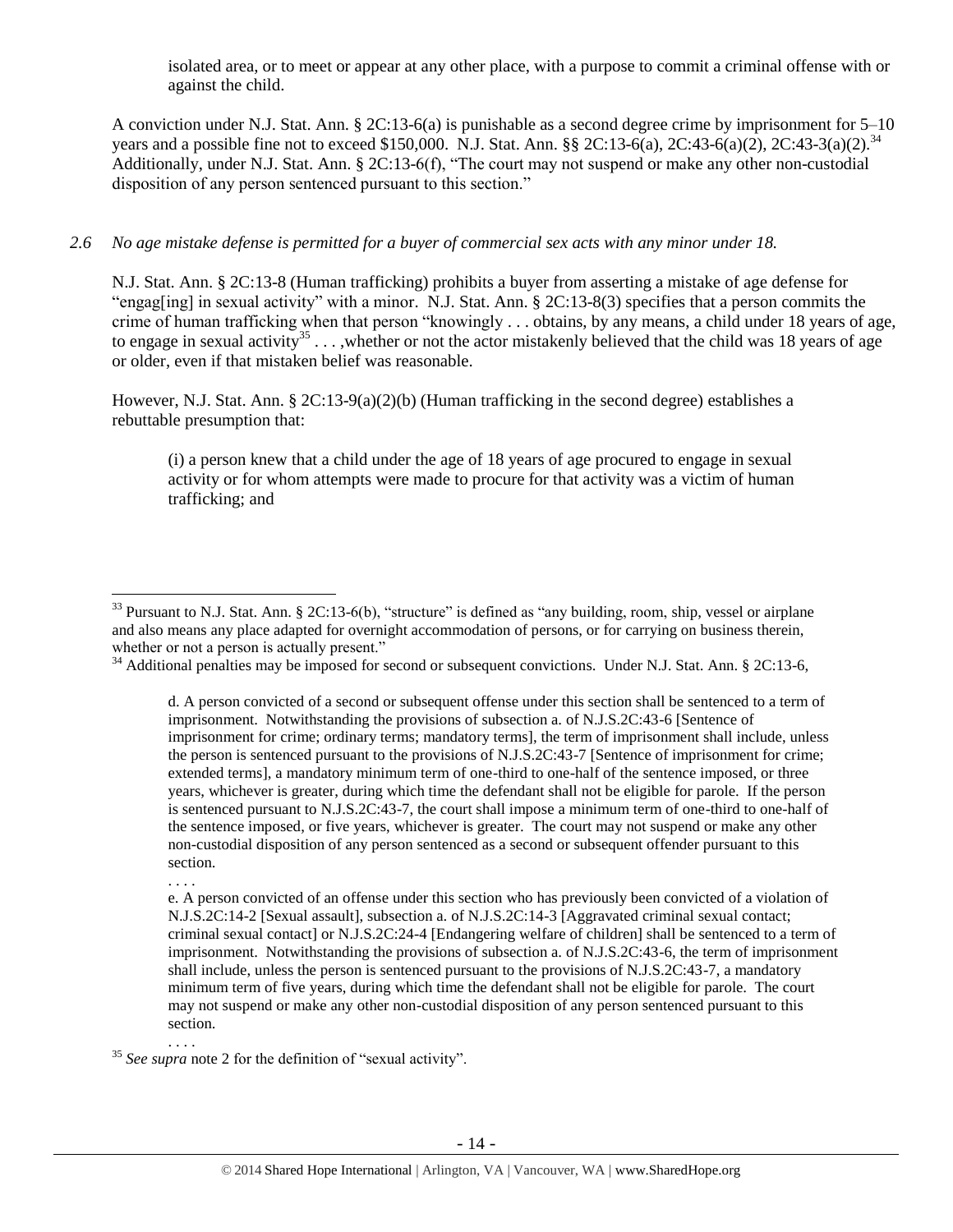(ii) a reasonable person would conclude that there was a substantial likelihood that a child under the age of 18 years of age procured to engage in sexual activity or for whom attempts were made to procure for that activity was a victim of human trafficking.<sup>36</sup>

New Jersey does not allow a buyer of commercial sex to assert a mistake of age defense for the crime of prostitution. N.J. Stat. Ann. § 2C:34-1(b)(7) (Prostitution and related offenses) states, in part, "It shall be no defense to a prosecution under this paragraph that the actor mistakenly believed that the child was 18 years of age or older, even if such mistaken belief was reasonable."

*2.7 Base penalties for buying sex acts with a minor under 18 are sufficiently high and not reduced for older minors.*

The penalty for buying sex with a child does not change based on the age of the victim. A conviction for buying sex with a child under 18 years of age under N.J. Stat. Ann. § 2C:34-1(b)(7) (Prostitution and related offenses) is punishable as a second degree crime by imprisonment for 5–10 years, a possible fine not to exceed \$150,000, and a mandatory fine of at least \$25,000 to be deposited in the "Human Trafficking Survivor's Assistance Fund." N.J. Stat. Ann. §§ 2C:34-1(c)(1), (f)(2), 2C:43-6(a)(2), 2C:43-3(a)(2).

*2.8 Financial penalties for buyers of commercial sex acts with minors are sufficiently high to make it difficult for buyers to hide the crime.* 

Buyers of commercial sex with children are subject to fines, restitution, and asset forfeiture. A buyer convicted under N.J. Stat. Ann. § 2C:13-8 (Human trafficking) is subject to a possible fine up to \$200,000 and a mandatory fine of not less than \$25,000 which is to be deposited in the "Human Trafficking Survivor's Assistance Fund."<sup>37</sup> N.J. Stat. Ann. §§ 2C:13-8(b), (d), 2C:43-3(a)(2).

Additionally, the buyer shall be ordered to make restitution to any victim. Pursuant to N.J. Stat. Ann. § 2C:13- 8(e), the court shall award the greater of

(1) the gross income or value to the defendant of the victim's labor or services; or (2) the value of the victim's labor or services as determined by the "New Jersey Prevailing Wage Act," P.L.1963, c. 150 (C.34:11–56.25 et seq.), the "New Jersey State Wage and Hour Law," P.L.1966, c. 113 (C.34:11–56a et seq.), the Seasonal Farm Labor Act, P.L.1945, c. 71 (C.34:9A–1 et seq.), the laws concerning the regulation of child labor in chapter 2 of Title 34 of the Revised Statutes, or any other applicable State law, and the "Fair Labor Standards Act of 1938," 29 U.S.C. s.201 et seq., or any other applicable federal law.

A conviction under N.J. Stat. Ann. § 2C:13-9 (Human trafficking in the second degree) is punishable as a second degree crime by a possible fine not to exceed \$150,000. N.J. Stat. Ann. §§ 2C:13-9(c)(1), 2C:43-3(a)(2). An additional fine of no less than \$15,000 is imposed on violators of N.J. Stat. Ann. § 2C:13-9 which is to be deposited in the "Human Trafficking Survivor's Assistance Fund." N.J. Stat. Ann.  $$2C:13-9(c)(1).$ 

Under N.J. Stat. Ann. § 2C:34-1(b)(7) (Prostitution and related offenses), a second degree crime, a buyer may face a fine up to \$150,000, a possible fine of \$150,000, and a mandatory fine of at least \$25,000 to be deposited in the "Human Trafficking Survivor's Assistance Fund." N.J. Stat. Ann. §§ 2C:34-1(c)(2), (f)(2), 2C:43-3(a)(2). For a violation of N.J. Stat. Ann. § 2C:13-6(a) (Luring, enticing child by various means, attempts; crime of second

 $\overline{a}$ <sup>36</sup> *See supra* note [5](#page-2-0) for a full discussion of the *mens rea* required for a conviction under N.J. Stat. Ann. § 2C:13-  $9(a)(2)$ .

<sup>&</sup>lt;sup>37</sup> See supra section 1.1 for a full description of fines and penalties applicable to convictions under N.J. Stat. Ann.

<sup>§</sup> 2C:13-8(a) (Human trafficking).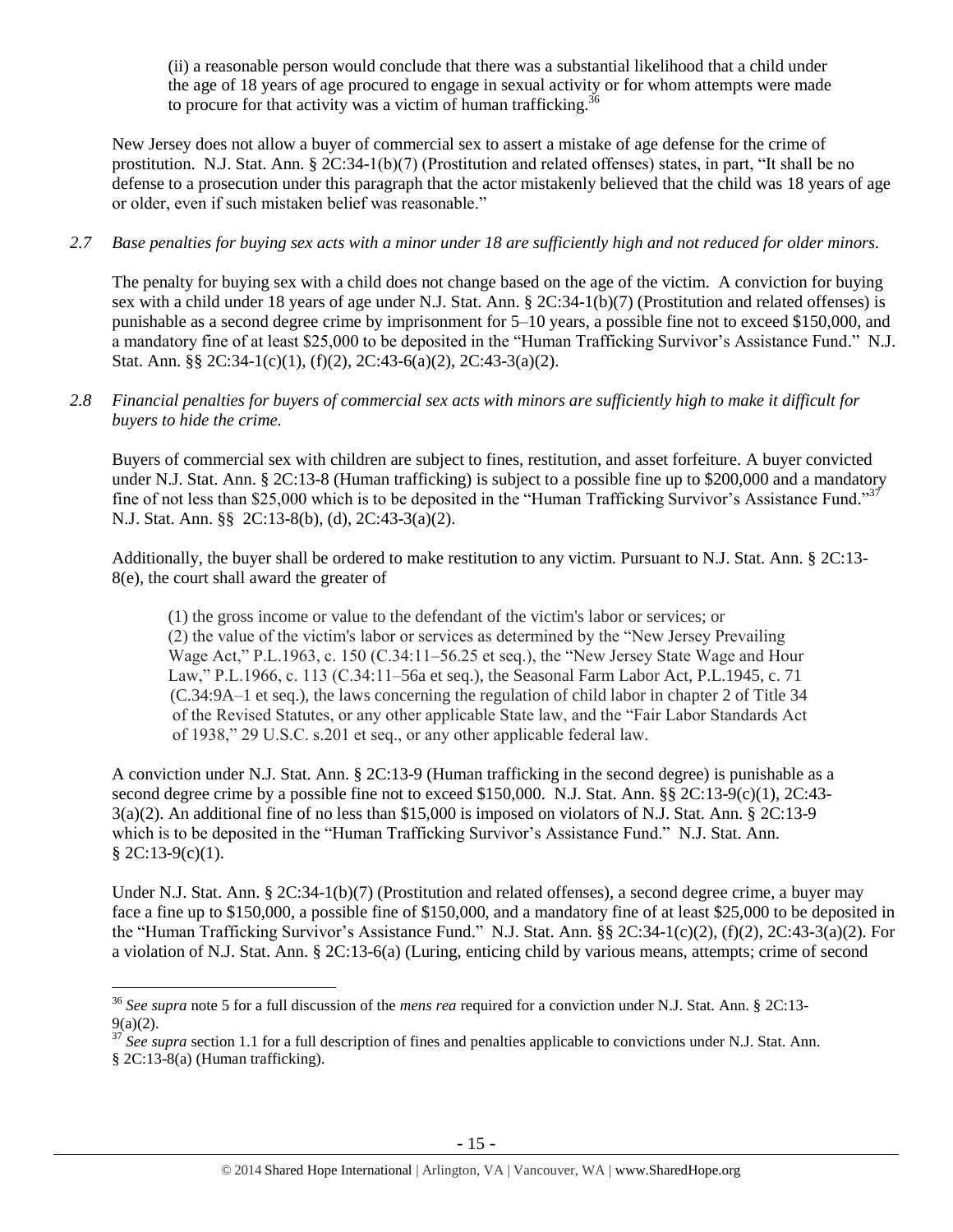degree; subsequent offense; mandatory imprisonment; definitions) a buyer may face a fine up to \$150,000 and a sentence to pay restitution to the victim, or both. N.J. Stat. Ann.  $\S$ § 2C:13-6(a), 2C:43-3(a)(2).

Additionally, buyers face mandatory asset forfeiture pursuant to N.J. Stat. Ann. § 2C:64-1(a) (Property subject to forfeiture), including

(2)All property which has been, or is intended to be, utilized in furtherance of an unlawful activity, including, but not limited to, conveyances intended to facilitate the perpetration of illegal acts, or buildings or premises maintained for the purposes of committing offenses against the State.

(3) Property which has become or is intended to become an integral part of illegal activity, including, but not limited to, money which is earmarked for use as financing for an illegal gambling enterprise.

(4) Proceeds of illegal activities, including, but not limited to, property or money obtained as a result of the sale of prima facie contraband as defined by subsection a. (1), proceeds of illegal gambling, prostitution, bribery and extortion.

Property subject to forfeiture "may be seized by the State or any law enforcement officer as evidence pending a criminal prosecution pursuant to section 2C:64-4 or, when no criminal proceeding is instituted, upon process issued by any court of competent jurisdiction over the property, except that seizure without such process may be made when not inconsistent with the Constitution of this State or the United States, and when (1) The article is prima facie contraband; or, (2) The property subject to seizure poses an immediate threat to the public health, safety or welfare." N.J. Stat. Ann. §2C:64-1(b). With the exception of *prima facie* contraband, forfeiture proceedings are civil in nature. N. J. Stat. An.. §2C: 64-3. Disposal of forfeited property is governed by N.J. Stat. Ann. §2C: 64-6, which states, in part,

The prosecutor or the Attorney General, whichever is prosecuting the case, shall divide the forfeited property, any proceeds resulting from the forfeiture or any money seized pursuant to this chapter with any other entity where the other entity's law enforcement agency participated in the surveillance, investigation, arrest or prosecution resulting in the forfeiture, in proportion to the other entity's contribution to the surveillance, investigation, arrest or prosecution resulting in the forfeiture, as determined in the discretion of the prosecutor or the Attorney General, whichever is prosecuting the case. Notwithstanding any other provision of law, such forfeited property and proceeds shall be used solely for law enforcement purposes, and shall be designated for the exclusive use of the law enforcement agency which contributed to the surveillance, investigation, arrest or prosecution resulting in the forfeiture.

A buyer may also have to pay a \$500 fee for a court ordered "Prostitution Offender Program."<sup>38</sup> Pursuant to N.J. Stat. Ann. § 2C:13-9(b),

In addition to any fine, fee, assessment, or penalty authorized under the provisions of Title 2C of the New Jersey Statutes, a person convicted of an offense of engaging in prostitution as a patron pursuant to paragraph (1) of subsection b. of N.J.S.2C:34–1 [Prostitution and related offenses] shall be assessed, if ordered to participate in the "Prostitution Offender Program," a fee of \$500.

 $38$  Pursuant to N.J. Stat. Ann. § 2C:13-9(d)(2), the program shall include information intended to increase the person's awareness of:

<sup>(</sup>a) the causes of prostitution and its relationship to human trafficking;

<sup>(</sup>b) the health risks connected with prostitution, including the risk of transmittable diseases;

<sup>(</sup>c) the consequences of convictions for prostitution or human trafficking, including penalties for subsequent convictions; and

<sup>(</sup>d) the pervasiveness of human trafficking and the effects of human trafficking on its victims.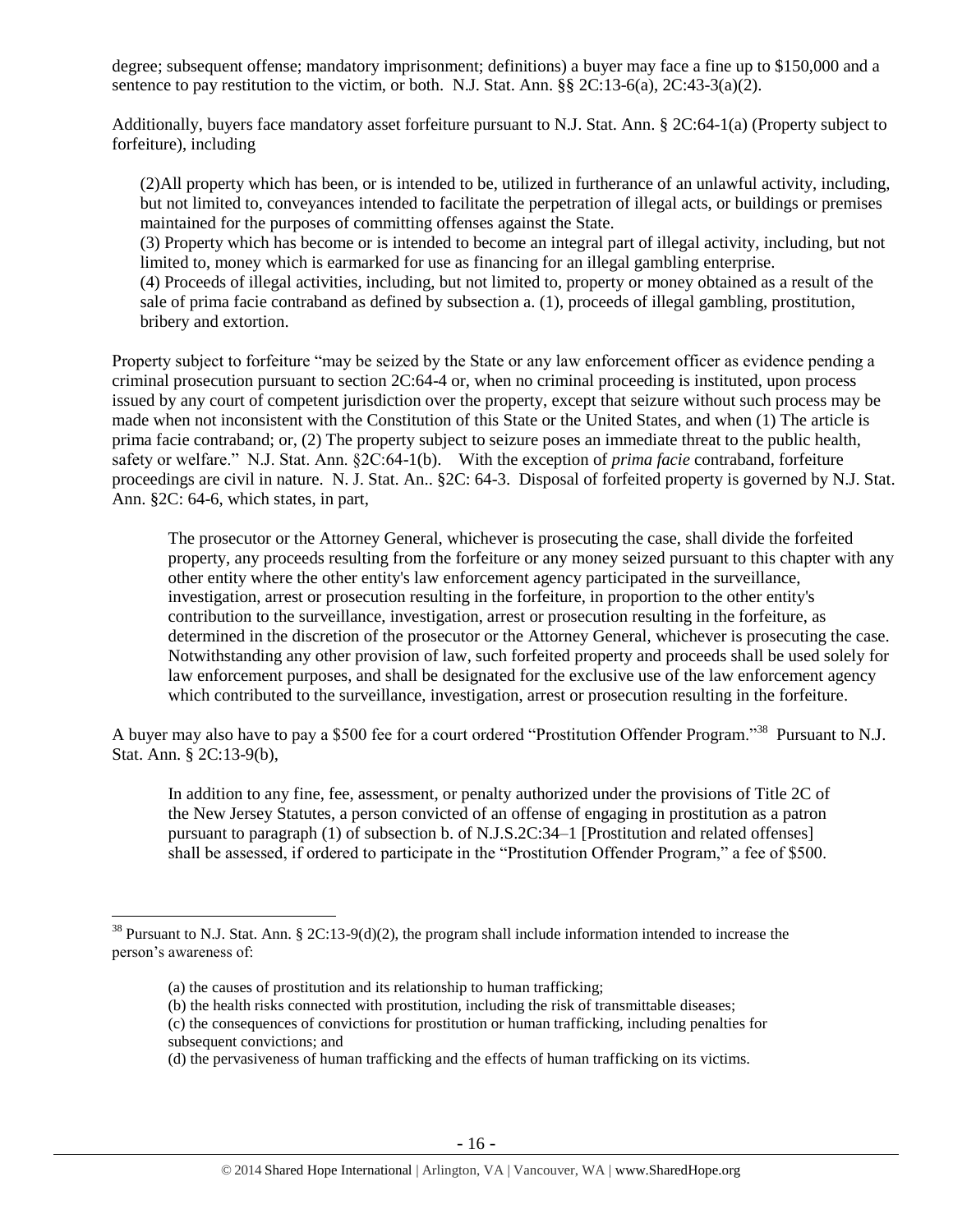Lastly, a buyer is subject to forfeiture of business or professional licenses used in the commission of the crime if convicted under N.J. Stat. Ann. § 2C:13-9 (Human trafficking in the second degree). N.J. Stat. Ann. § 2C:13-9(c)(2) provides,

the court shall direct any issuing State, county, or municipal governmental agency to revoke any license, permit, certificate, approval, registration, charter, or similar form of business or professional authorization required by law concerning the operation of that person's business or profession, if that business or profession was used in the course of the crime.

### *2.9 Buying and possessing child pornography carries penalties as high as similar federal offenses.*

Possessing pornography of a child under 18 is a crime, pursuant to N.J. Stat. Ann. § 2C:24-4(b)(5) (Endangering welfare of children), which states,

(a)A person commits a crime of the second degree if, by any means, including but not limited to the Internet, he:

(i) knowingly distributes an item depicting the sexual exploitation or abuse of a child; (ii) knowingly possesses an item depicting the sexual exploitation or abuse of a child with the

intent to distribute that item; or

(iii) knowingly stores or maintains an item depicting the sexual exploitation or abuse of a child using a file-sharing program which is designated as available for searching by or copying to one or more other computers.

. . . .

 $\overline{a}$ 

(b) A person commits a crime of the third degree if he knowingly possesses, knowingly views, or knowingly has under his control, through any means, including the Internet, an item depicting the sexual exploitation of a child.<sup>39</sup>

Distributing, possessing with intent to distribute, or storing child pornography is punishable as a second degree crime by imprisonment for 5–10 years and a possible fine not to exceed \$150,000. N.J. Stat. Ann. § 2C:24-  $4(b)(5)(a)$ ,  $2C:43-6(a)(2)$ ,  $2C:43-3(a)(2)$ . Possessing child pornography is punishable as a third degree crime by imprisonment for 3–5 years and a possible fine not to exceed \$15,000. N.J. Stat. Ann. §§ 2C:24-4(b)(5)(b), 2C:43-6(a)(3), 2C: 43-3(b)(1).

In comparison, a federal conviction for possession of child pornography<sup>40</sup> is generally punishable by imprisonment for 5–20 years and a fine not to exceed  $$250,000.<sup>41</sup>$  Subsequent convictions, however, are punishable by imprisonment up to 40 years and a fine not to exceed  $$250,000.<sup>42</sup>$ 

 $39$  Pursuant to N.J. Stat. Ann. § 2C:24-4(b)(1), "item depicting the sexual exploitation of a child" means

a photograph, film, video, an electronic, electromagnetic or digital recording, an image stored or maintained in a computer program or file or in a portion of a file, or any other reproduction or

reconstruction which depicts a child engaging in a prohibited sexual act or in the simulation of such an act. <sup>40</sup> 18 U.S.C. §§ 2252(a)(2), (a)(4) (Certain activities relating to material involving the sexual exploitation of minors),  $2252A(a)(2)$ –(3) (Certain activities relating to material constituting or containing child pornography), 1466A(a), (b) (Obscene visual representations of the sexual abuse of children).

<sup>&</sup>lt;sup>41</sup> 18 U.S.C. §§ 2252(b) (stating that a conviction under subsection (a)(2) is punishable by imprisonment for 5–20 years and a fine, while a conviction under subsection (a)(4) is punishable by imprisonment up to 10 years, a fine, or both),  $2252A(b)(1)$  (a conviction is punishable by imprisonment for 5–20 years and a fine),  $1466A(a)$ , (b) (stating that a conviction under subsection (a) is "subject to the penalties provided in section  $2252A(b)(1)$ ," imprisonment for 5–20 years and a fine, while a conviction under subsection (b) is "subject to the penalties provided in section 2252A(b)(2)," imprisonment up to 10 years, a fine, or both); *see also* 18 U.S.C. §§ 3559(a)(1) (classifying all of the above listed offenses as felonies), 3571(b)(3) (providing a fine up to \$250,000 for any felony conviction).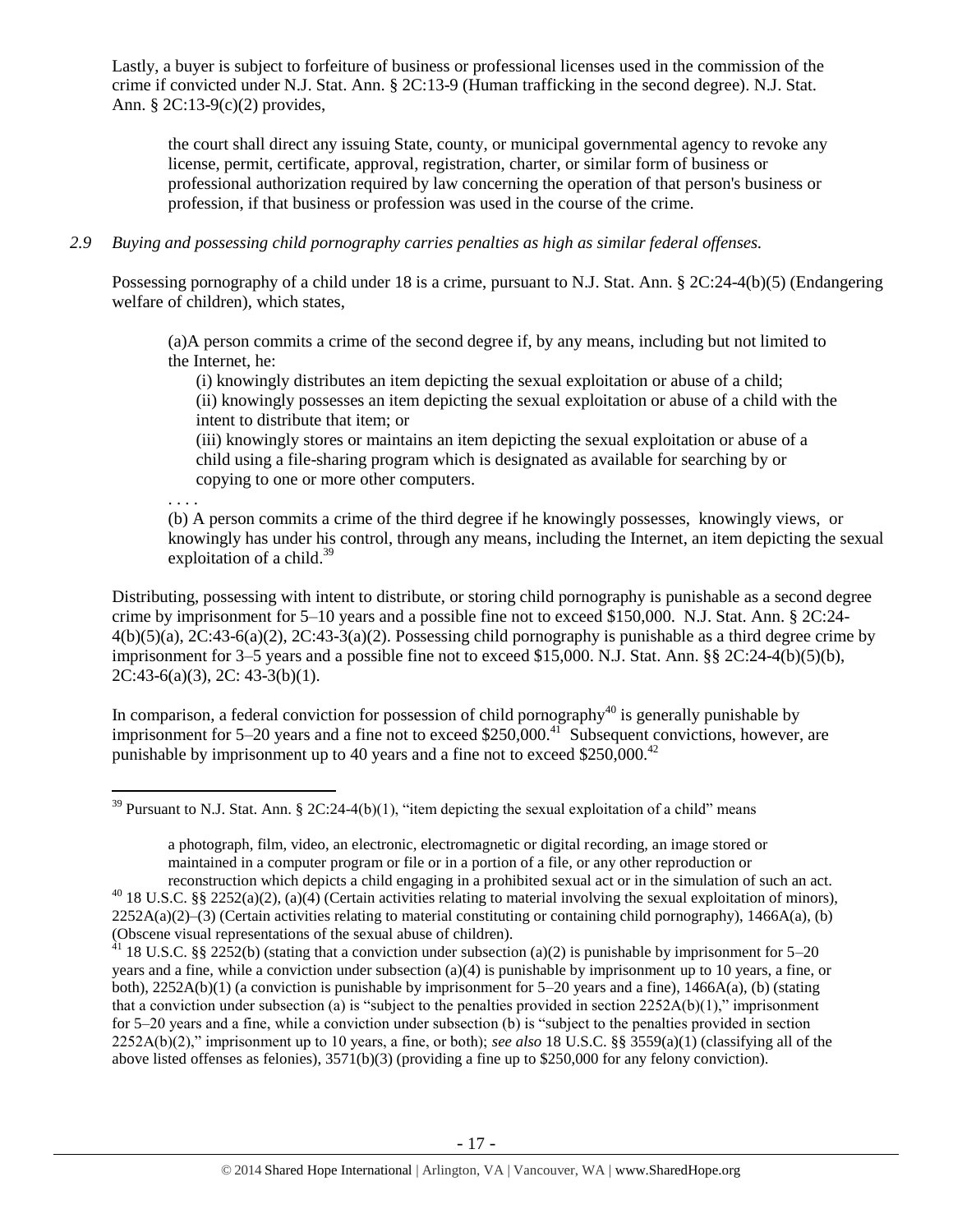- 2.9.1 Recommendation: Raise the penalties for violating N.J. Stat. Ann. § 2C:24-4(b)(5)(b) to be consistent with federal penalties.
- *2.10 Convicted buyers of commercial sex acts with minors and child pornography are required to register as sex offenders.*

Those convicted of buying sex with a child under N.J. Stat. Ann. § 2C:34-1(a)(7) (Prostitution and related offenses) are not required to register as convicted sex offenders under the sex offender registration laws. N.J. Stat. Ann. § 2C:7-2. However, other crimes applicable to buyers require registration. Pursuant to N.J. Stat. Ann. § 2C:7-2(a), (b) (Registration of sex offenders; definition; requirements; penalties),

a. (1) A person who has been convicted, adjudicated delinquent or found not guilty by reason of insanity for commission of a sex offense as defined in subsection b. of this section shall register as provided in subsections c. and d. of this section.

. . . . b. For the purposes of this act a sex offense shall include the following:

(1) Aggravated sexual assault, sexual assault, aggravated criminal sexual contact . . . or an attempt to commit any of these crimes if the court found that the offender's conduct was characterized by a pattern of repetitive, compulsive behavior, regardless of the date of the commission of the offense or the date of conviction;

(2) A conviction, adjudication of delinquency, or acquittal by reason of insanity for aggravated sexual assault; sexual assault; aggravated criminal sexual contact; . . . ; endangering the welfare of a child pursuant to paragraph (3) or (4) or subparagraph (a) of paragraph (5) of subsection b. of N.J.S.2C:24- 4; luring or enticing pursuant to section 1 of P.L.1993, c.291 (C.2C:13-6); criminal sexual contact pursuant to N.J.S.2C:14-3 b. if the victim is a minor;  $\ldots$  or an attempt to commit any of these enumerated offenses if the conviction, adjudication of delinquency or acquittal by reason of insanity is entered on or after the effective date [Oct. 31, 1994] of this act or the offender is serving a sentence of incarceration, probation, parole or other form of community supervision as a result of the offense or is confined following acquittal by reason of insanity or as a result of civil commitment on the effective date [Oct. 31, 1994] of this act;

(3) A conviction, adjudication of delinquency or acquittal by reason of insanity for an offense similar to any offense enumerated in paragraph (2) or a sentence on the basis of criteria similar to the criteria set forth in paragraph (1) of this subsection entered or imposed under the laws of the United States, this State or another state.

2.10.1 Recommendation: Amend N.J. Stat. Ann. § 2C:7-2(b) (Registration of sex offenders; definition; requirements; penalties) to include N.J. Stat. Ann. § 2C:34-1(b)(7) (Prostitution and related offenses) and § 2C:13-8 (Human trafficking) as sex offenses for which a person convicted or pleading guilty to the crime would be required to register if the victim is a child.

<sup>&</sup>lt;sup>42</sup> 18 U.S.C. §§ 2252(b) (stating if a person has a prior conviction under subsection (a)(2), or a list of other statutes, a conviction is punishable by a fine and imprisonment for 15–40 years, but if a person has a prior conviction under subsection (a)(4), or a list of other statutes, a conviction is punishable by a fine and imprisonment for  $10-20$  years),  $2252A(b)(1)$  (stating if a person has a prior conviction under subsection (a)(2), (a)(3), or a list of other statutes, a conviction is punishable by a fine and imprisonment for  $15-40$  years),  $1466A(a)$ , (b) (stating that the penalty scheme for section 2252A(b) applies); *see also* 18 U.S.C. §§ 3559(a)(1) (classifying all of the above listed offenses as felonies), 3571(b)(3) (providing a fine up to \$250,000 for any felony conviction).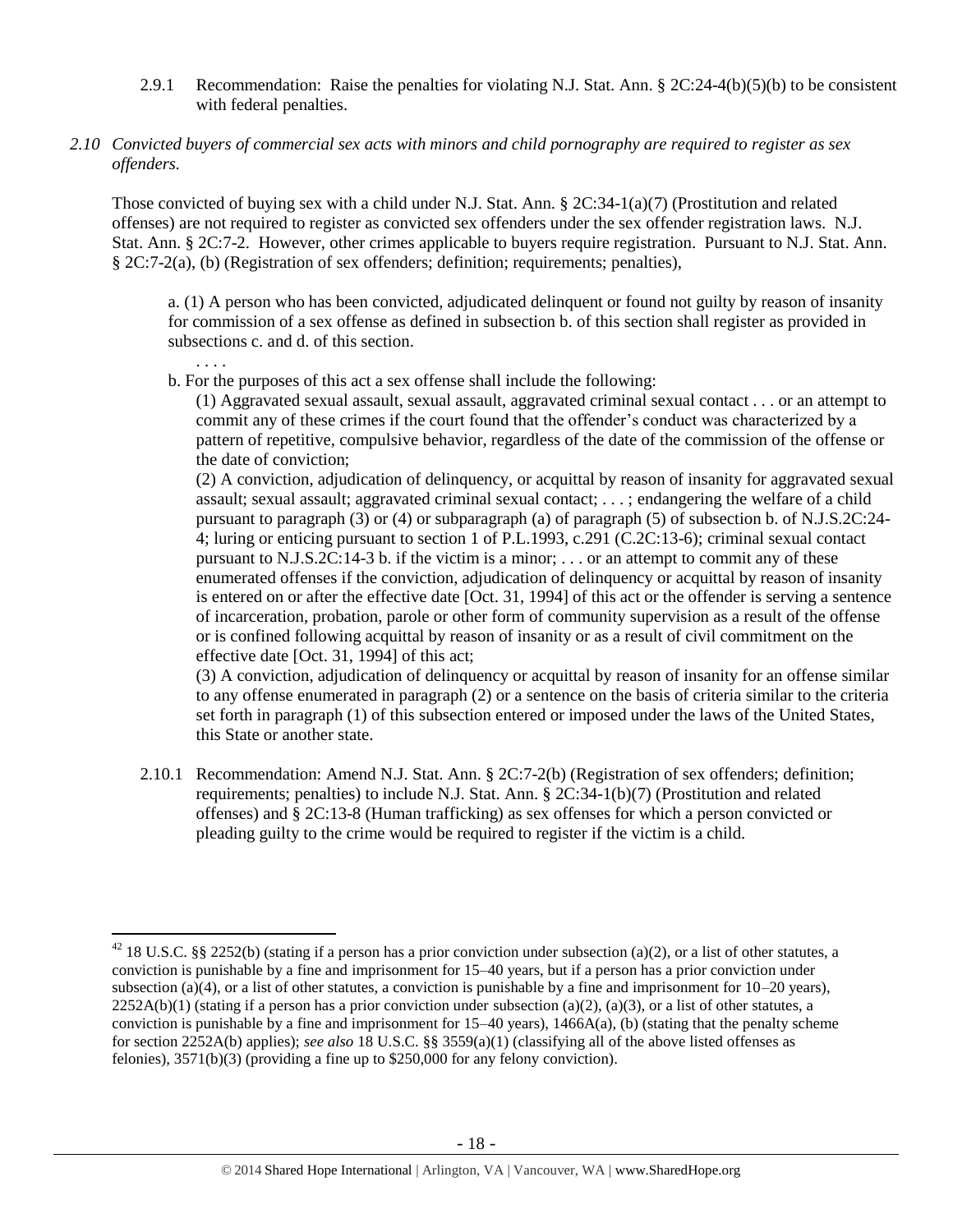# $\copyright$  2014 Shared Hope International | Arlington, VA | Vancouver, WA | www.SharedHope.org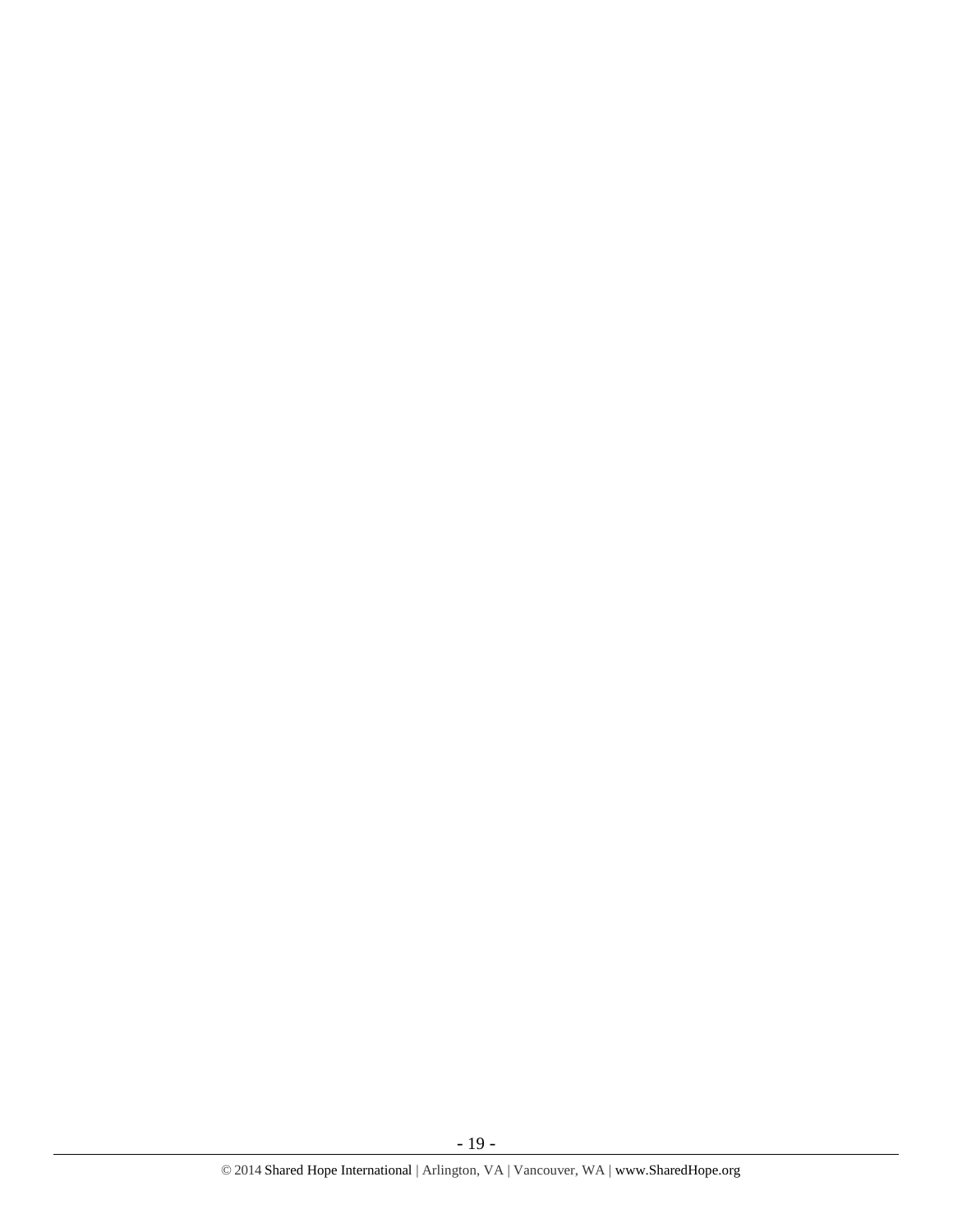### **FRAMEWORK ISSUE 3: CRIMINAL PROVISIONS FOR TRAFFICKERS**

### *Legal Components:*

- *3.1 Penalties for trafficking a child for sexual exploitation are as high as federal penalties.*
- *3.2 Creating and distributing child pornography carries penalties as high as similar federal offenses.*
- *3.3 Using the Internet to lure, entice, recruit or sell commercial sex acts with a minor is a separate crime or results in an enhanced penalty for traffickers.*
- *3.4 Financial penalties for traffickers, including asset forfeiture, are sufficiently high.*
- *3.5 Convicted traffickers are required to register as sex offenders.*
- *3.6 Laws relating to termination of parental rights for certain offenses include sex trafficking or commercial sexual exploitation of children (CSEC) offenses in order to remove the children of traffickers from their control and potential exploitation.*

*\_\_\_\_\_\_\_\_\_\_\_\_\_\_\_\_\_\_\_\_\_\_\_\_\_\_\_\_\_\_\_\_\_\_\_\_\_\_\_\_\_\_\_\_\_\_\_\_\_\_\_\_\_\_\_\_\_\_\_\_\_\_\_\_\_\_\_\_\_\_\_\_\_\_\_\_\_\_\_\_\_\_\_\_\_\_\_\_\_\_\_\_\_\_*

### *Legal Analysis:*

*3.1 Penalties for trafficking a child for sexual exploitation are as high as federal penalties.* 

N.J. Stat. Ann. § 2C:13-8 (Human trafficking) is punishable as a first degree crime by imprisonment for 10–20 years and a possible fine not to exceed \$200,000.<sup>43</sup> N.J. Stat. Ann. §§ 2C:13-8(b), 2C:43-6(a)(1), 2C:43-3(a)(1). If, however, the trafficker is convicted under N.J. Stat. Ann.  $\S 2C:13-8(a)(2)$  or (a)(3), the trafficker shall be sentenced to imprisonment for 20 years to life, and shall not be eligible for parole until 20 years have been served. N.J. Stat. Ann. § 2C:13-8(d). An additional fine of no less than \$25,000 is imposed on violators of N.J. Stat. Ann. § 2C:13-8 which is to be deposited in the "Human Trafficking Survivor's Assistance Fund." N.J. Stat. Ann.  $$2C:13-8(d).$ 

N.J. Stat. Ann. § 2C:13-9 (Human trafficking in the second degree) is punishable as a second degree crime by imprisonment for 5–10 years and a possible fine not to exceed \$150,000. N.J. Stat. Ann. §§ 2C:13-9(c)(1), 2C:43-6(a)(2), 2C:43-3(a)(2). An additional fine of no less than \$15,000 is imposed on violators of N.J. Stat. Ann. § 2C:13-9 which is to be deposited in the "Human Trafficking Survivor's Assistance Fund." N.J. Stat. Ann. § 2C:13-9(c)(1).

Under N.J. Stat. Ann. § 2C:34-1 (Prostitution and related offenses), promoting the prostitution of a child under 18 is punishable as a first degree crime by imprisonment for 10–20 years, a possible fine not to exceed \$200,000, and a mandatory fine of at least \$25,000 to be deposited in the "Human Trafficking Survivor's Assistance Fund." N.J. Stat. Ann. §§ 2C:34-1(b)(3)–(4), (c)(1), (f)(2), 2C:43-6(a)(1), 2C:43-3(a)(1).

In comparison, if the victim is under the age of 14, a conviction under the Trafficking Victims Protection Act  $(TVPA)<sup>44</sup>$  for child sex trafficking is punishable by 15 years to life imprisonment and a fine not to exceed \$250,000. 18 U.S.C. §§ 1591(b)(1),  $3559(a)(1)$ ,  $3571(b)(3)$ . If the victim is between the ages of 14–17, a conviction is punishable by 10 years to life imprisonment and a fine not to exceed \$250,000. 18 U.S.C. §§ 1591(b)(2), 3559(a)(1), 3571(b)(3). A conviction is punishable by mandatory life imprisonment, however, if the trafficker has a prior conviction for a federal sex offense<sup>45</sup> against a minor.

*3.2 Creating and distributing child pornography carries penalties as high as similar federal offenses.*

<sup>43</sup> *See supra* section 1.1 about the additional fines applicable to human traffickers under N.J. Stat. Ann. § 2C:13-8(d).

<sup>44</sup> *See supra* note [27.](#page-12-0)

<sup>45</sup> *See supra* note [28](#page-12-1) for the definition of "federal sex offense."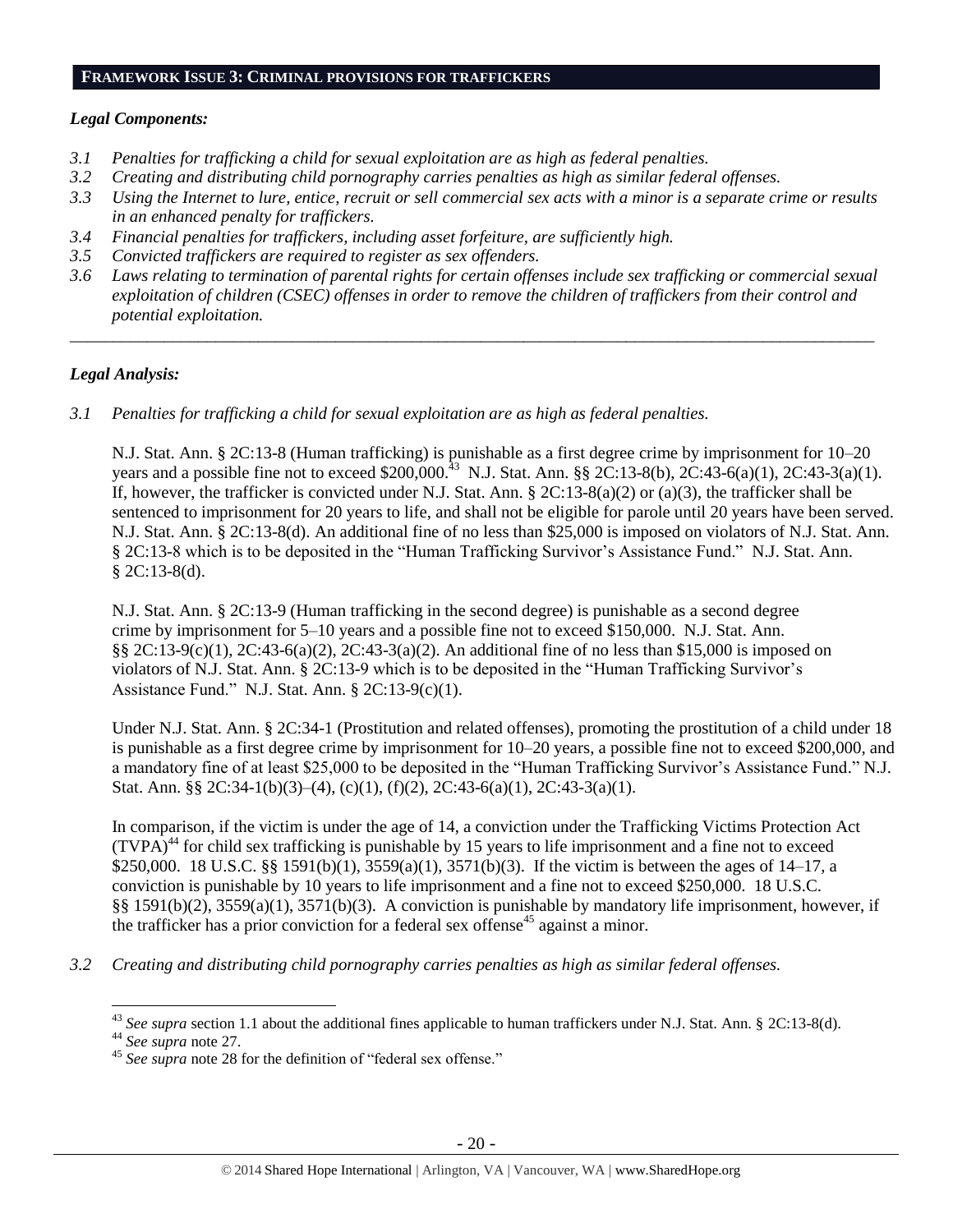N.J. Stat. Ann. § 2C:24-4(3), (4) (Endangering welfare of children) states, in part,

(3) A person commits a crime of the first degree if he causes or permits a child<sup>46</sup> to engage in a prohibited sexual act<sup>47</sup> or in the simulation of such an act if the person knows, has reason to know or intends that the prohibited act may be photographed, filmed, reproduced, or reconstructed in any manner, including on the Internet, or may be part of an exhibition or performance. (4) A person commits a crime of the second degree if he photographs or films a child in a prohibited sexual act or in the simulation of such an act or who uses any device, including a computer, to reproduce or reconstruct the image of a child in a prohibited sexual act or in the simulation of such an act.

A first degree crime is punishable by imprisonment for 10–20 years and a possible fine not to exceed \$200,000. N.J. Stat. Ann. §§ 2C:43-6(a)(1), 2C:43-3(a)(1). A second degree crime is punishable by imprisonment for  $5-10$ years and a possible fine not to exceed \$150,000. N.J. Stat. Ann. §§ 2C:43-6(a)(2), 2C:43-3(a)(2).

In comparison, if the victim is under the age of 14, a conviction under the TVPA for child sex trafficking is punishable by 15 years to life imprisonment and a fine not to exceed \$250,000. 18 U.S.C. §§ 1591(b)(1),  $3559(a)(1)$ ,  $3571(b)(3)$ . If the victim is between the ages of  $14-17$ , a conviction is punishable by 10 years to life imprisonment and a fine not to exceed \$250,000. 18 U.S.C. §§ 1591(b)(2), 3559(a)(1), 3571(b)(3). A conviction is punishable by mandatory life imprisonment, however, if the trafficker has a prior conviction for a federal sex offense<sup>48</sup> against a minor. Additionally, a federal conviction for distribution of child pornography<sup>49</sup> is generally punishable by imprisonment for  $5-20$  years and a fine not to exceed \$250,000.<sup>50</sup> Subsequent convictions, however, are punishable by imprisonment up to 40 years and a fine not to exceed \$250,000.<sup>51</sup>

*3.3 Using the Internet to lure, entice, recruit or sell commercial sex acts with a minor is a separate crime or results in an enhanced penalty for traffickers.*

Pursuant to N.J. Stat. Ann. § 2C:13-6(a) (Luring, enticing child by various means, attempts; crime of second degree; subsequent offense; mandatory imprisonment; definitions),

<sup>46</sup> *See supra* note [10.](#page-4-0)

<sup>47</sup> *See supra* note [11.](#page-4-1)

<sup>48</sup> *See supra* note [28](#page-12-1) for the definition of "federal sex offense."

<sup>&</sup>lt;sup>49</sup> 18 U.S.C. §§ 2252(a)(1), (a)(2), (a)(3) (Certain activities relating to material involving the sexual exploitation of minors),  $2252A(a)(2)$ , (a)(3) (Certain activities relating to material constituting or containing child pornography), 1466A(a) (Obscene visual representations of the sexual abuse of children).

 $50$  18 U.S.C. §§ 2252(b) (stating that a conviction under subsection (a)(1), (a)(2), or (a)(3) is punishable by imprisonment for 5–20 years and a fine), 2252A(b)(1) (a conviction is punishable by imprisonment for 5–20 years and a fine), 1466A(a), (b) (stating that a conviction under subsection (a) is "subject to the penalties provided in section 2252A(b)(1)," imprisonment for 5–20 years and a fine, while a conviction under subsection (b) is "subject to the penalties provided in section 2252A(b)(2)," imprisonment up to 10 years, a fine, or both); *see also* 18 U.S.C. §§ 3559(a)(1) (classifying all of the above listed offenses as felonies),  $3571(b)(3)$  (providing a fine up to \$250,000 for any felony conviction).

<sup>&</sup>lt;sup>51</sup> 18 U.S.C. §§ 2252(b) (stating if a person has a prior conviction under subsection (a)(1), (a)(2), or (a)(3) or a list of other statutes, a conviction is punishable by a fine and imprisonment for  $15-40$  years),  $2252A(b)(1)$  (stating if a person has a prior conviction under subsection (a)(2), (a)(3), or a list of other statutes, a conviction is punishable by a fine and imprisonment for  $15-40$  years),  $1466A(a)$ , (b) (stating that the penalty scheme for section  $2252A(b)$ applies); *see also* 18 U.S.C. §§ 3559(a)(1) (classifying all of the above listed offenses as felonies), 3571(b)(3) (providing a fine up to \$250,000 for any felony conviction).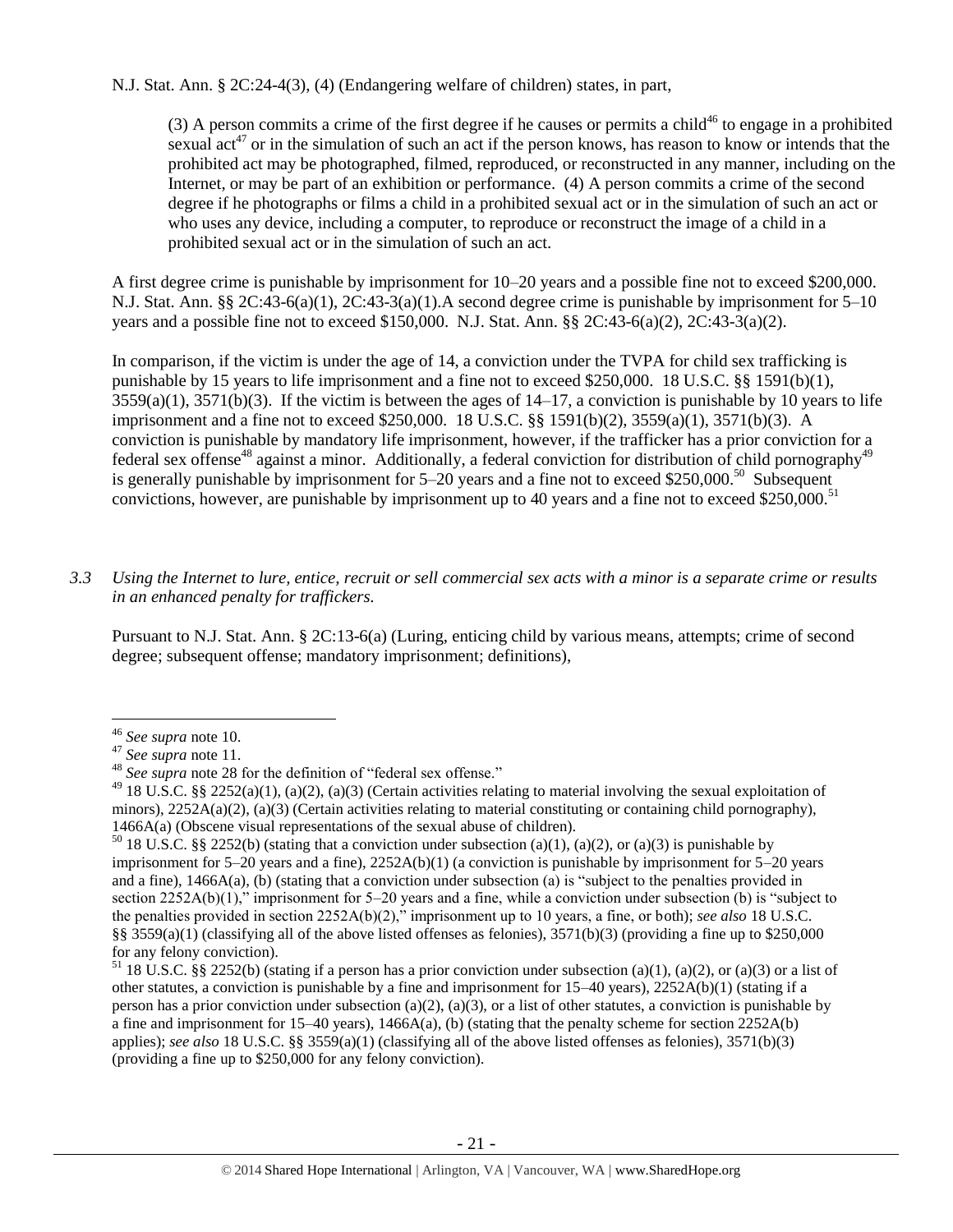A person commits a crime of the second degree if he attempts, via electronic<sup>52</sup> or any other means, to lure or entice a child<sup>53</sup> or one who he reasonably believes to be a child into a motor vehicle, structure<sup>54</sup> or isolated area, or to meet or appear at any other place, with a purpose to commit a criminal offense with or against the child.

A conviction under N.J. Stat. Ann. § 2C:13-6(a) is punishable as a second degree crime by imprisonment for 5–10 years and a possible fine not to exceed \$150,000. N.J. Stat. Ann. §§ 2C:43-6(a)(2), 2C:43-3(a)(2).<sup>55</sup> Additionally, under N.J. Stat. Ann. § 2C:13-6(f), "[t]he court may not suspend or make any other non-custodial disposition of any person sentenced pursuant to this section."

### *3.4 Financial penalties for traffickers, including asset forfeiture, are sufficiently high.*

Traffickers are subject to various fines, restitution, and asset forfeiture. Traffickers convicted of N.J. Stat. Ann. § 2C:13-8 (Human trafficking), a first degree crime, may receive a possible fine not to exceed \$200,000 and shall be subject to mandatory restitution orders. N.J. Stat. Ann. §§ 2C:13-8(b), (e), 2C:43-3(a)(1). A trafficker convicted under N.J. Stat. Ann. § 2C:13-8(a)(2) or (a)(3) is assessed an additional fine of no less than \$25,000 to be deposited in the "Human Trafficking Survivor's Assistance Fund." N.J. Stat. Ann. §§ 2C:13-8(b), (d), 2C:43-  $3(a)(2)$ .

Traffickers convicted under N.J. Stat. Ann. § 2C:13-9 (Human trafficking in the second degree) are subject to a possible fine not to exceed \$150,000. N.J. Stat. Ann. §§ 2C:13-9(c)(1), 2C:43-3(a)(2). An additional fine of no less than \$15,000 is imposed on violators of N.J. Stat. Ann. § 2C:13-9 which is to be deposited in the "Human Trafficking Survivor's Assistance Fund." N.J. Stat. Ann. § 2C:13-9(c)(1).

Pursuant to N.J. Stat. Ann. § 2C:13-8(e),

In addition to any other disposition authorized by law, any person who violates the provisions of this section shall be ordered to make restitution to any victim. The court shall award to the victim restitution which is the greater of:

(1) the gross income or value to the defendant of the victim's labor or services; or (2) the value of the victim's labor or services as determined by the "New Jersey Prevailing Wage Act," P.L. 1963, c. 150 (C. 34:11-56.25 et seq.), the "New Jersey State Wage and Hour Law," P.L. 1966, c. 113 (C. 34:11-56a et seq.), the Seasonal Farm Labor Act, P.L. 1945, c. 71 (C. 34:9A-1 et seq.), the laws concerning the regulation of child labor in chapter 2 of Title 34 of the Revised Statutes, or any other applicable State law, and the "Fair Labor Standards Act of 1938," 29 U.S.C. § 201 et seq. ,or any other applicable federal law.

Traffickers convicted of promoting prostitution of a child under 18 under N.J. Stat. Ann. § 2C:34-1 (Prostitution and related offenses), a first degree crime by imprisonment for 10–20 years, a possible fine up to \$200,000, and a mandatory fine of at least \$25,000 to be deposited in the "Human Trafficking Survivor's Assistance Fund." N.J. Stat. Ann. §§ 2C:34-1(c)(1), (f)(2), 2C:43-6(a)(1), 2C:43-3(a)(1).

<sup>52</sup> *See supra* note 23.

 $53$  Pursuant to N.J. Stat. Ann. § 2C:13-6(b), "child" is "a person less than 18 years old."

<sup>&</sup>lt;sup>54</sup> Pursuant to N.J. Stat. Ann. § 2C:13-6(b), "structure" is defined as "any building, room, ship, vessel or airplane and also means any place adapted for overnight accommodation of persons, or for carrying on business therein, whether or not a person is actually present."

<sup>55</sup> *See supra* note [34](#page-13-0) for additional penalties that may be imposed for second or subsequent convictions pursuant to N.J. Stat. Ann. § 2C:13-6.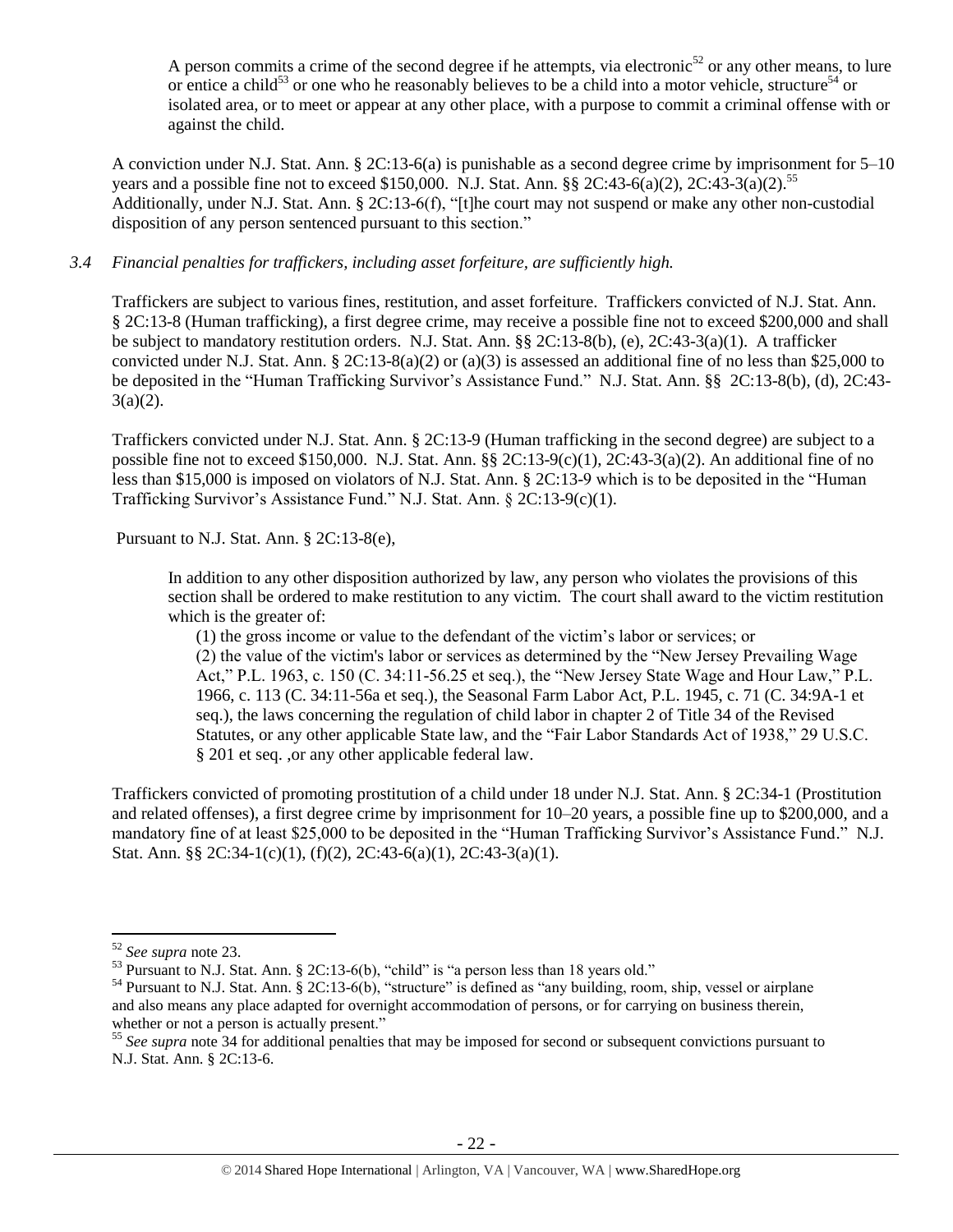Traffickers are also subject to mandatory asset forfeiture. Pursuant to N.J. Stat. Ann. § 2C:64-1(a) (Property subject to forfeiture),

Any interest in the following shall be subject to forfeiture and no property right shall exist in them:

. . . . (2) All property which has been, or is intended to be, utilized in furtherance of an unlawful activity, including, but not limited to, conveyances intended to facilitate the perpetration of illegal acts, or buildings or premises maintained for the purpose of committing offenses against the State. (3) Property which has become or is intended to become an integral part of illegal activity, including, but not limited to, money which is earmarked for use as financing for an illegal gambling enterprise. (4) Proceeds of illegal activities, including, but not limited to, property or money obtained as a result of the sale of prima facie contraband as defined by subsection a. (1), proceeds of illegal gambling, prostitution, bribery and extortion.

Property subject to forfeiture "may be seized by the State or any law enforcement officer as evidence pending a criminal prosecution pursuant to section 2C:64-4 or, when no criminal proceeding is instituted, upon process issued by any court of competent jurisdiction over the property, except that seizure without such process may be made when not inconsistent with the Constitution of this State or the United States, and when (1) The article is prima facie contraband; or, (2) The property subject to seizure poses an immediate threat to the public health, safety or welfare." N.J. Stat. Ann. §2C:64-1(b). Forfeiture proceedings are civil in nature (with the exception of *prima facie* contraband). Disposal of forfeited property is governed by N.J. Stat. Ann. §2C: 64-6, which states, in part,

The prosecutor or the Attorney General, whichever is prosecuting the case, shall divide the forfeited property, any proceeds resulting from the forfeiture or any money seized pursuant to this chapter with any other entity where the other entity's law enforcement agency participated in the surveillance, investigation, arrest or prosecution resulting in the forfeiture, in proportion to the other entity's contribution to the surveillance, investigation, arrest or prosecution resulting in the forfeiture, as determined in the discretion of the prosecutor or the Attorney General, whichever is prosecuting the case. Notwithstanding any other provision of law, such forfeited property and proceeds shall be used solely for law enforcement purposes, and shall be designated for the exclusive use of the law enforcement agency which contributed to the surveillance, investigation, arrest or prosecution resulting in the forfeiture.

Lastly, a trafficker is subject to forfeiture of business or professional licenses used in the commission of the crime if convicted under N.J. Stat. Ann. § 2C:13-9 (Human trafficking in the second degree). N.J. Stat. Ann. § 2C:13-9(c)(2) provides,

the court shall direct any issuing State, county, or municipal governmental agency to revoke any license, permit, certificate, approval, registration, charter, or similar form of business or professional authorization required by law concerning the operation of that person's business or profession, if that business or profession was used in the course of the crime.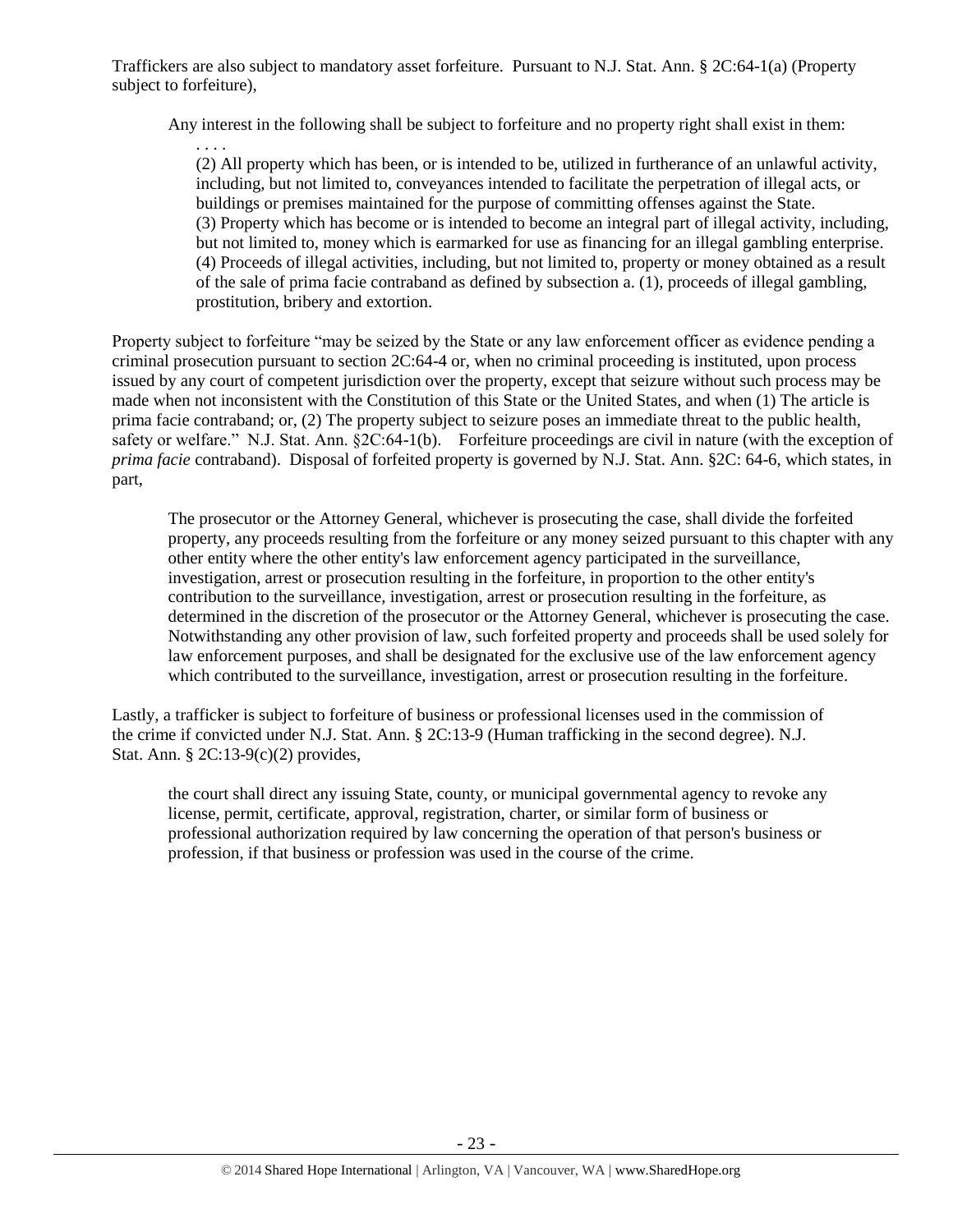# *3.5 Convicted traffickers are required to register as sex offenders.*

Pursuant to N.J. Stat. Ann. § 2C:7-2(a), (b) (Registration of sex offenders; definition; requirements; penalties),

a. (1) A person who has been convicted, adjudicated delinquent or found not guilty by reason of insanity for commission of a sex offense as defined in subsection b. of this section shall register as provided in subsections c. and d. of this section.

. . . . b. For the purposes of this act a sex offense shall include the following:

. . . (2) A conviction, adjudication of delinquency, or acquittal by reason of insanity for . . . endangering the welfare of a child pursuant to paragraph (3) or (4) or subparagraph (a) of paragraph (5) of subsection b. of N.J.S.2C:24-4; luring or enticing pursuant to section 1 of P.L.1993, c.291 (C.2C:13- 6); criminal sexual contact pursuant to N.J.S.2C:14-3 b. if the victim is a minor; knowingly promoting prostitution of a child pursuant to paragraph (3) or paragraph (4) of subsection b. of N.J.S.2C:34-1, or an attempt to commit any of these enumerated offenses if the conviction, adjudication of delinquency or acquittal by reason of insanity is entered on or after the effective date [Oct. 31, 1994] of this act or the offender is serving a sentence of incarceration, probation, parole or other form of community supervision as a result of the offense or is confined following acquittal by reason of insanity or as a result of civil commitment on the effective date [Oct. 31, 1994] of this act; (3) A conviction, adjudication of delinquency or acquittal by reason of insanity for an offense similar to any offense enumerated in paragraph (2) or a sentence on the basis of criteria similar to the criteria set forth in paragraph (1) of this subsection entered or imposed under the laws of the United States, this State or another state.

- 3.5.1 Recommendation: Amend N.J. Stat. Ann. § 2C:7-2(b) (Registration of sex offenders; definition; requirements; penalties) to include N.J. Stat. Ann. § 2C:13-8 (Human trafficking) as a sex offense for which a person convicted or pleading guilty to the crime would be required to register if the victim is a child.
- *3.6 Laws relating to termination of parental rights for certain offenses include sex trafficking or commercial sexual exploitation of children (CSEC) offenses in order to remove the children of traffickers from their control and potential exploitation.*

New Jersey's laws for terminating parental rights do not include convictions of N.J. Stat. Ann. § 2C:13-8 (Human trafficking), § 2C:34-1(b) (Prostitution and related offenses) (when a child is prostituted), or § 2C:24-4 (Endangering welfare of children). N.J. Stat. Ann. § 30:4C-15(f).

N.J. Stat. Ann. § 30:4C-15(f) (Petition to terminate parental rights, conditions) allows for termination when the parent is criminally convicted of

murder, aggravated manslaughter or manslaughter of another child of the parent; to have aided or abetted, attempted, conspired, or solicited to commit such murder, aggravated manslaughter or manslaughter of the child or another child of the parent; or to have committed, or attempted to commit, an assault that resulted, or could have resulted, in the significant bodily injury to the child or another child of the parent; or the parent has committed a similarly serious act which resulted, or could have resulted, in the death or significant bodily injury to the child or another child of the parent.

Parental rights may also be terminated wherever, pursuant to N.J. Stat. Ann. § 30:4C-15(a)," it appears that a court wherein a complaint has been proffered as provided in chapter 6 of Title 9 of the Revised Statutes, has entered a conviction against the parent or parents, guardian, or person having custody and control of any child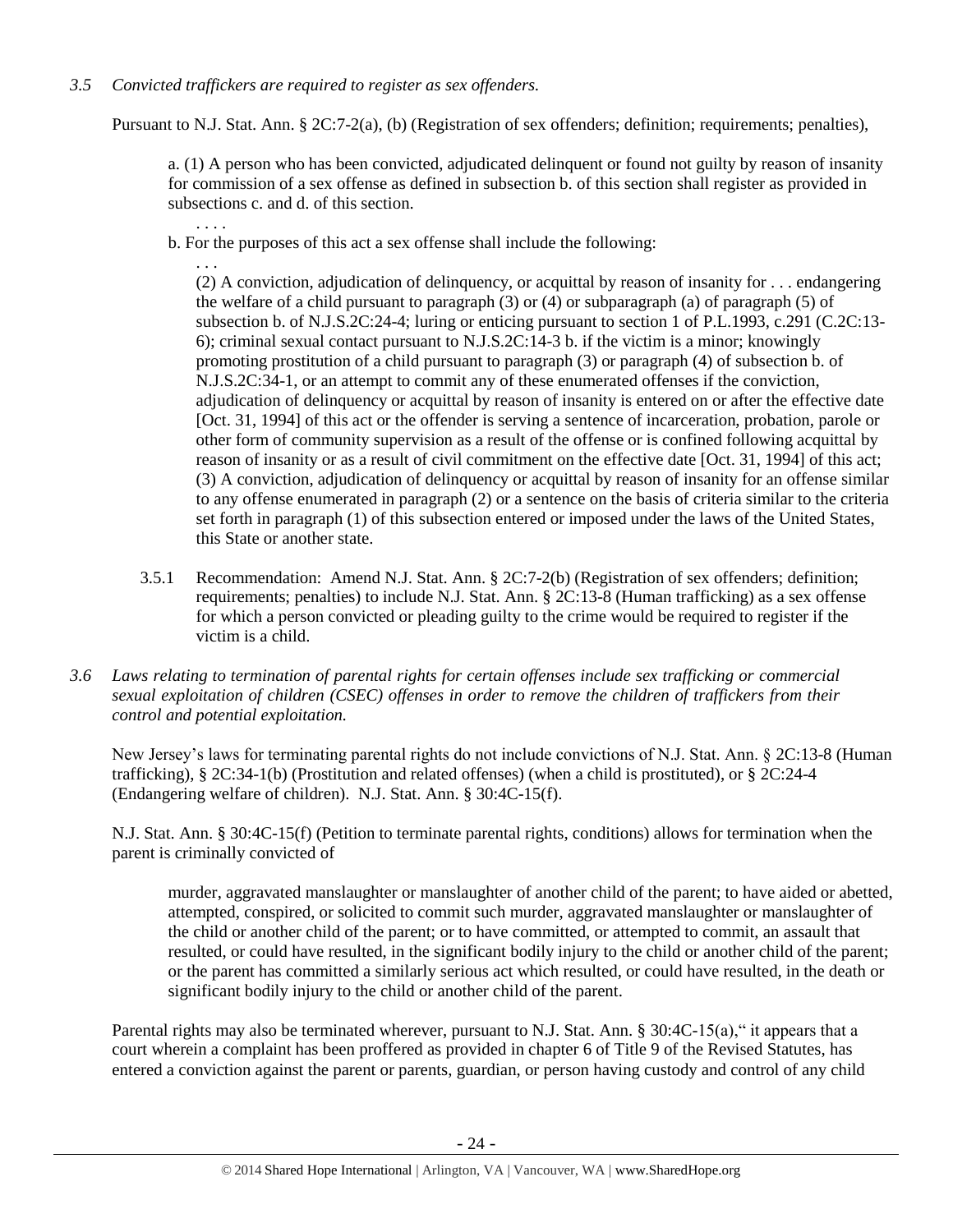because of abuse, abandonment, neglect of or cruelty to such child." Pursuant to N.J. Stat. Ann. § 9:6-1 (Abuse, abandonment, cruelty and neglect of child; what constitutes),

Abuse of a child shall consist in any of the following acts: . . . (b) employing or permitting a child to be employed in any vocation or employment injurious to its health or dangerous to its life or limb, or contrary to the laws of this State; (c) employing or permitting a child to be employed in any occupation, employment or vocation dangerous to the morals of such child; ... (e) the performing of any indecent, immoral or unlawful act or deed, in the presence of a child, that may tend to debauch or endanger or degrade the morals of the child; (f) permitting or allowing any other person to perform any indecent, immoral or unlawful act in the presence of the child that may tend to debauch or endanger the morals of such child . . . .

3.6.1 Recommendation: Amend N.J. Stat. Ann. § 30:4C-15 (Petition to terminate parental rights, conditions) to include N.J. Stat. Ann. § 2C:13-8 (Human trafficking), § 2C:34-1(b) (Prostitution and related offenses) (when the victim is a child), and  $\S 2C:24-4$  (Endangering welfare of children) as offenses for which a parent can lose parental rights.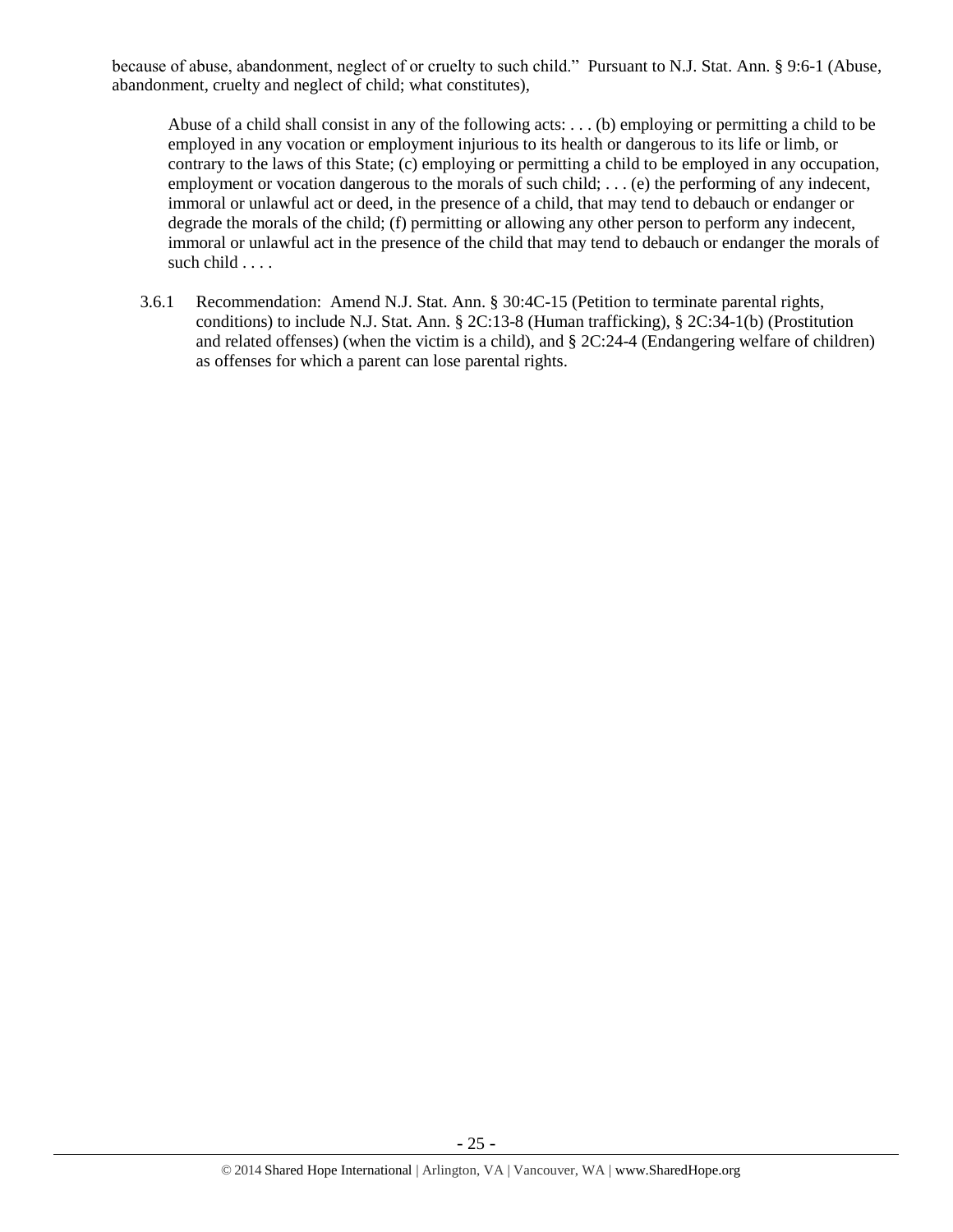# **FRAMEWORK ISSUE 4: CRIMINAL PROVISIONS FOR FACILITATORS**

### *Legal Components:*

- *4.1 The acts of assisting, enabling, or financially benefitting from child sex trafficking are included as criminal offenses in the state sex trafficking statute.*
- *4.2 Financial penalties, including asset forfeiture laws, are in place for those who benefit financially from or aid and assist in committing domestic minor sex trafficking.*

*\_\_\_\_\_\_\_\_\_\_\_\_\_\_\_\_\_\_\_\_\_\_\_\_\_\_\_\_\_\_\_\_\_\_\_\_\_\_\_\_\_\_\_\_\_\_\_\_\_\_\_\_\_\_\_\_\_\_\_\_\_\_\_\_\_\_\_\_\_\_\_\_\_\_\_\_\_\_\_\_\_\_\_\_\_\_\_\_\_\_\_\_\_\_*

- *4.3 Promoting and selling child sex tourism is illegal.*
- *4.4 Promoting and selling child pornography is illegal.*

# *Legal Analysis:*

*4.1 The acts of assisting, enabling, or financially benefitting from child sex trafficking are included as criminal offenses in the state sex trafficking statute.*

A facilitator could be in violation of N.J Stat. Ann. § 2C:13-9(a) (Human trafficking in the second degree) if he

(1) provides services, resources, or assistance<sup>56</sup> with the knowledge that the services, resources, or assistance are intended to be used in furtherance of the commission of the crime of human trafficking in violation of section 1 of P.L.2005, c. 77 (C.2C:13–8).

A conviction under N.J. Stat. Ann. § 2C:13-9 is punishable as a second degree crime by imprisonment for 5–10 years and a possible fine not to exceed \$150,000. N.J. Stat. Ann. §§ 2C:13-9(c)(1), 2C:43-6(a)(2), 2C:43-3(a)(2). An additional fine of no less than \$15,000 is imposed on violators of N.J. Stat. Ann. § 2C:13-9 which is to be deposited in the "Human Trafficking Survivor's Assistance Fund." N.J. Stat. Ann. § 2C:13-9(c)(1).

N.J Stat. Ann. § 2C:13-8(a)(2) (Human trafficking) reaches a smaller subset of facilitators by including a facilitator who "receives anything of value from participation as an organizer, supervisor, financier or manager in a scheme or course of conduct which violates paragraph (1) of this subsection." A conviction under N.J. Stat. Ann. § 2C:13-8 is punishable as a first degree crime by imprisonment for 10–20 years. N.J. Stat. Ann. §§ 2C:13- 8(b), 2C:43-6(a)(1). If, however, the facilitator is convicted under N.J. Stat. Ann. § 2C:13-8(a)(2) or (a)(3), the facilitator shall be sentenced to imprisonment for 20 years to life, and shall not be eligible for parole until 20 years have been served. N.J. Stat. Ann. § 2C:13-8(d).

As a first degree crime, a conviction is also punishable by a possible fine not to exceed \$200,000. N.J. Stat. Ann. § 2C:43-3(a)(1). Further, a facilitator convicted under N.J. Stat. Ann. § 2C:13-8(a)(2) or (3) shall pay "a fine in an amount of not less than \$25,000 to be deposited in the "Human Trafficking Survivor's Assistance Fund." N.J. Stat. Ann. § 2C:13-8(d).

Additionally, a facilitator could be in violation of N.J. Stat. Ann. § 2C:34-1(b)(3) (Prostitution and related offenses) for promoting prostitution of a child. Pursuant to N.J. Stat. Ann.  $\S 2C:34-1(a)(4)$ , "promoting prostitution" is defined as,

(a) Owning, controlling, managing, supervising or otherwise keeping, alone or in association with another, a house of prostitution or a prostitution business; . . .

 $\overline{a}$ <sup>56</sup> See supra note [4](#page-2-1) for the definition of "services, resources, or assistance."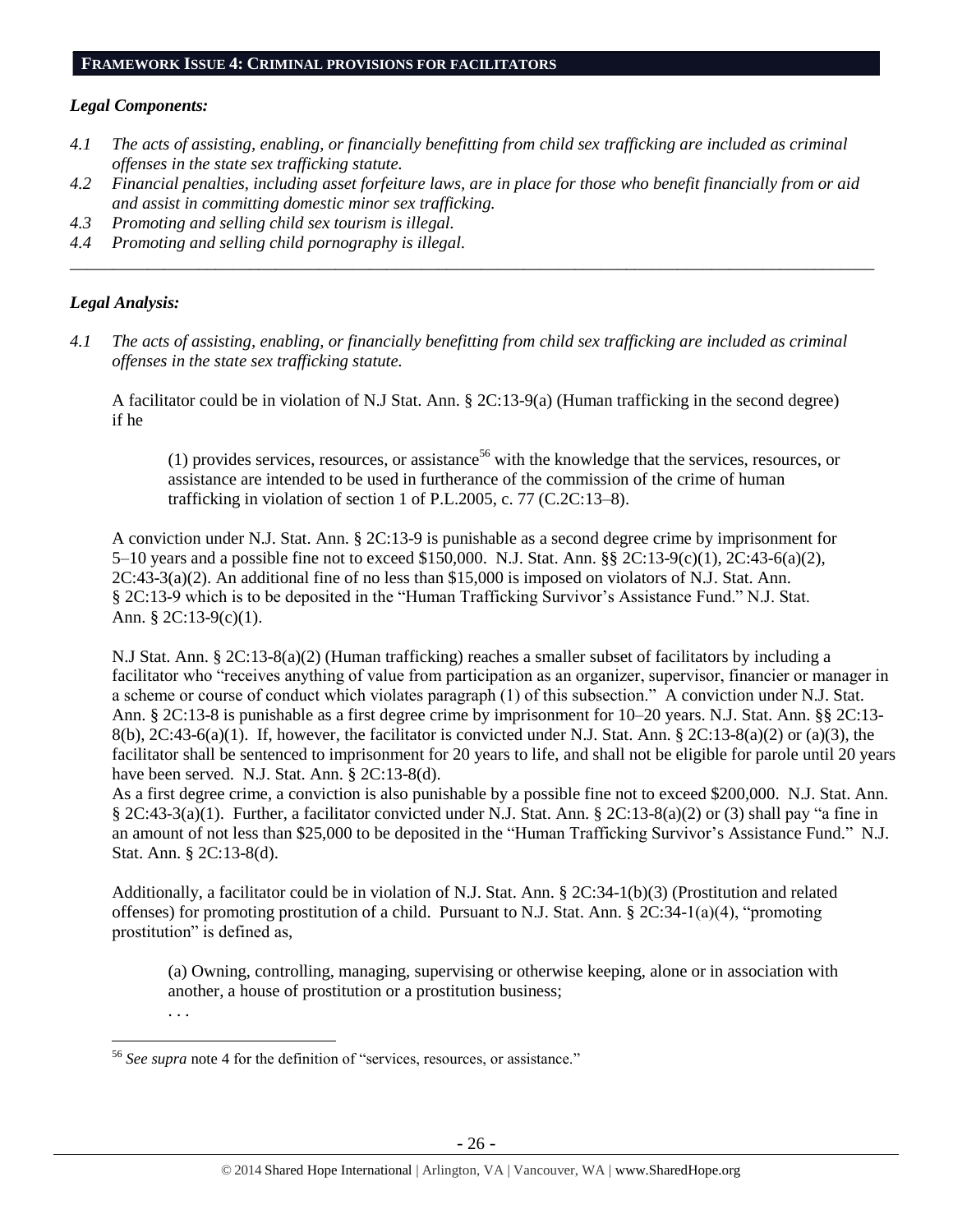(f) Transporting a person into or within this State with purpose to promote that person's engaging in prostitution, or procuring or paying for transportation with that purpose; or (g) Knowingly leasing or otherwise permitting a place controlled by the actor, alone or in association with others, to be regularly used for prostitution or promotion of prostitution, or failure to make a reasonable effort to abate such use by ejecting the tenant, notifying law enforcement authorities, or other legally available means.

A conviction under N.J. Stat. Ann. § 2C:34-1(b)(3) is punishable as a first degree crime by imprisonment for 10– 20 years, a possible fine up to \$200,000, and a mandatory fine of at least \$25,000 to be deposited in the "Human Trafficking Survivor's Assistance Fund." N.J. Stat. Ann. §§ 2C:34-1(b)(3), (c)(1), (f)(2), 2C:43-6(a)(1), 2C:43-  $3(a)(1)$ .

Facilitators who knowingly advertise the sale of minors for commercial sex acts are subject to criminal liability. Pursuant to N.J. Stat. Ann. § 2C:13-10(b) (Advertising commercial sexual abuse of a minor as a crime), a person commits the offense of advertising commercial sexual abuse of a minor if

(1) the person knowingly published, disseminates, or displays, or causes directly or indirectly to be published, disseminated, or displayed, any advertisement for a commercial sex act, which is to take place in this State and which includes the depiction of a minor; or

(2) the person knowingly purchases advertising in this State for a commercial sex act which includes the depiction of a minor.

A conviction under N.J. Stat. Ann. § 2C:13-10 is punishable as a first degree crime by imprisonment for 10–20 years, a possible fine up to \$200,000, and a mandatory fine of \$25,000 to be deposited in the "Human Trafficking Survivor's Assistance Fund." N.J. Stat. Ann. §§ 2C:13-10(c), 2C:43-6(a)(1), 2C:43-3(a)(1).

# *4.2 Financial penalties, including asset forfeiture laws, are in place for those who benefit financially from or aid and assist in committing domestic minor sex trafficking.*

Facilitators are subject to fines, asset forfeiture, and restitution. As a first degree crime, a conviction under N.J. Stat. Ann. § 2C:13-8(a)(2) or (a)(3) (Human trafficking) carries a possible fine not to exceed \$200,000. N.J. Stat. Ann. §§ 2C:13-8(a)(2), (a)(3), 2C:43-3(a)(1). Additionally, for a conviction of promoting prostitution of a child under N.J. Stat. Ann. § 2C:34-1(b)(3) (Prostitution and related offenses), a facilitator could receive a possible fine not to exceed \$200,000 and a possible sentence to pay restitution, and a mandatory fine of \$25,000 to be deposited in the "Human Trafficking Survivor's Assistance Fund." N.J. Stat. Ann. §§ 2C:34-1(b)(3), (c)(1),  $(f)(2)$ , 2C:43-3(a)(1).

Additionally, a fine of not less than \$25,000 shall be imposed on violators of N.J. Stat. Ann. § 2C:13-8(a) and the fine is to be deposited in the "Human Trafficking Survivor's Assistance Fund." N.J. Stat. Ann. § 2C:13-8(d).

Persons convicted of trafficking shall also pay restitution pursuant to N.J. Stat. Ann. § 2C:13-8(e), which states,

In addition to any other disposition authorized by law, any person who violates the provisions of this section shall be ordered to make restitution to any victim. The court shall award to the victim restitution which is the greater of:

(1) the gross income or value to the defendant of the victim's labor or services; or (2) the value of the victim's labor or services as determined by the "New Jersey Prevailing Wage Act," P.L. 1963, c. 150 (C. 34:11-56.25 et seq.), the "New Jersey State Wage and Hour Law," P.L. 1966, c. 113 (C. 34:11-56a et seq.), the Seasonal Farm Labor Act, P.L. 1945, c. 71 (C. 34:9A-1 et seq.), the laws concerning the regulation of child labor in chapter 2 of Title 34 of the Revised Statutes, or any other applicable State law, and the "Fair Labor Standards Act of 1938," 29 U.S.C. § 201 et seq., or any other applicable federal law.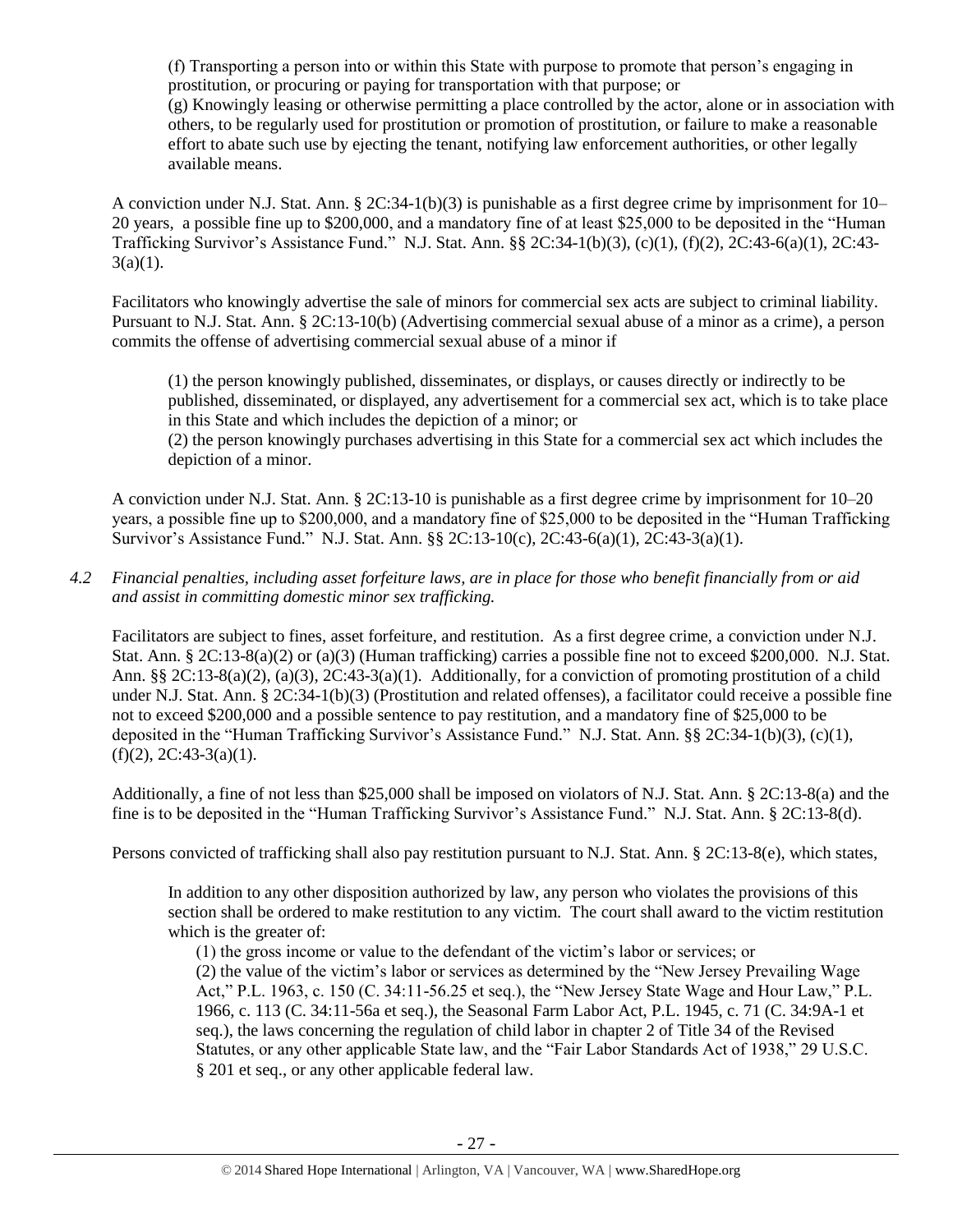Facilitators may be subject to asset forfeiture. Pursuant to N.J. Stat. Ann. § 2C:64-1(a) (Property subject to forfeiture),

Any interest in the following shall be subject to forfeiture and no property right shall exist in them:

. . . . (2) All property which has been, or is intended to be, utilized in furtherance of an unlawful activity, including, but not limited to, conveyances intended to facilitate the perpetration of illegal acts, or buildings or premises maintained for the purpose of committing offenses against the State. (3) Property which has become or is intended to become an integral part of illegal activity, including, but not limited to, money which is earmarked for use as financing for an illegal gambling enterprise. (4) Proceeds of illegal activities, including, but not limited to, property or money obtained as a result of the sale of prima facie contraband as defined by subsection a. (1), proceeds of illegal gambling, prostitution, bribery and extortion.

Property subject to forfeiture "may be seized by the State or any law enforcement officer as evidence pending a criminal prosecution pursuant to section 2C:64-4 or, when no criminal proceeding is instituted, upon process issued by any court of competent jurisdiction over the property, except that seizure without such process may be made when not inconsistent with the Constitution of this State or the United States, and when (1) The article is prima facie contraband; or, (2) The property subject to seizure poses an immediate threat to the public health, safety or welfare." N.J. Stat. Ann. §2C:64-1(b). Disposal of forfeited property is governed by N.J. Stat. Ann. §2C: 64-6, which states, in part,

The prosecutor or the Attorney General, whichever is prosecuting the case, shall divide the forfeited property, any proceeds resulting from the forfeiture or any money seized pursuant to this chapter with any other entity where the other entity's law enforcement agency participated in the surveillance, investigation, arrest or prosecution resulting in the forfeiture, in proportion to the other entity's contribution to the surveillance, investigation, arrest or prosecution resulting in the forfeiture, as determined in the discretion of the prosecutor or the Attorney General, whichever is prosecuting the case. Notwithstanding any other provision of law, such forfeited property and proceeds shall be used solely for law enforcement purposes, and shall be designated for the exclusive use of the law enforcement agency which contributed to the surveillance, investigation, arrest or prosecution resulting in the forfeiture.

Lastly, a facilitator is subject to forfeiture of business or professional licenses used in the commission of the crime if convicted under N.J. Stat. Ann. § 2C:13-9 (Human trafficking in the second degree). N.J. Stat. Ann. § 2C:13-9(c)(2) provides,

the court shall direct any issuing State, county, or municipal governmental agency to revoke any license, permit, certificate, approval, registration, charter, or similar form of business or professional authorization required by law concerning the operation of that person's business or profession, if that business or profession was used in the course of the crime.

# *4.3 Promoting and selling child sex tourism is illegal.*

There is no specific provision in the New Jersey code prohibiting child sex tourism.

- 4.3.1 Recommendation: Enact a law that prohibits selling or offering to sell travel services that include or facilitate travel for the purpose of engaging in commercial sexual exploitation of a minor or prostitution of a minor, if the travel is sold or occurs in New Jersey.
- *4.4 Promoting and selling child pornography is illegal.*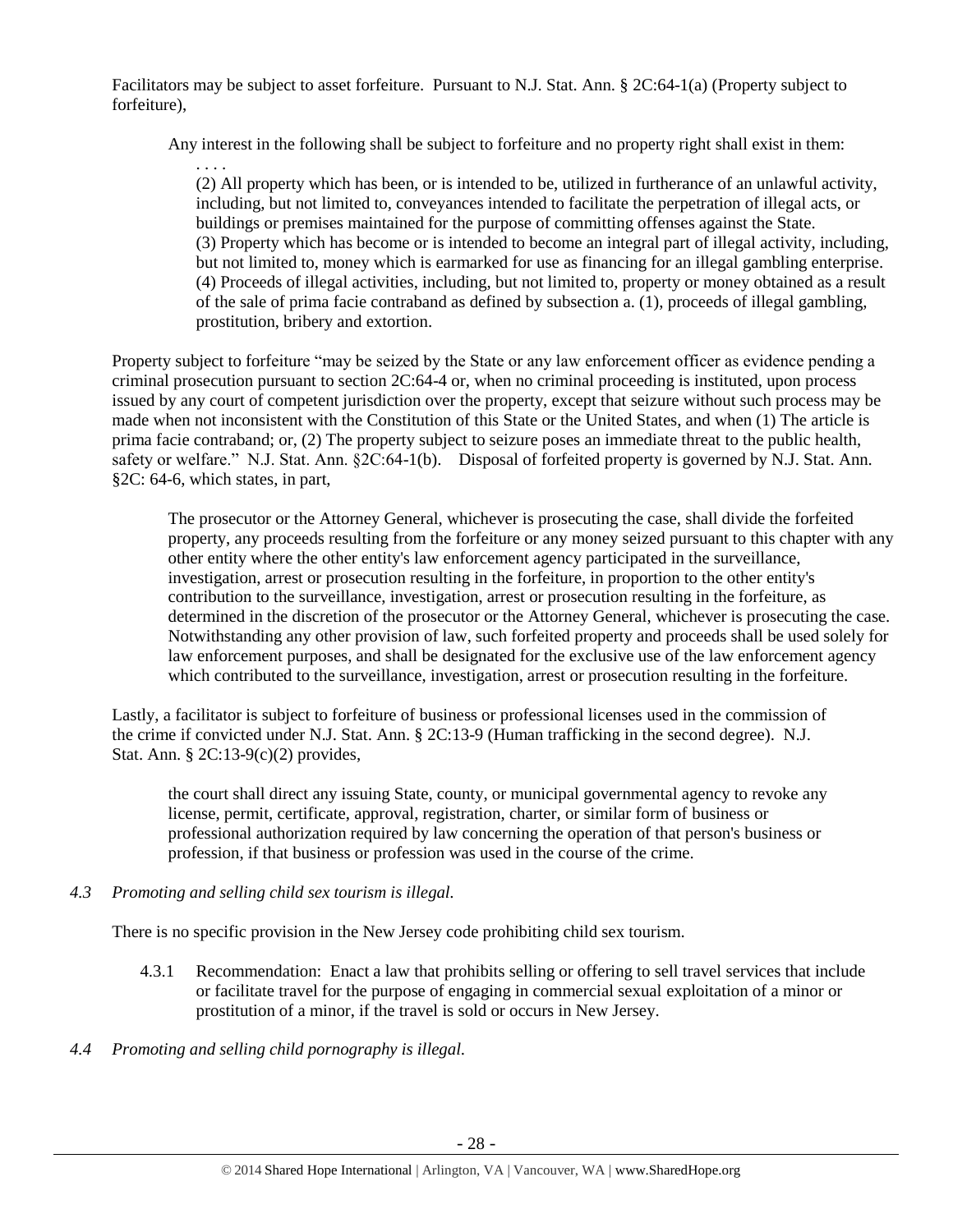N.J. Stat. Ann. § 2C:24-4(b)(5)(a) (Endangering welfare of children) includes the crime of selling pornography involving children. N.J. Stat. Ann. § 2C:24-4(b)(5) specifically states,

(a) A person commits a crime of the second degree if, by any means, including but not limited to the Internet, he:

(i) knowingly distributes an item depicting the sexual exploitation or abuse of a child; (ii) knowingly possesses an item depicting the sexual exploitation or abuse of a child with the intent to distribute that item; or

(iii) knowingly stores or maintains an item depicting the sexual exploitation or abuse of a child using a file-sharing program which is designated as available for searching by or copying to one or more other computers.

The crime is punishable by imprisonment for 5–10 years and a possible fine not to exceed \$150,000. N.J. Stat. Ann. §§ 2C:24-4(b)(5)(a), 2C:43-6(a)(2), 2C:43-3(a)(2).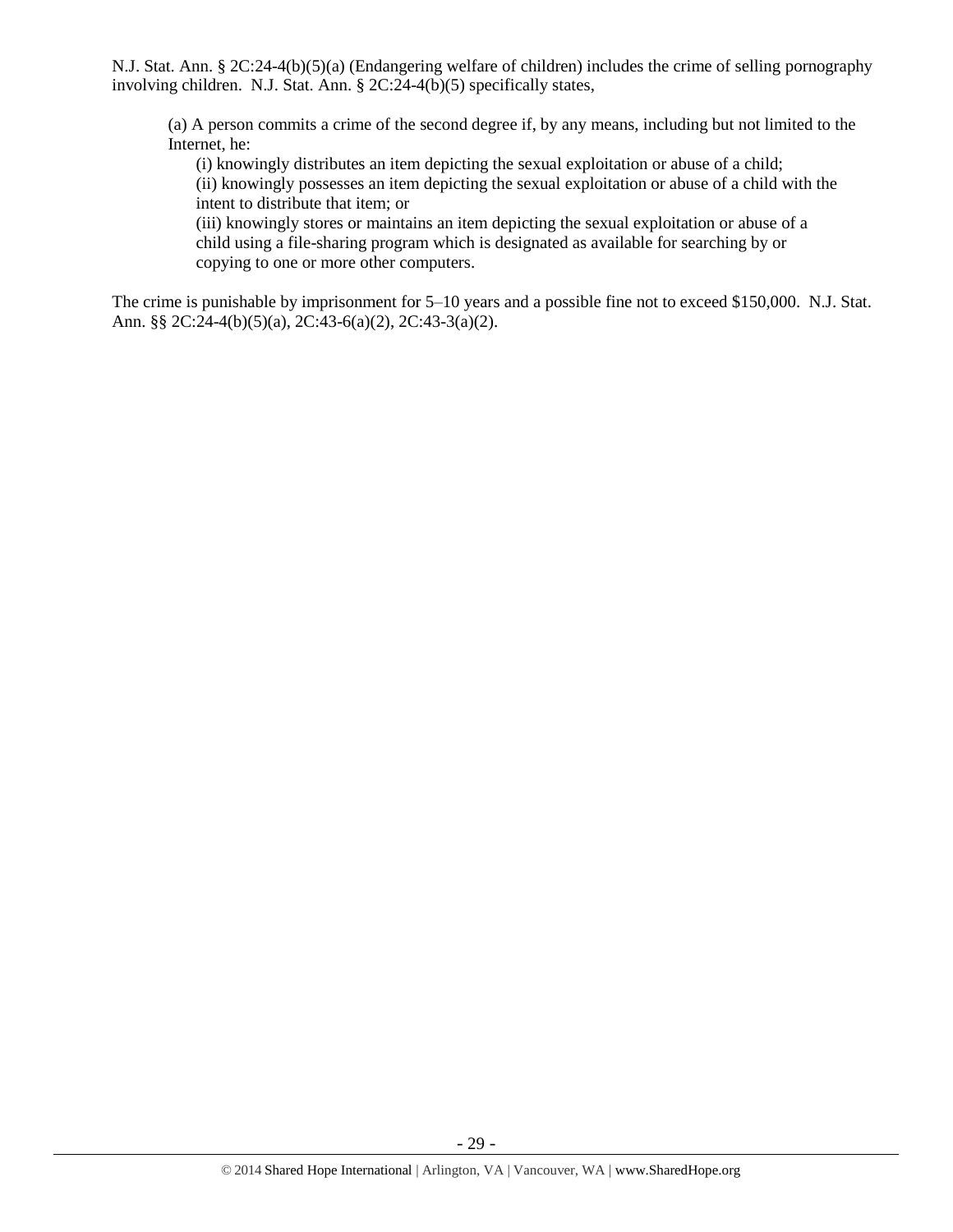### **FRAMEWORK ISSUE 5: PROTECTIVE PROVISIONS FOR THE CHILD VICTIMS**

### *Legal Components:*

- *5.1 Statutorily-mandated victim services define "victim" to specifically include victims of domestic minor sex trafficking or commercial sexual exploitation of children (CSEC) to ensure prompt identification and access to victims' rights and services.*
- *5.2 The state sex trafficking statute expressly prohibits a defendant from raising consent of the minor to the commercial sex acts as a defense.*
- *5.3 Prostitution laws apply only to adults, making minors under 18 specifically immune from this offense.*
- *5.4 Child victims of sex trafficking or commercial sexual exploitation are provided with a child protection response, including specialized shelter and services, and are not detained in juvenile detention facilities.*
- *5.5 Commercial sexual exploitation is identified as a type of abuse and neglect within child protection statutes.*
- *5.6 The definition of "caregiver" (or similar term) in the child welfare statutes is broad enough to include a trafficker who has custody or control of a child in order to bring a trafficked child into protection of child protective services.*
- *5.7 Crime victims' compensation is specifically available to a child victim of sex trafficking or commercial sexual exploitation of children (CSEC) without regard to ineligibility factors.*
- *5.8 Victim-friendly procedures and protections are provided in the trial process for minors under 18.*
- *5.9 Expungement or sealing of juvenile delinquency records resulting from arrests or adjudications for prostitution-related offenses committed as a result of, or in the course of, the commercial sexual exploitation of a minor is available within a reasonable time after turning 18.*
- *5.10 Victim restitution and civil remedies for victims of domestic minor sex trafficking or commercial sexual exploitation of children (CSEC) are authorized by law.*
- *5.11 Statutes of limitations for civil and criminal actions for child sex trafficking or commercial sexual exploitation of children (CSEC) offenses are eliminated or lengthened sufficiently to allow prosecutors and victims a realistic opportunity to pursue criminal action and legal remedies.*

*\_\_\_\_\_\_\_\_\_\_\_\_\_\_\_\_\_\_\_\_\_\_\_\_\_\_\_\_\_\_\_\_\_\_\_\_\_\_\_\_\_\_\_\_\_\_\_\_\_\_\_\_\_\_\_\_\_\_\_\_\_\_\_\_\_\_\_\_\_\_\_\_\_\_\_\_\_\_\_\_\_\_\_\_\_\_\_\_\_\_\_\_\_\_*

# *Legal Analysis:*

*5.1 Statutorily-mandated victim services define "victim" to specifically include victims of domestic minor sex trafficking or commercial sexual exploitation of children (CSEC) to ensure prompt identification and access to victims' rights and services.*

New Jersey has a broad definition of "victim" within its statutes, which could include domestic minor sex trafficking victims. For the purpose of the Criminal Injuries Compensation Act of  $1971<sup>57</sup>$  N.J. Stat. Ann. § 52:4B-2 (Definitions) defines "victim" as "a person who is injured or killed by any act or omission of any other person which is within the description of any of the offenses specified in [N.J. Stat. Ann. § 52:4B-11]."

The offenses listed in N.J. Stat. Ann. § 52:4B-11 include human trafficking; lewd, indecent, or obscene acts; indecent acts with children; sexual assault and aggravated sexual assault; and criminal sexual contact and aggravated criminal sexual contact. N.J. Stat. Ann. § 52:4B-11(b).

For the purpose of other victim services, "victim" is defined in N.J. Stat. Ann. § 52:4B-39(a) (Definitions) as "a person who suffers personal physical or psychological injury or death or incurs loss of or injury to personal or real property as a result of a crime committed against that person."

 $\overline{a}$ <sup>57</sup> N.J. Stat. Ann. §§ 52:4B-1 to 4B-25.1.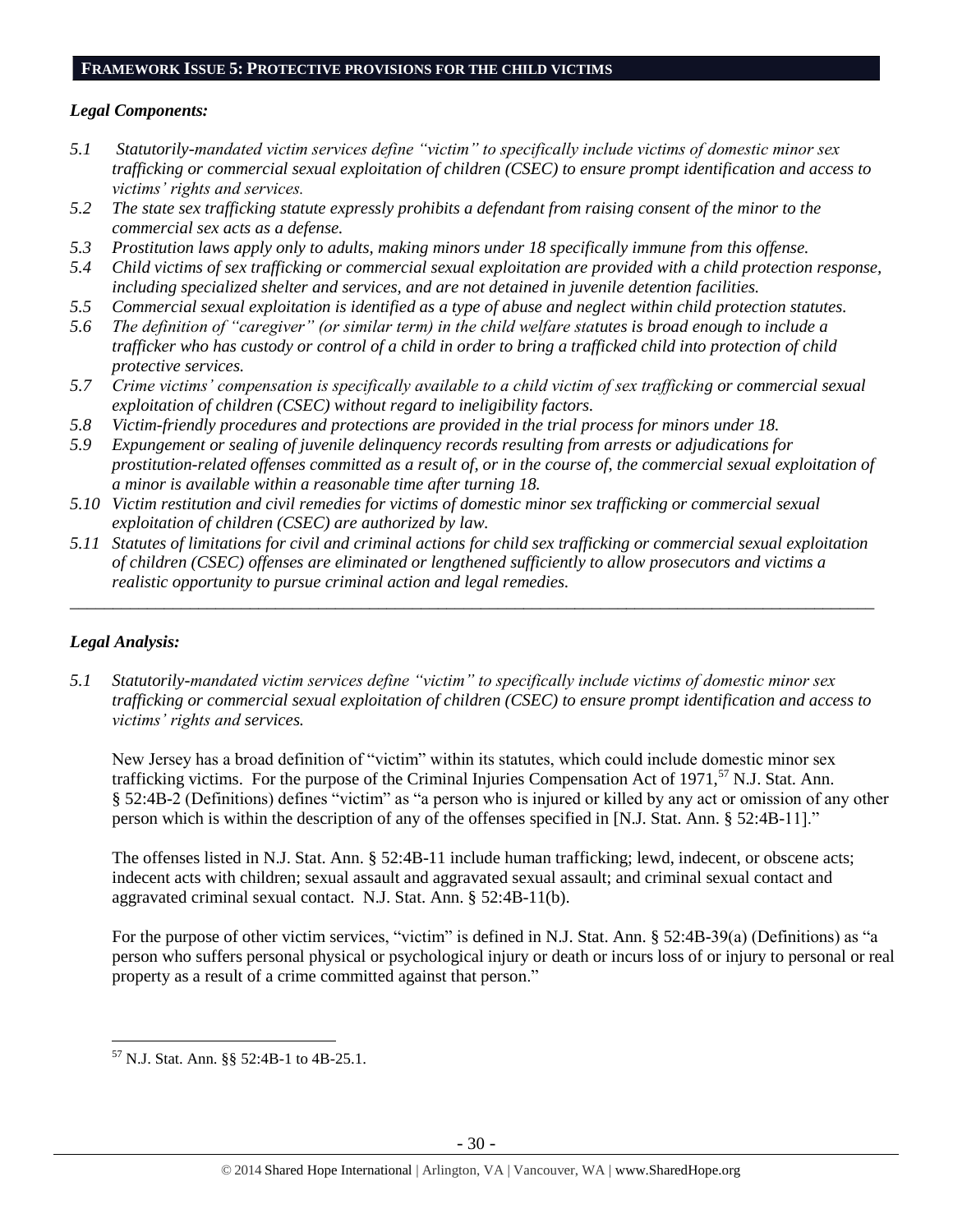*5.2 The state sex trafficking statute expressly prohibits a defendant from raising consent of the minor to the commercial sex acts as a defense.*

The statutory language of New Jersey's CSEC laws does not expressly prohibit a defense based upon consent.

However, N.J. Stat. Ann. § 2C:2-10 (Consent) states,

a. In general. The consent of the victim to conduct charged to constitute an offense or to the result thereof is a defense if such consent negatives an element of the offense or precludes the infliction of the harm or evil sought to be prevented by the law defining the offense.

. . . .

c. Ineffective consent. Unless otherwise provided by the code or by the law defining the offense, assent does not constitute consent if:

(1) It is given by a person who is legally incompetent to authorize the conduct charged to constitute the offense; or

(2) It is given by a person who by reason of youth, mental disease or defect or intoxication is manifestly unable or known by the actor to be unable to make a reasonable judgment as to the nature of harmfulness of the conduct charged to constitute an offense; or

(3) It is induced by force, duress or deception of a kind sought to be prevented by the law defining the offense.

- 5.2.1 Recommendation: Amend N.J. Stat. Ann. § 2C:13-8 (Human trafficking), § 2C:34-1 (Prostitution and related offenses) (when the victim is a child), and  $\S 2C:24-4$  (Endangering welfare of children) to expressly prohibit a defense based upon the consent of the victim.
- *5.3 Prostitution laws apply only to adults, making minors under 18 specifically immune from this offense.*

Neither N.J. Stat. Ann. § 2C:34-1(b)(1), (8) (Prostitution and related offenses) nor § 2C:34-1.1 (Loitering for the purpose of engaging in prostitution) specifically makes children immune from prosecution for prostitution-related offenses. However, N.J. Stat. Ann. § 2C:34-1(e) provides an affirmative defense to prostitution charges for human trafficking victims and minors under 18, stating,

It is an affirmative defense to prosecution for a violation of this section that, during the time of the alleged commission of the offense, the defendant was a victim of human trafficking pursuant to [N.J. Stat. Ann. § 2C:13-8] or compelled by another to engage in sexual activity, regardless of the defendant's age.

- 5.3.1 Recommendation: Amend N.J. Stat. Ann. § 2C:34-1(b)(1) (Prostitution and related offenses) and § 2C:34-1.1 (Loitering for the purpose of engaging in prostitution) to specify that the offenses of engaging in prostitution and loitering for the purpose of prostitution are inapplicable to children under 18.
- *5.4 Child victims of sex trafficking or commercial sexual exploitation are provided with a child protection response, including specialized shelter and services, and are not detained in juvenile detention facilities.*

# **Child Identified as Abused/Neglected**

Pursuant to N.J. Stat. Ann. § 9:6-1 (Abuse, abandonment, cruelty and neglect of child; what constitutes),

Abuse of a child shall consist in any of the following acts: . . . (b) employing or permitting a child to be employed in any vocation or employment injurious to its health or dangerous to its life or limb, or contrary to the laws of this State; (c) employing or permitting a child to be employed in any occupation, employment or vocation dangerous to the morals of such child; (d) the habitual use by the parent or by a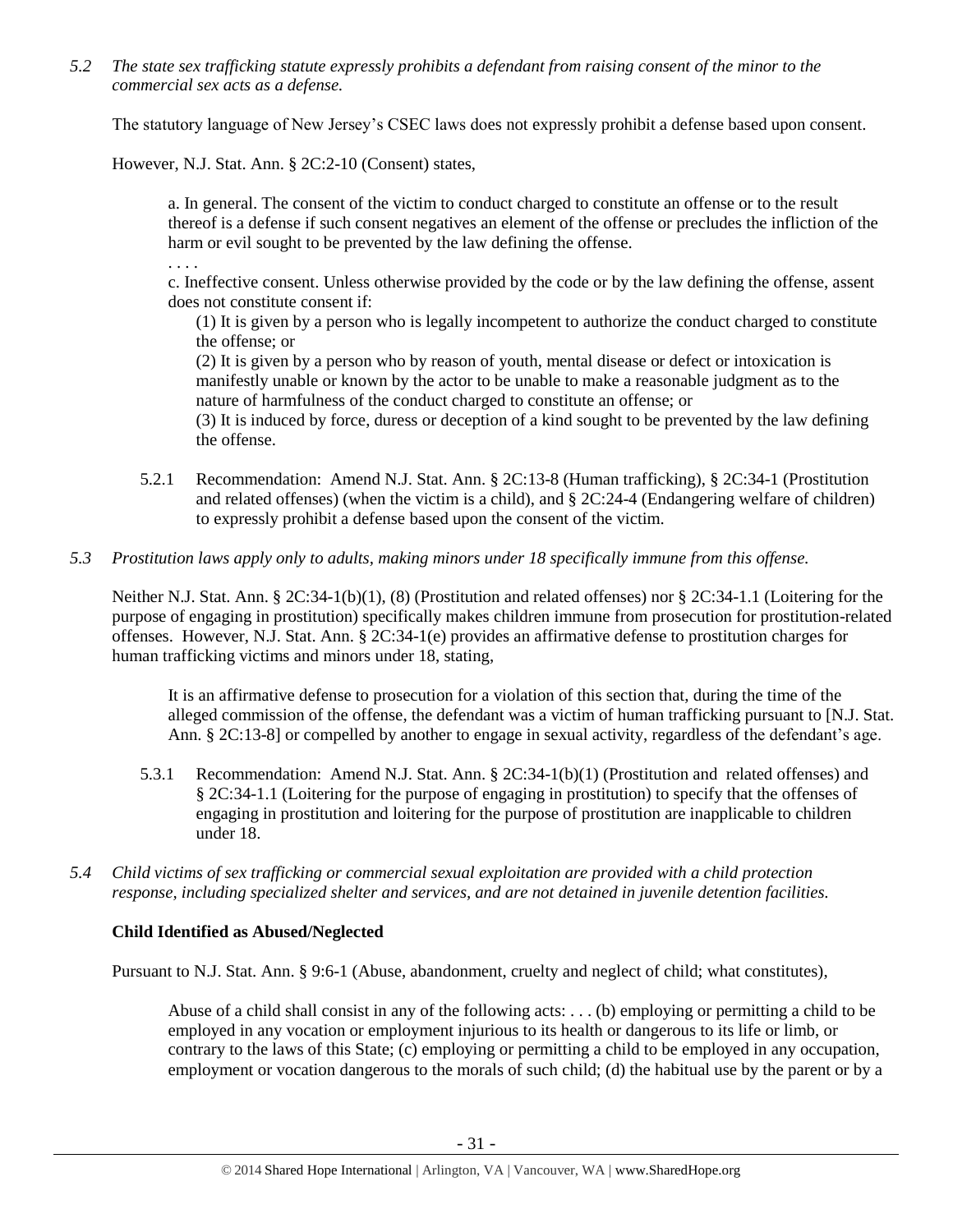person having the custody and control of a child, in the hearing of such child, of profane, indecent or obscene language; (e) the performing of any indecent, immoral or unlawful act or deed, in the presence of a child, that may tend to debauch or endanger or degrade the morals of the child; (f) permitting or allowing any other person to perform any indecent, immoral or unlawful act in the presence of the child that may tend to debauch or endanger the morals of such child; (g) using excessive physical restraint on the child under circumstances which do not indicate that the child's behavior is harmful to himself, others or property . . . .

. . . .

Neglect of a child shall consist in any of the following acts, by anyone having the custody or control of the child: (a) willfully failing to provide proper and sufficient food, clothing, maintenance, regular school education as required by law, medical attendance or surgical treatment, and a clean and proper home, or (b) failure to do or permit to be done any act necessary for the child's physical or moral well-being. Neglect also means the continued inappropriate placement of a child in an institution, as defined in section 1 of P.L.1974, c. 119 (C. 9:6-8.21[Definitions]), with the knowledge that the placement has resulted and may continue to result in harm to the child's mental or physical well-being.

Additionally, pursuant to N.J. Stat. Ann. § 9:6-8.9(c) ("Abused child" defined), an "abused child" is "a child under the age of 18 years whose parent, guardian, or other person having his custody and control . . . [c]ommits or allows to be committed an act of sexual abuse against the child."<sup>58</sup>

Under N.J. Stat. Ann. § 9:6-8.84(2) (Definitions relative to child abuse, neglect),

"Sexual abuse" means contacts or actions between a child and a parent or caretaker for the purpose of sexual stimulation of either that person or another person. Sexual abuse includes:

a. the employment, use, persuasion, inducement, enticement, or coercion of any child to engage in, or assist any other person to engage in, any sexually explicit conduct or simulation of such conduct; b. sexual conduct including molestation, prostitution, other forms of sexual exploitation of children,

or incest; or

c. sexual penetration<sup>59</sup> and sexual contact<sup>60</sup> as defined in N.J.S.2C:14-1 [Definitions] and a prohibited sexual  $\text{act}^{61}$  as defined in N.J.S.2C:24-4 [Endangering welfare of children].

<sup>58</sup> Pursuant to N.J. Stat. Ann. § 9:6-1, a sexually exploited child is likely to be identified as abused or neglected. If a child is identified as abused or neglected under N.J. Stat. Ann. § 9:6-1, the definition of "caregiver" under N.J. Stat. Ann. § 9:6-2 is sufficiently broad to involve Child Protective Services in investigations where the child is in the custody or control of a non-family trafficker.

<sup>59</sup> *See supra* note [12.](#page-5-0)

<sup>60</sup> *See supra* note [13.](#page-5-1)

<sup>61</sup> *See supra* note [11.](#page-4-1)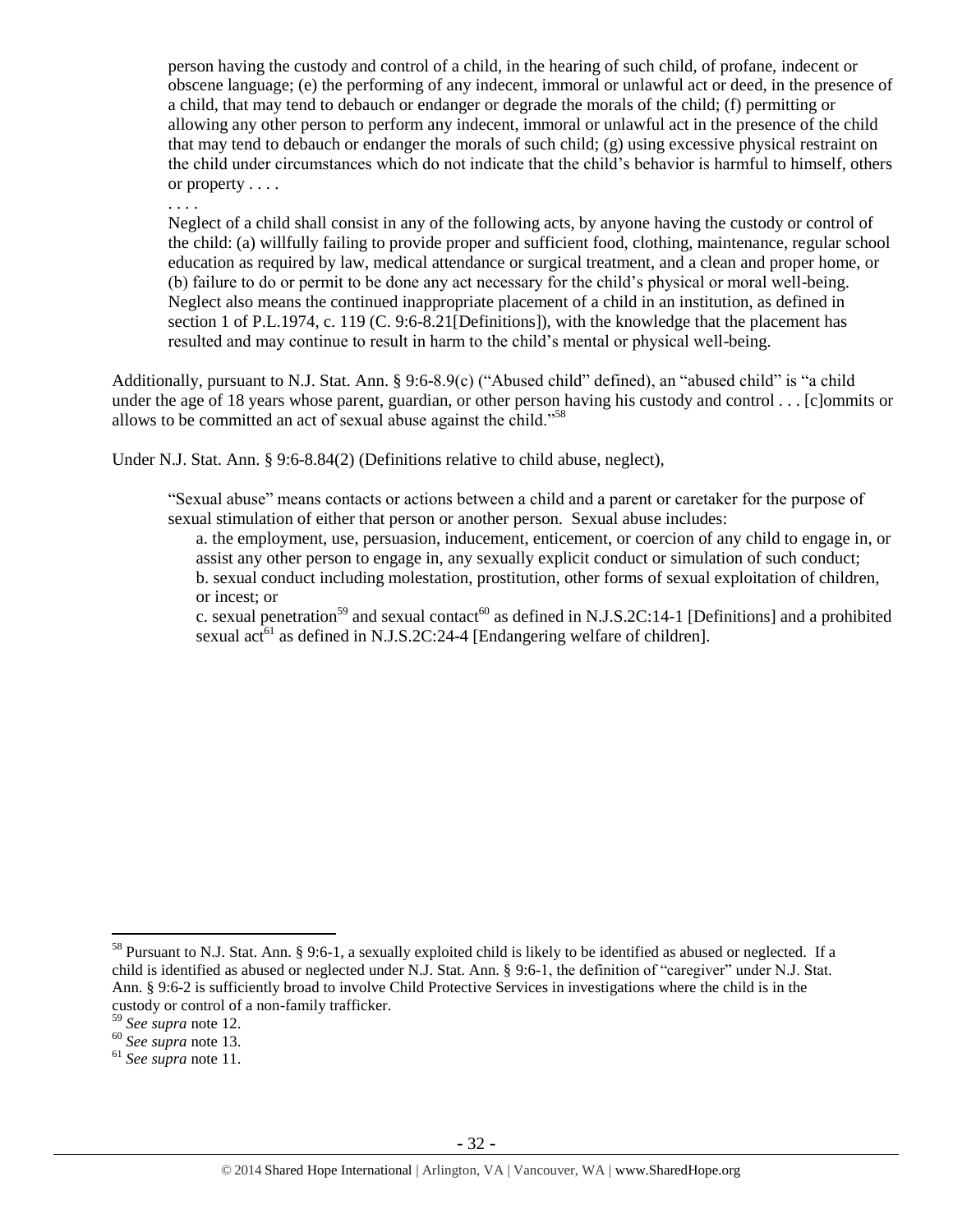# *I. Initial Custody*

a. Authority for initial custody

Pursuant to N.J. Stat. Ann. § 9:6-8.27 (Temporary removal with consent),

A police officer or an agency or institution or individual may temporarily remove a child from the place where he is residing with the consent of his parent or other person legally responsible for his care, if, there is reasonable cause to suspect that the child's life or health is in imminent danger. If the child is not returned within 3 working days from the date of removal, the procedure required pursuant to this act shall be applied immediately.

Additionally, pursuant to N.J. Stat. Ann. § 9:6-8.29 (Removal of child without court order), a law enforcement officer or a designated person may remove a child from their home without a court order and without consent of the child's parent or guardian, "if the child is in such condition that the child's continuance in the place or residence or in the care and custody of the parent or guardian presents an imminent danger to the child's life, safety, or health, and there is insufficient time to apply for a court order. . . ." This is further codified in N.J. Stat. Ann. 9:6-8.33(c) (Originating proceeding to determine abuse or neglect), which states that "[i]n cases of emergency, in addition to the removal of one child, any other child residing in the home may also be removed if his immediate removal is necessary to avoid imminent danger to his life or health."

Lastly, under N.J. Stat. Ann. 9:6-8.28 (Preliminary order of court before preliminary hearing held), a court may order a child be temporarily removed from their home before a hearing,

[I]f (1) the parent or other person legally responsible for the child's care was informed of an intent to apply for any order under this section; and (2) the child appears so to suffer from the abuse or neglect of his parent or guardian that his immediate removal is necessary to avoid imminent danger to the child's life, safety or health; and (3) there is not enough time to hold a preliminary hearing.

b. Placement

There is no statute that dictates the locations where a child may be placed immediately upon detention. However, N.J. Stat. Ann. § 9:6-8.30 (Action by the division upon emergency removal)(10)(a) states that

The division when informed that there has been an emergency removal of a child from his home without court order shall make every reasonable effort to communicate immediately with the child's parent or guardian that such emergency removal has been made and the location of the facility . . . For the purposes of this section, "facility" means a hospital, shelter or child care institution in which a child may be placed for temporary care, but does not include a resource family home.

# *II. Process Following Initial Custody*

Pursuant to N.J. Stat. Ann. § 9:6-8.31(a) (Preliminary orders after filing of complaint), a hearing must be held on the next court day when a child has been taken into custody without a warrant, "whereby the safety of the child shall be of paramount concern, to determine whether the child's interests require protection pending a final order of disposition." Additionally, "any person who may originate a proceeding may apply for, or the court, on its own motion, may order a hearing at any time after the complaint is filed to determine, with the safety of the child of paramount concern, whether the child's interests require protection pending a final order of disposition." N.J. Stat. Ann. § 9:6-8.31(a).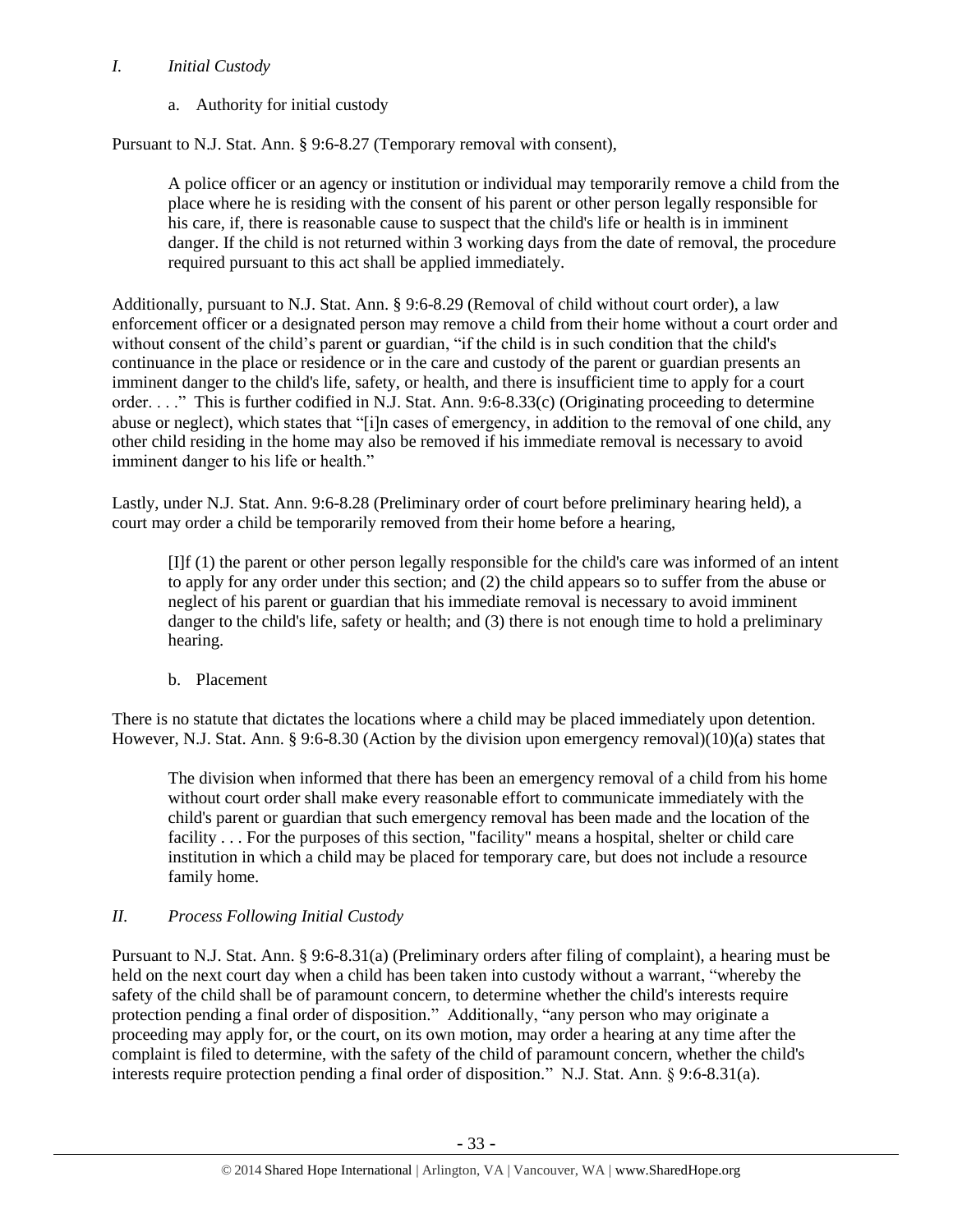Further, under N.J. Stat. Ann. § 9:6-8.32 (Hearing to determine if child to be returned), a hearing may be held to determine whether a child should be returned to their home, upon application of the parent or guardian in the following circumstances:

a. if there has not been a hearing on the removal of the child at which the parent or guardian was present or had an adequate opportunity to be present; or

b. upon good cause shown.

Except for good cause shown, such hearing shall be held within three court days of the application. Upon such hearing, the court shall grant the application, unless it finds that such return presents an imminent risk to the child's life, safety or health.

At this stage, a complaint may be filed to originate proceedings, pursuant to N.J. Stat. Ann. § 9:6-8.33(a) (Originating proceeding to determine abuse or neglect). Under N.J. Stat. Ann. § 9:6-8.34 (Persons who may originate proceedings), the proceedings may begin on the complaint of any of the following people:

a. A parent or other person interested in the child.

b. A duly authorized agency, association, society, institution or the division.

c. A police officer.

d. Any person having knowledge or information of a nature which convinces him that a child is abused or neglected.

e. A person on the court's direction.

f. The county prosecutor.

### *III. Placement Process Pending Adjudication/Investigation*

There is no New Jersey statute that specifically designates where a child may be placed pending adjudication of the complaint, but N.J. Stat. Ann. § 9:6-8.31 (Preliminary orders after filing of complaint) does allow for two possible placement outcomes to a preliminary hearing. These outcomes include

b. Upon such hearing, if the court finds that continued removal is necessary to avoid an ongoing risk to the child's life, safety, or health, it shall affirm the removal of the child to an appropriate place or place him in the custody of a suitable person.

. . . .

d. Upon such hearing, the court may, for good cause shown, release the child to the custody of his parent or guardian from whose custody or care the child was removed, pending a final order of disposition, in accord with section 33 of P.L.1974, c.119 (C.9:6-8.53). *. . . .*

# *IV. Adjudication or Referral to Alternate Process*

Pursuant to N.J. Stat. Ann. § 9:6-8.50 (Sustaining or dismissing complaint), there are several possible outcomes to an adjudication hearing. The facts of the case may be sustained, under subsection (a), if the court finds the child is abused or neglected. If the facts are not sustained, the complaint is dismissed. N.J. Stat. Ann. § 9:6-8.50(c). The court may also amend the allegations to conform them to the proof provided at the hearing. N.J. Stat. Ann. § 9:6-8.50(b).

Prior to disposition, the court, upon a finding of abuse or neglect, must decide, "whether a preliminary order pursuant to section 11 hereof is required to protect the child's interests pending a final order of disposition." N.J. Stat. Ann. § 9:6-8.50(d). Additionally, if necessary, the court may also have the child, "removed and remanded to a place designated by the court or . . . placed in the custody of a suitable person, pending a final order of disposition." N.J. Stat. Ann. § 9:6-8.50(d).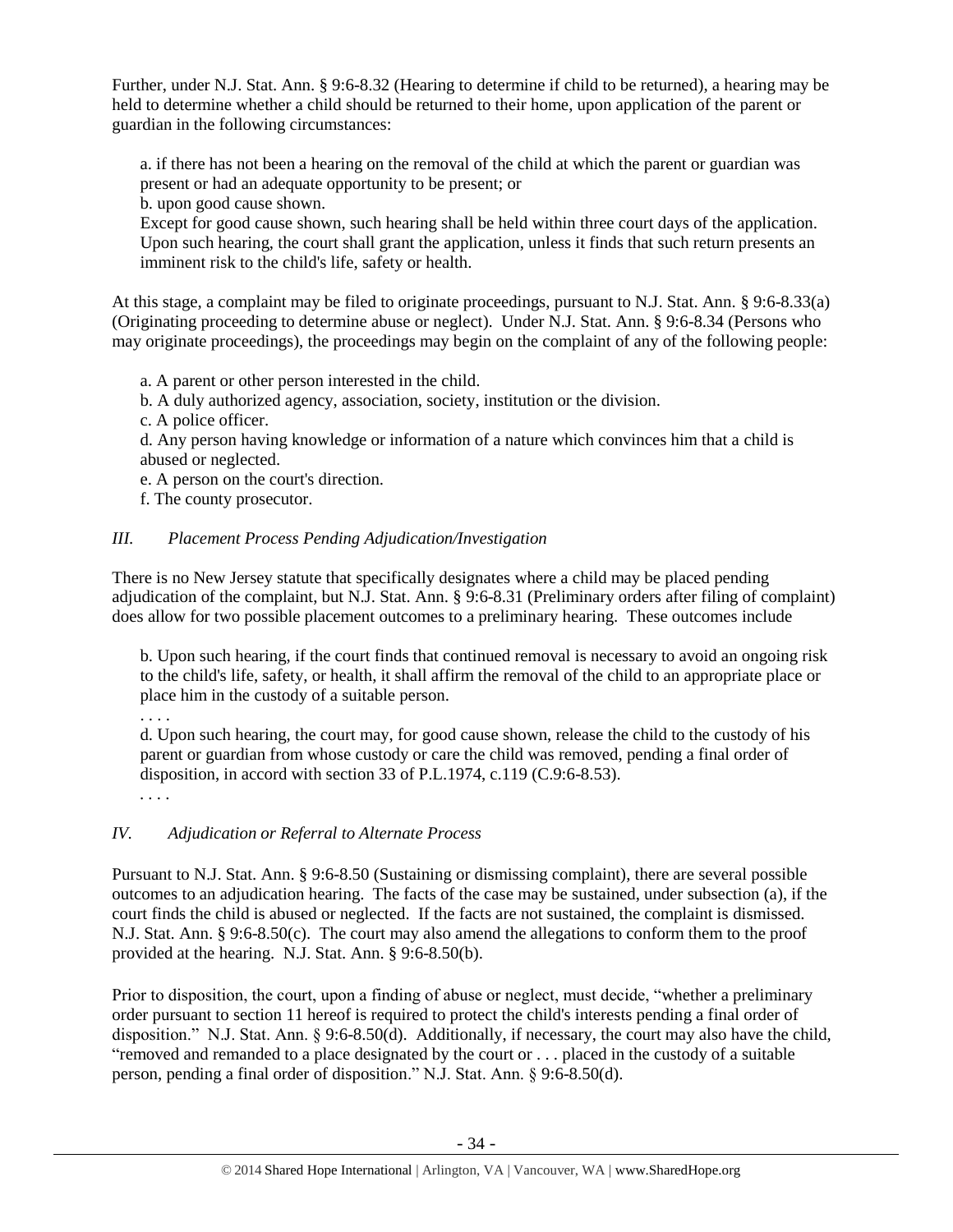### *V. Outcomes*

Pursuant to N.J. Stat. Ann. § 9:6-8.51(a) (Disposition of adjudication), the following dispositions are possible after a child is found to be abused or neglected:

(1) [S]uspending judgment in accord with section 32 hereof; (2) releasing the child to the custody of his parents or guardian in accord with section 33 hereof; (3) placing the child in accord with section 34 hereof; (4) making an order of protection in accord with section 35 hereof; (5) placing the respondent on probation in accord with section 36 hereof; (6) requiring that an individual found to have abused or neglected a child accept therapeutic services, and this order may be carried out in conjunction with any other order of disposition.

# **Child Identified as in a Juvenile-Family Crisis**

A child engaging in "an act which if committed by an adult would constitute prostitution in violation of N.J.S.2C:34-1 or any offense which the juvenile alleges is related to the juvenile being a victim of human trafficking," constitutes a juvenile-family crisis<sup>62</sup> under N.J. Stat. Ann. § 2A:4A-22(g), potentially allowing the child to be referred to a juvenile family crisis intervention unit.

*VI. Initial Custody*

a. Authority for initial custody

Pursuant to N.J. Stat. Ann. § 2A:4A-80 (Law enforcement referral),

A law enforcement officer taking a juvenile into short-term custody pursuant to section 12 of P.L. 1982, c. 77 [C. 2A:4A-31] shall immediately notify the juvenile-family crisis intervention unit and shall promptly bring the juvenile to the unit or place designated by the unit when:

a. The officer has reason to believe that it is not in the best interests of the juvenile or the family for the officer to return the juvenile to his home;

. . . .

 $\overline{a}$ 

d. The juvenile has run away from a placement and the juvenile refuses to return home or the juvenile, through his past behavior, has demonstrated an inability to remain at home;

e. The law enforcement officer is unable, by all reasonable efforts to identify or locate a parent, relative or other such appropriate person;

f. The juvenile requires immediate emergency services, such as medical or psychiatric care; or g. No identification can be obtained from the juvenile.

In addition to law enforcement referrals, a juvenile may be referred to the juvenile-family crisis unit under N.J. Stat. Ann. § 2A:4A-81(a) (Other referrals), which states,

The juvenile-family crisis intervention unit shall also receive referrals on a continuous basis in situations where a juvenile-family crisis exists and there has been either:

(1) A request by a parent or juvenile for intervention; or

 $62$  N.J. Stat. Ann. § 2A:4A-22(g)(5) defines "[j]uvenile family crisis" to include "behavior, conduct or a condition of a juvenile, parent or guardian or other family member which presents or results in . . . an act which if committed by an adult would constitute prostitution in violation of N.J.S.2C:34-1 or any offense which the juvenile alleges is related to the juvenile being a victim of human trafficking."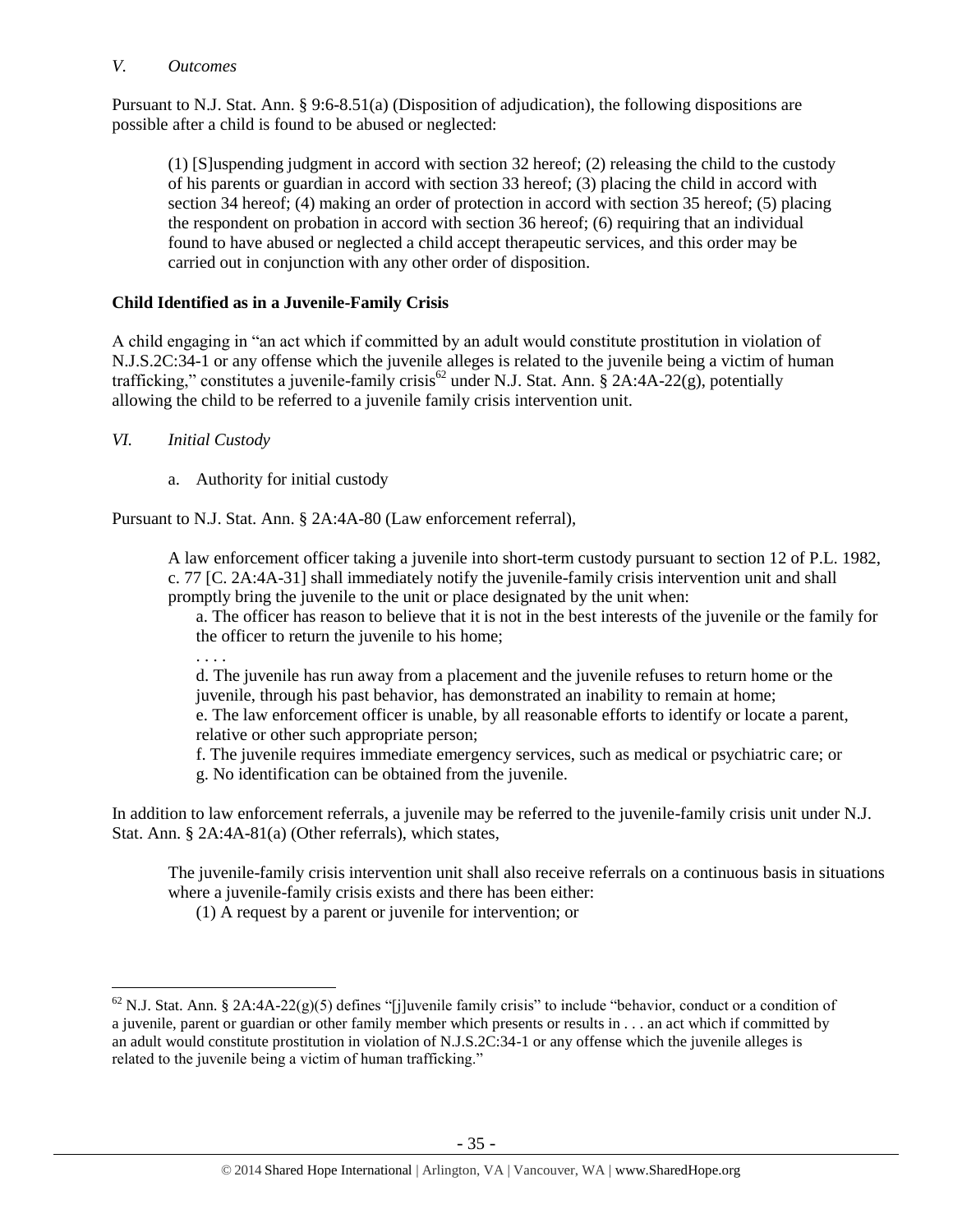(2) A referral by a public or private agency, educational institution, or any other organization serving children, which has contact with the juvenile or family, and has reasonable cause to believe that a family crisis exists.

Also, a minor sex trafficking victim may also be temporarily removed from their place of residence under N.J. Stat. Ann. § 9:6-8.27(a) (Temporary removal with consent), which states, in part,

A police officer or an agency or institution or individual may temporarily remove a child from the place where he is residing with the consent of his parent or other person legally responsible for his care,  $^{63}$  if, there is reasonable cause to suspect that the child's life or health is in imminent danger....

Alternatively, a court may hold a hearing to determine whether to remove the child for reasons of abuse or neglect.<sup>64</sup> N.J. Stat. Ann. § 9:6-8.28(a). The court may also place an abused or neglected child "in the custody of a relative or other suitable person or the division for the placement of a child after a finding that the division has made reasonable efforts to prevent placement" or that such reasonable efforts were not required. N.J. Stat. Ann.  $§ 9:6-8.54(a).^{65}$ 

 $\overline{a}$ 

1. All law enforcement officers shall take appropriate actions as are necessary to protect the immediate safety and security of persons who may be the victims of human trafficking.

*See* http://www.nj.gov/oag/newsreleases12/AG-Human-Trafficking-Directive.pdf.

 $63$  Pursuant to N.J. Stat. Ann. § 2A:4A-82 (Juvenile-family crisis stabilized), "When the juvenile-family crisis has been stabilized and the juvenile is residing in the home, the crisis intervention unit shall arrange a second interview session with the family as soon as practicable and preferably the day following the initial intervention, for the purpose of monitoring the family situation. The crisis intervention unit may, in appropriate cases, continue to work with the family on a short-term basis in order to stabilize the family situation."

<sup>63</sup> *See infra* Section 5.6.

<sup>64</sup> *See infra* Section 5.5.

<sup>&</sup>lt;sup>65</sup> Although not codified, New Jersey Office of the Attorney General issued Law Enforcement Directive No. 2012-2 (Investigation of Human Trafficking). Pursuant to the General Policy of the Directive, "[a]ll law enforcement agencies and officers shall be required: . . . to protect the immediate safety and security of human trafficking victims; and to respect and safeguard the rights of these victims." The Directive outlines special responsibilities of law enforcement agencies in both investigating prostitution offenses and when interacting with possible victims of human trafficking. The Directive subsection IV(C) (Special responsibilities: when interacting with possible victims) states, in relevant part:

<sup>2.</sup> If a person reports to a law enforcement officer that he or she is a victim of human trafficking, or relates to a law enforcement officer facts that, if true, would make the person a victim of human trafficking, the law enforcement officer . . . shall treat the person making the report . . . as a human trafficking victim . . not withstanding that the person may have committed an offense (*e.g.* prostitution) . . .

<sup>3. . . .[</sup>A] law enforcement officer . . . shall notify the County Prosecutor's Human Trafficking Liaison as soon as practicable after receiving the report or information from the possible human trafficking victim so that the County Prosecutor's Office can arrange for any appropriate referrals for victim services.

<sup>4. . . .[</sup>T]he Division of Criminal Justice, working in conjunction with the County Prosecutors, and in consultation with the Commissioner of the Department of Health and Senior Services, the Commissioner of the Department of Children and Families, the Superintendent of State Police, and representatives of providers of services to victims of human trafficking and sexually exploited minors, shall develop standards and protocols for providing information and services to these persons. Such standards and protocols shall include coordination of efforts with appropriate federal authorities pursuant to the "Trafficking Victims Protection reauthorization Act of 2003," 22 U.S.C. Sec. 7101 *et seq.*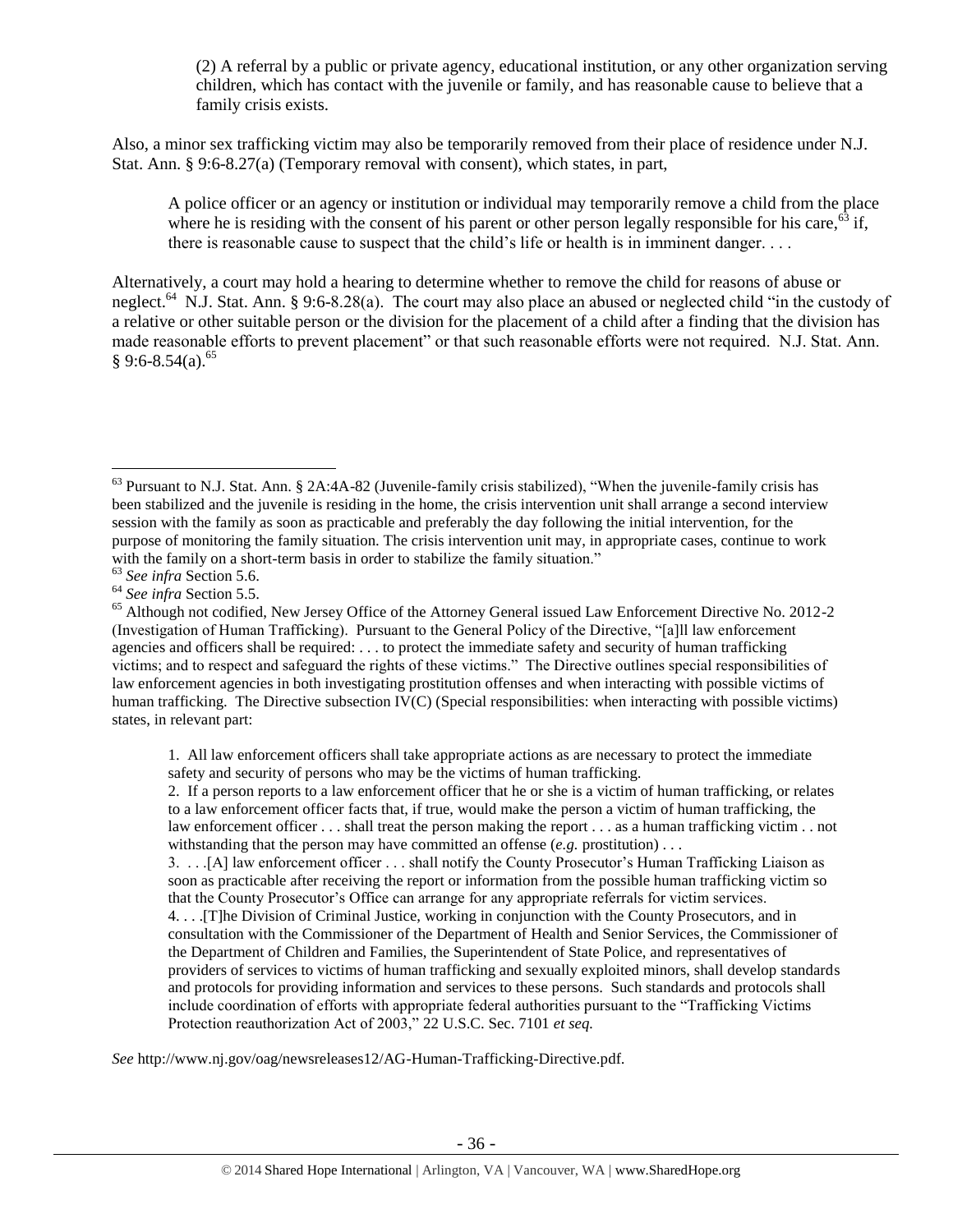b. Placement

After taking the child into short-term custody, the child may not be detained in a juvenile facility or jail. N.J. Stat. Ann. § 2A:4A-32(a). Pursuant to N.J. Stat. Ann. § 2A:4A-32(b), (c) (Short-term custody),

b. An officer taking a juvenile into short-term custody shall inform the juvenile of the reason for custody and shall where possible transport, or arrange to have the juvenile transported to his home. The officer releasing a juvenile from such custody shall inform the juvenile's parents or guardian and the juvenilefamily crisis intervention unit<sup>66</sup> of the reason for taking the juvenile into custody and may, if he believes further services are needed, inform the juvenile and his parents of the nature and location of appropriate services.

c. A law enforcement officer taking a juvenile into short-term custody may transport the juvenile to the home of a relative of the juvenile or to the home of another responsible adult or make arrangement for such transportation where the officer reasonably believes that the child will be provided with adequate care and supervision and that the child will remain in custody of the adult until such time as the juvenilefamily crisis intervention unit can bring about the child's return home or an alternative living arrangement or out of home placement. A law enforcement officer placing a juvenile with a relative or responsible adult shall immediately notify the juvenile-family crisis intervention unit of this fact and the reason for taking the juvenile into custody.

### *VII. Process Following Initial Custody*

 $\overline{a}$ 

Pursuant to N.J. Stat. Ann. § 2A:4A-78 (Intervention unit response), "A crisis intervention response shall consist of immediate interviews with the parents and juvenile involved by one or more crisis intervention workers. Where the juvenile is not in the home, or in the custody of the police, the intervention workers shall attempt to interview the juvenile wherever the juvenile may be found. The juvenile and family shall be advised of the purpose of the unit and of the emphasis upon the voluntary exhaustion of community services prior to court involvement. The unit shall make all reasonable efforts to keep the family intact consistent with the physical safety and mental wellbeing of the juvenile by obtaining, where possible, written agreement of the family to accept recommendations which may include, but are not limited to, referral to appropriate services and agencies." "When, in the judgment of the crisis intervention unit, a juvenile-family crisis continues to exist despite the provision of crisis intervention services and the exhaustion of appropriate community services, court intake services shall, by filing a petition, refer the case to the court." N.J. Stat. § 2A:4A-83 (Juvenile-family crisis referral to the court; continuing crisis). The court will hold a hearing on the juvenile-family crisis if the crisis is not stabilized.<sup>67</sup> N.J. Stat. Ann. § 2A:4A-86.

<sup>&</sup>lt;sup>66</sup> Pursuant to N.J. Stat. Ann. § 2A:4A-76 (Juvenile-family crisis intervention units established),

There shall be established in each county one or more juvenile-family crisis intervention units. Each unit shall operate either as a part of the court intake service, or where provided for by the county, through any other appropriate office or private service pursuant to an agreement with the Administrative Office of the Courts, provided that all such units shall be subject to the Rules of Court. In any county where a crisis intervention service system, designed to attend and stabilize juvenile and family problems on a county-wide basis, is in operation as of the effective date of this act, such service shall satisfy all the provisions of this act, and may continue in its present form and under its present procedures, provided that it is operating in substantial compliance with the specific requirements and goals set forth in this act.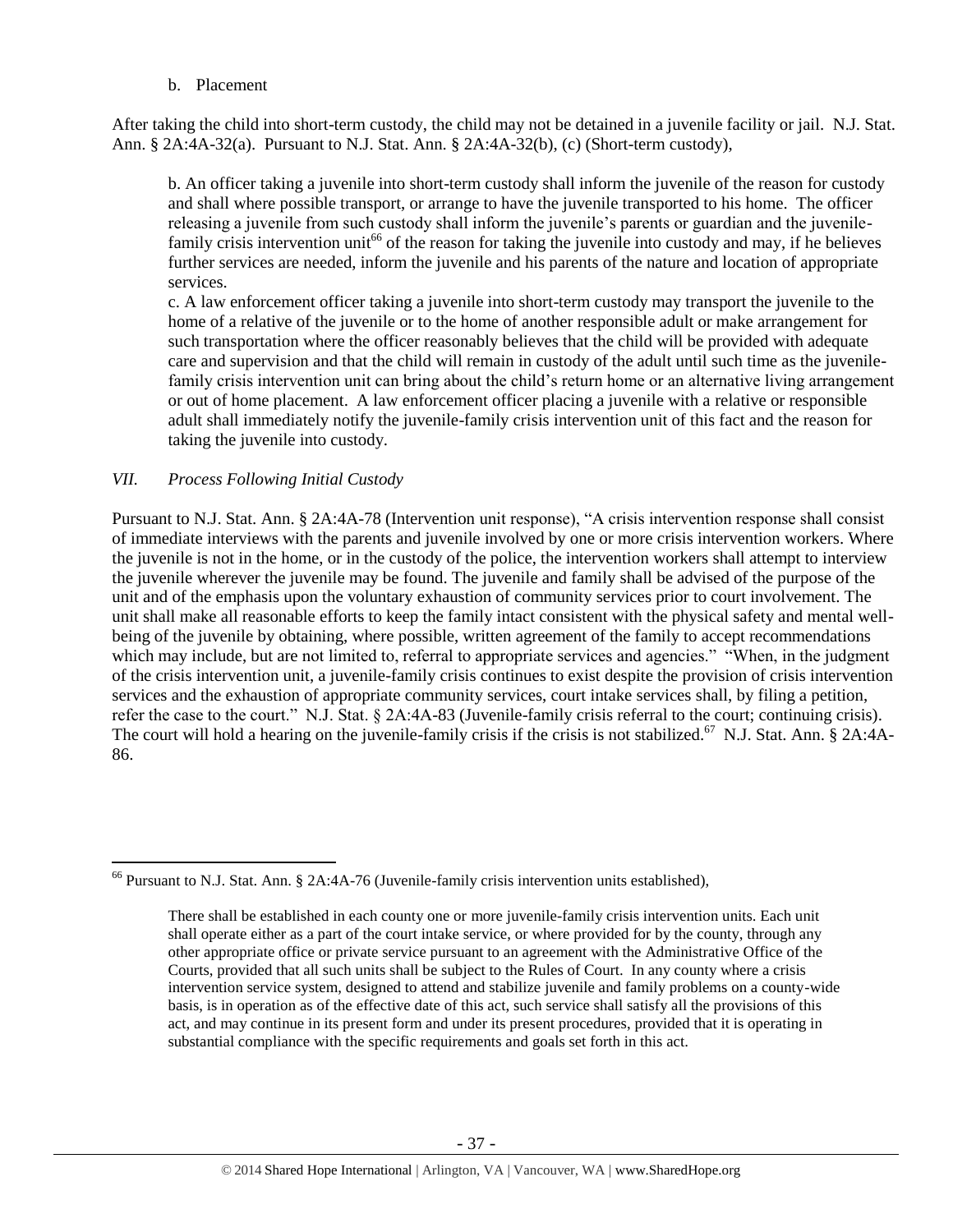### *VIII. Placement Process Pending Adjudication/Investigation*

N.J. Stat. Ann. § 2A:4A-88 (Temporary placement) states that a child may be temporarily placed pending adjudication, "in a host shelter, resource family or group home, a county shelter care facility as defined by law, or other suitable family setting." Further, the statute specifically prohibits, "placement be arranged in a secure detention or other facility or in a secure correctional institution for the detention or treatment of juveniles accused of crimes or adjudged delinquent."

Additionally, under N.J. Stat. Ann. § 2A:4A-87 (Juvenile-family crisis referral to courts; out of home placement),

When, despite provision of crisis intervention services and the exhaustion of all alternative services, there is a refusal on the part of the juvenile to stay in or return to the home or a refusal on the part of the parents to allow the juvenile to stay in or return home, or the physical safety of the juvenile is threatened, or the juvenile is in need of immediate care such that it is necessary to make an out of home placement of the juvenile, court intake services shall:

a. Arrange, when agreed to by the parent or guardian and juvenile, alternate living arrangement for the juvenile with a relative, neighbor, or other suitable family setting. It shall not be necessary for a court hearing to approve the living arrangement and the arrangement may continue as long as there is agreement; or

b. Arrange, when no alternate living arrangement can be agreed to and when all possible resources for alternate living arrangements as set forth in subsection a. of this section have been exhausted, temporary out of home placement prior to the placement hearing. Court intake services shall immediately file a petition for out of home placement which shall include documentation of the attempts made to provide alternate living arrangements including, but not limited to, the names of persons contacted, their responses and the lack of agreement by the juvenile or the juvenile's parents if the persons contacted are willing to take the juvenile with the court. The crisis intervention unit shall inform the juvenile and parent or guardian that an out of home placement determination may be made by the court where an alternate living arrangement cannot be agreed to.

And, under N.J. Stat. Ann. § 2A:4A-46(b) (Disposition of juvenile-family crisis),

No juvenile involved in a juvenile-family crisis shall be committed to or placed in any institution or facility established for the care of delinquent children or in any facility, other than an institution for persons with intellectual disabilities, a mental hospital or facility for the care of persons addicted to controlled dangerous substances, which physically restricts such juvenile committed to or placed in it.

# *IX. Adjudication*

Pursuant to N.J. Stat. Ann. § 2A:4A-86 (Juvenile-family crisis hearing; disposition)

Whenever the court receives a petition from court intake services stating that a juvenile-family crisis may exist the court shall hold a hearing and consider the facts and recommendations submitted by intake services in order to determine the appropriate disposition to be made. The court shall notify the juvenile, his parent or guardian or other family member alleged in the petition as contributing to the family crisis that a juvenile-family crisis may exist. The juvenile, parent, guardian, or other family member may present witnesses and evidence to rebut the determination. If the court finds that there is not enough information to make a disposition it may continue the matter and hold one or more additional hearings. . . .

*X. Outcomes*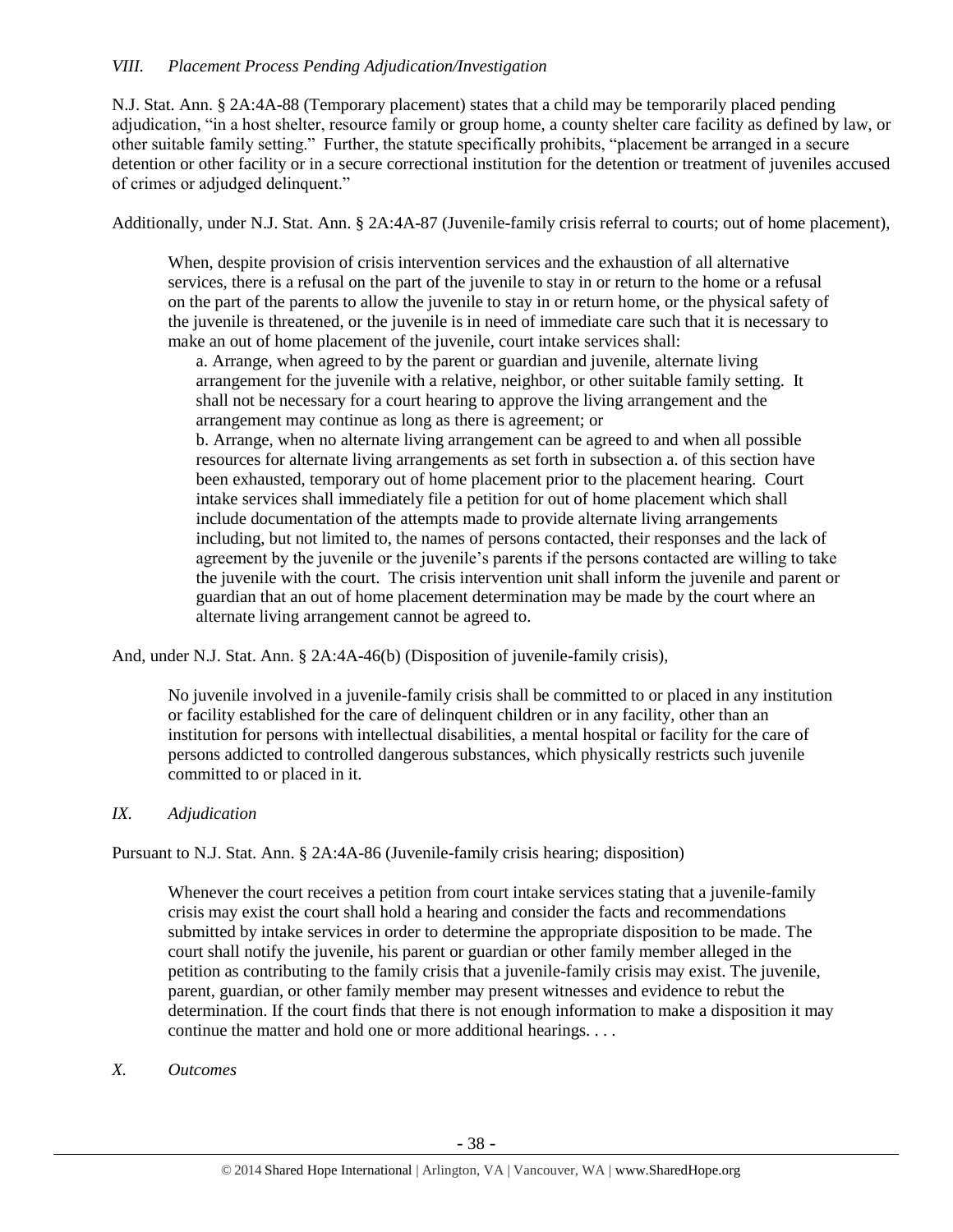A number of outcomes are possible as a result of a juvenile-family crisis hearing. Pursuant to N.J. Stat. Ann. § 2A:4A-46 (Disposition of juvenile-family crisis), "[t]he court may order any disposition in a juvenile-family crisis provided for in paragraphs (2), (4), (5), (6), (7) and (13) of subsection b. of section 24 of P.L[.1982, c.77](http://njlaw.rutgers.edu/cgi-bin/njstats/getnjstat.cgi?yr=1982&chap=77) (C.2A:4A-43) or other disposition specifically provided for in P.L[.1982, c.80](http://njlaw.rutgers.edu/cgi-bin/njstats/getnjstat.cgi?yr=1982&chap=80) (C.2A:4A-76 et seq.)."

The pertinent sections of N.J. Stat. Ann. § 2A:4A-43 (Disposition of delinquency cases) allow for the following dispositions:

(2) Release the juvenile to the supervision of the juvenile's parent or guardian;

. . .

. . . .

(4) Transfer custody of the juvenile to any relative or other person determined by the court to be qualified to care for the juvenile;

(5) Place the juvenile under the care and responsibility of the Department of Children and Families so that the commissioner may designate a division or organizational unit in the department pursuant to P.L[.1951, c.138](http://njlaw.rutgers.edu/cgi-bin/njstats/getnjstat.cgi?yr=1951&chap=138) (C.30:4C-1 et seq.) for the purpose of providing services in or out of the home. Within 14 days, unless for good cause shown, but not later than 30 days, the Department of Children and Families shall submit to the court a service plan, which shall be presumed valid, detailing the specifics of any disposition order. The plan shall be developed within the limits of fiscal and other resources available to the department. If the court determines that the service plan is inappropriate, given existing resources, the department may request a hearing on that determination;

(6) Place the juvenile under the care and custody of the Commissioner of Children and Families for the purpose of receiving the services of the Division of Children's System of Care of that department, provided that the juvenile has been determined to be eligible for those services under P.L[.1965, c.59,](http://njlaw.rutgers.edu/cgi-bin/njstats/getnjstat.cgi?yr=1965&chap=59) s.16 (C.30:4-25.4);

(7) Commit the juvenile, pursuant to applicable laws and the Rules of Court governing civil commitment, to the Department of Children and Families under the responsibility of the Division of Children's System of Care for the purpose of placement in a suitable public or private hospital or other residential facility for the treatment of persons who are mentally ill, on the ground that the juvenile is in need of involuntary commitment;

(13) Order that the juvenile participate in a program of academic or vocational education or counseling, such as a youth service bureau, requiring attendance at sessions designed to afford access to opportunities for normal growth and development. This may require attendance after school, evenings, and weekends;

The child may also be placed out of the home, pursuant to N.J. Stat. Ann. § 2A:4A-87 (Juvenile-family crisis referral to courts; out of home placement). Pursuant to subsection (a), the placement may include an, "alternate living arrangement for the juvenile with a relative, neighbor, or other suitable family setting."

# **Child Identified as Delinquent**

. . .

Pursuant to N.J. Stat. Ann. § 2A:4A-23 (Definition of delinquency), delinquency is defined as

[T]he commission of an act by a juvenile which if committed by an adult would constitute: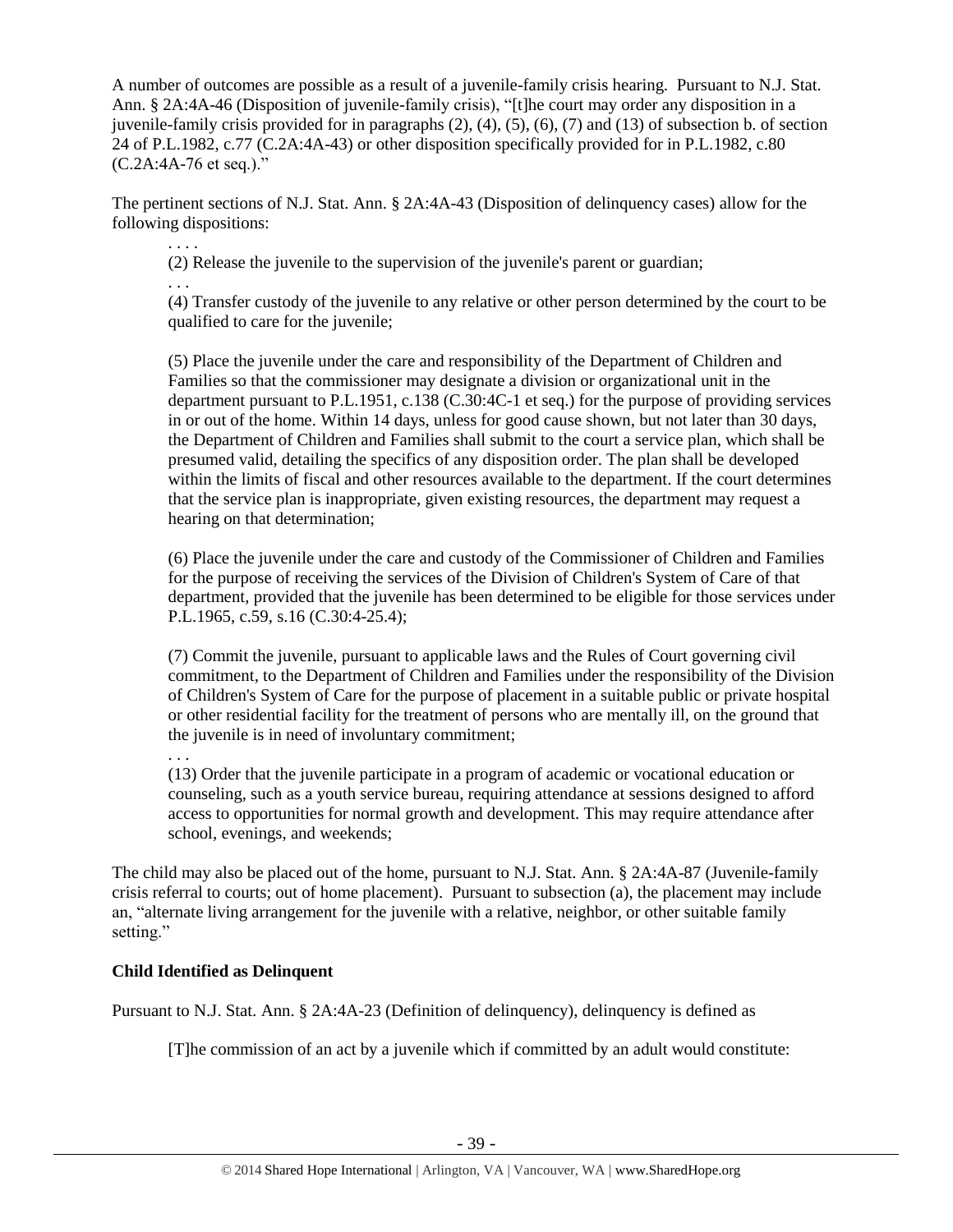a. A crime;

- b. A disorderly persons offense or petty disorderly persons offense; or
- c. A violation of any other penal statute, ordinance or regulation.

Therefore, a victim of domestic minor sex trafficking could be alleged to be delinquent if the child was found to violate N.J. Stat. Ann. § N.J.S.2C:34-1.

### *I. Initial Custody*

a. Authority for initial custody

Under N.J. Stat. Ann. § 2A:4A-31 (Taking into custody),

- a. A juvenile may be taken into custody:
	- (1) Pursuant to an order or warrant of any court having jurisdiction; or

(2) For delinquency, when there has been no process issued by a court, by a law enforcement officer, pursuant to the laws of arrest and the Rules of Court.

. . . .

c. The taking of a juvenile into custody shall not be construed as an arrest, but shall be deemed a measure to protect the health, morals and well being of the juvenile.

b. Placement

After taking the child into short-term custody, the child may not be detained in a juvenile facility or jail. N.J. Stat. Ann. § 2A:4A-32(a). Pursuant to N.J. Stat. Ann. § 2A:4A-32(b), (c) (Short-term custody),

b. An officer taking a juvenile into short-term custody shall inform the juvenile of the reason for custody and shall where possible transport, or arrange to have the juvenile transported to his home. The officer releasing a juvenile from such custody shall inform the juvenile's parents or guardian and the juvenilefamily crisis intervention unit<sup>68</sup> of the reason for taking the juvenile into custody and may, if he believes further services are needed, inform the juvenile and his parents of the nature and location of appropriate services.

c. A law enforcement officer taking a juvenile into short-term custody may transport the juvenile to the home of a relative of the juvenile or to the home of another responsible adult or make arrangement for such transportation where the officer reasonably believes that the child will be provided with adequate care and supervision and that the child will remain in custody of the adult until such time as the juvenilefamily crisis intervention unit can bring about the child's return home or an alternative living arrangement or out of home placement. A law enforcement officer placing a juvenile with a relative or responsible adult shall immediately notify the juvenile-family crisis intervention unit of this fact and the reason for taking the juvenile into custody.

 $\overline{a}$ <sup>68</sup> Pursuant to N.J. Stat. Ann. § 2A:4A-76 (Juvenile-family crisis intervention units established),

There shall be established in each county one or more juvenile-family crisis intervention units. Each unit shall operate either as a part of the court intake service, or where provided for by the county, through any other appropriate office or private service pursuant to an agreement with the Administrative Office of the Courts, provided that all such units shall be subject to the Rules of Court. In any county where a crisis intervention service system, designed to attend and stabilize juvenile and family problems on a county-wide basis, is in operation as of the effective date of this act, such service shall satisfy all the provisions of this act, and may continue in its present form and under its present procedures, provided that it is operating in substantial compliance with the specific requirements and goals set forth in this act.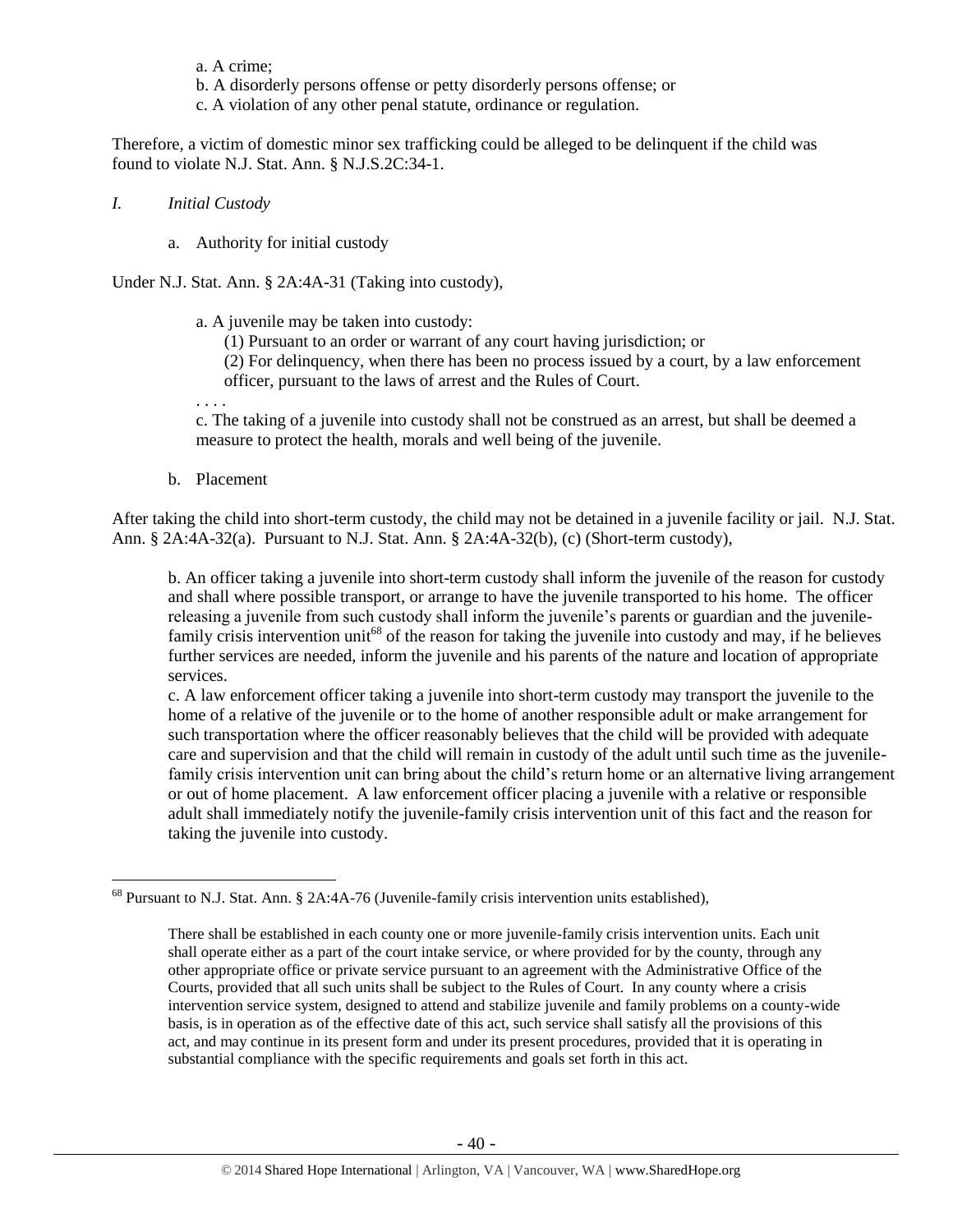A juvenile cannot be "placed in detention without the permission of a judge or the court intake service." N.J. Stat. Ann. § 2A:4A-34(b). The court will hold a hearing to determine if detention is necessary. N.J. Stat. Ann. § 2A:4A-38(a). Pursuant to N.J. Stat. Ann. § 2A:4A-34(c), a juvenile may be detained prior to disposition, except as otherwise provided, only if:

(1) Detention is necessary to secure the presence of the juvenile at the next hearing as evidenced by a demonstrable record of recent willful failure to appear at juvenile court proceedings or to remain where placed by the court or the court intake service or the juvenile is subject to a current warrant for failure to appear at court proceedings which is active at the time of arrest; or

. . . .

(3) With respect to a juvenile charged with an offense which, if committed by an adult, would constitute a crime of the fourth degree other than those enumerated in paragraph (2) of this subsection, or a disorderly persons or petty disorderly persons offense, and with respect to a juvenile charged with an offense enumerated in subsection c. when the criteria for detention are not met, the juvenile may be temporarily placed in a shelter or other non-secure placement if a parent or guardian cannot be located or will not accept custody of the juvenile. Police and court intake personnel shall make all reasonable efforts to locate a parent or guardian to accept custody of the juvenile prior to requesting or approving the juvenile's placement in a shelter or other non-secure placement. If, after the initial detention hearing, continued placement is necessary, the juvenile shall be returned to a shelter or other non-secure placement.

Specifically, however, a juvenile 11 years old or younger may not be placed in detention "unless he is charged with an offense which, if committed by an adult, would be a crime of the first or second degree or arson." N.J. Stat. Ann. § 2A:4A-34(f).

# *III. Placement Process Pending Adjudication/Investigation*

If arrested for a delinquent act, a juvenile charged with delinquency shall be released to any person or agency enumerated in the section, such as the juvenile's parent or guardian, provided there is assurance that the person or agency accepts responsibility to ensure the juvenile is brought before the court and there is not a need for detention.<sup>69</sup> N.J. Stat. Ann. § 2A:4A-34(a), (d).

 $\overline{a}$  $69$  N.J. Stat. Ann. § 2A:4A-34(d) states that the judge or intake officer must consider the following placement alternatives before deciding whether detention is necessary:

<sup>(1)</sup> Release to parents;

<sup>(2)</sup> Release on juvenile's promise to appear at next hearing;

<sup>(3)</sup> Release to parents, guardian or custodian upon written assurance to secure the juvenile's presence at the next hearing;

<sup>(4)</sup> Release into care of a custodian or public or private agency reasonably capable of assisting the juvenile to appear at the next hearing;

<sup>(5)</sup> Release with imposition of restrictions on activities, associations, movements and residence reasonably related to securing the appearance of the juvenile at the next hearing;

<sup>(6)</sup> Release with required participation in a home detention program;

<sup>(7)</sup> Placement in a shelter care facility; or

<sup>(8)</sup> Imposition of any other restrictions other than detention or shelter care reasonably related to securing the appearance of the juvenile.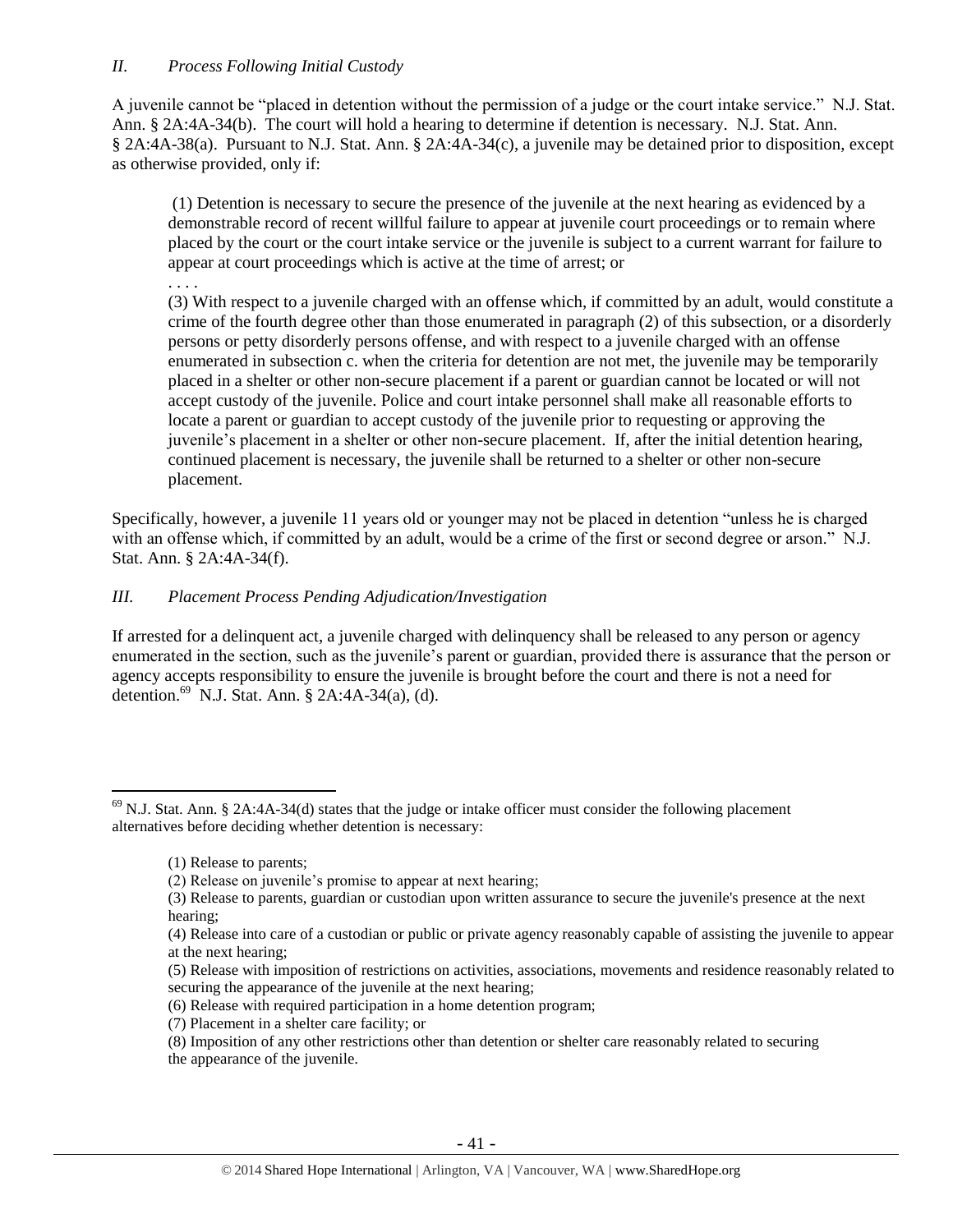In addition, the court has the following options of placement pending adjudication, pursuant to N.J. Stat. Ann. 2A:4A-34(d),

(4) Release into care of a custodian or public or private agency reasonably capable of assisting the juvenile to appear at the next hearing;

(5) Release with imposition of restrictions on activities, associations, movements and residence reasonably related to securing the appearance of the juvenile at the next hearing;

(6) Release with required participation in a home detention program;

(7) Placement in a shelter care facility; or

(8) Imposition of any other restrictions other than detention or shelter care reasonably related to securing the appearance of the juvenile.

# *IV. Adjudication or Referral to Alternate Process*

If a child is detained pending adjudication, the adjudication must be heard within 30 days of the detention hearing. N.J. Stat. Ann. § 2A:4A-38(k) (Adjudication hearing). There is no required timeframe for children that are not detained pending the adjudication hearing.

Additionally, A minor victim of sex trafficking may have an informal adjustment of a delinquency petition. Specifically, when a complaint is filed against a juvenile N.J. Stat. Ann. § 2A:4A-71(2)(b) requires that the complaint be reviewed by court intake services to determine whether it "should be dismissed, diverted, or referred for court action." It also states that

Court intake services shall consider the following factors in determining whether to recommend diversion:

offense which the juvenile alleges is related to the juvenile being a victim of human trafficking.<sup>7</sup>

. . . . (11) Any information relevant to the offense in any case where the juvenile is charged with an act which if committed by an adult would constitute prostitution in violation of N.J.S.2C:34-1 or any

### *V. Outcomes*

 $\overline{a}$ 

If a child is alleged to be delinquent, a dispositional hearing must occur under N.J. Stat. Ann. § 2A:4A-41 (Dispositional hearing). Prior to this hearing a predispositional evaluation may be conducted under N.J. Stat. Ann. § 2A:4A-42 (Predispositional evaluation). "In any case where the juvenile is charged with an act which if committed by an adult would constitute prostitution in violation of N.J.S.2C:34-1 or any offense which the juvenile alleges is related to the juvenile being a victim of human trafficking, the predisposition report may include any information relevant to the commission of the act." N.J. Stat. Ann. § 2A:4A-42(2)(h). Pursuant to N.J. Stat. Ann. § 2A:4A-43(b) (Disposition of delinquency cases), if a juvenile is adjudicated delinquent he may be incarcerated or sentenced to one of many dispositions, including release to the supervision of a parent or guardian or relative, placement with a state agency, placement on probation, or placement with a nonresidential work program.

Additionally, a child may be able to utilize defenses for the crime of prostitution that may lead to the child being found "not delinquent" by the court. Pursuant to N.J. Stat. Ann. § 2C:34-1(e) (Prostitution and related offenses), "It is an affirmative defense to prosecution for a violation of this section that, during the time of the alleged commission of the offense, the defendant was a victim of human trafficking...."

<sup>70</sup> *See also* N.J. Stat. Ann. 2A:4A-74, listing prostitution and trafficking as relevant factors to be considered when the juvenile is diverted to a court intake services conference.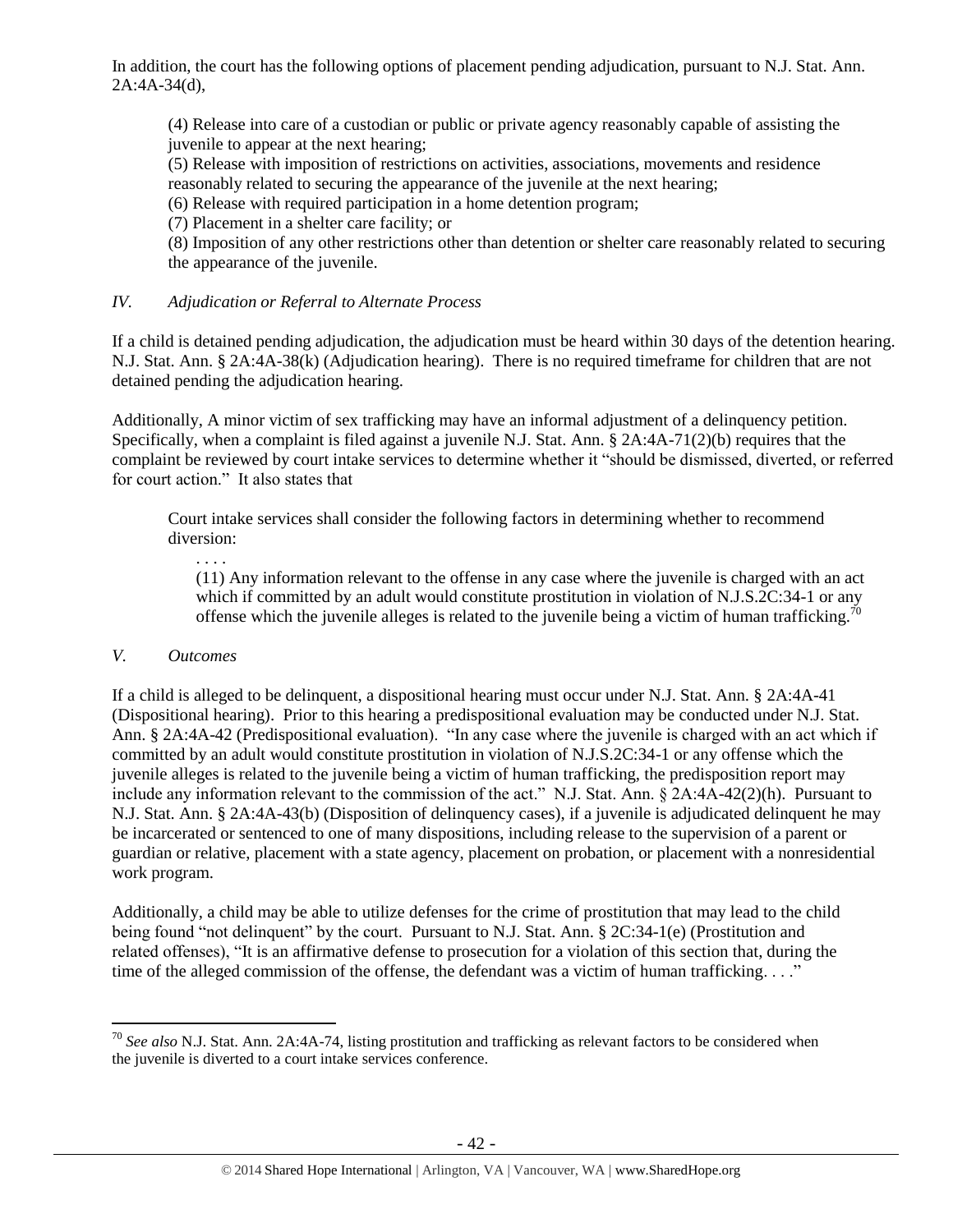If a minor sex trafficking victim is found delinquent, the child may have the opportunity to have that delinquency finding vacated. Specifically, N.J. Stat. Ann. § 2C:44-1.1(a) dictates that,

(1) A person convicted of N.J.S.2C:34–1, prostitution and related offenses, or section 3 of P.L.1997, c. 93 (C.2C:34–1.1), loitering for the purpose of engaging in prostitution, or a similar local ordinance, may file an application with the Superior Court in accordance with the Rules of Court to have the conviction vacated at any time following entry of a judgment of conviction, when the person's participation in the offense was a result of having been a victim of human trafficking pursuant to section 1 of P.L.2005, c. 77 (C.2C:13–8) or as defined in paragraph (14) of 22 U.S.C. s.7102 [Definitions].

. . . .

 $(2)(d)$  If the court finds, pursuant to subsection c. of this section,<sup>71</sup> that the person was a victim of human trafficking, it shall enter an order vacating the conviction and directing that all court records be revised accordingly. When the person's application also seeks an order for expungement, the court order shall require that any court, law enforcement and correctional agencies, and other noticed parties pursuant to subsection b. of this section expunge all references to the person's arrest, conviction, and related proceedings for the violation of N.J.S.2C:34–1, prostitution and related offenses, or section 3 of P.L.1997, c. 93 (C.2C:34–1.1), loitering for the purpose of engaging in prostitution, or a similar local ordinance from all records in their custody that relate to the vacated conviction.

5.4.1 Recommendation: Establish a mandatory response referral to a protective system that includes specialized services and housing.

### *5.5 Commercial sexual exploitation is identified as a type of abuse and neglect within child protection statutes.*

New Jersey does not expressly identify commercial sexual exploitation as a type of abuse or neglect. Pursuant to N.J. Stat. Ann. § 9:6-1 (Abuse, abandonment, cruelty and neglect of child; what constitutes),

Abuse of a child shall consist in any of the following acts: . . . (b) employing or permitting a child to be employed in any vocation or employment injurious to its health or dangerous to its life or limb, or contrary to the laws of this State; (c) employing or permitting a child to be employed in any occupation, employment or vocation dangerous to the morals of such child; (d) the habitual use by the parent or by a person having the custody and control of a child, in the hearing of such child, of profane, indecent or obscene language; (e) the performing of any indecent, immoral or unlawful act or deed, in the presence of a child, that may tend to debauch or endanger or degrade the morals of the child; (f) permitting or allowing any other person to perform any indecent, immoral or unlawful act in the presence of the child that may tend to debauch or endanger the morals of such child; (g) using excessive physical restraint on the child under circumstances which do not indicate that the child's behavior is harmful to himself, others or property . . . .

. . . .

 $\overline{a}$ 

Neglect of a child shall consist in any of the following acts, by anyone having the custody or control of the child: (a) willfully failing to provide proper and sufficient food, clothing, maintenance, regular school education as required by law, medical attendance or surgical treatment, and a clean and proper home, or

<sup>&</sup>lt;sup>71</sup> Under N.J. Stat. Ann. § 2C:44-1.1(c)(1),

The court may vacate a conviction pursuant to this section if it finds by a preponderance of the evidence that the person was a victim of human trafficking pursuant to section 1 of P.L.2005, c. 77 (C.2C:13–8) [Human trafficking] or as defined in paragraph (14) of 22 U.S.C. s.7102 [Definitions] at the time of the offense, and that the violation was a result of the person having been a victim of human trafficking.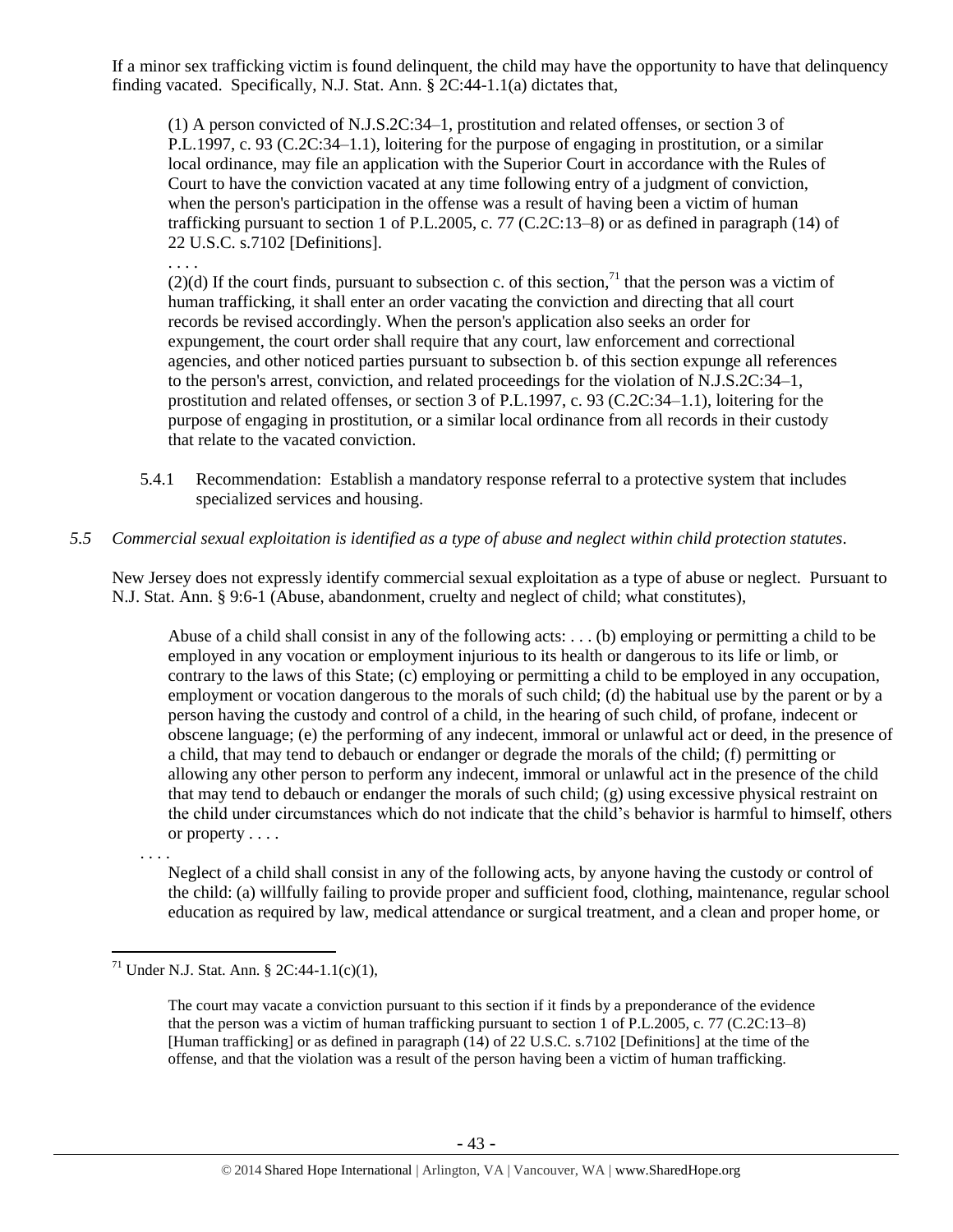(b) failure to do or permit to be done any act necessary for the child's physical or moral well-being. Neglect also means the continued inappropriate placement of a child in an institution, as defined in section 1 of P.L.1974, c. 119 (C. 9:6-8.21[Definitions]), with the knowledge that the placement has resulted and may continue to result in harm to the child's mental or physical well-being.

Additionally, pursuant to N.J. Stat. Ann. § 9:6-8.9(c) ("Abused child" defined), an "abused child" is "a child under the age of 18 years whose parent, guardian, or other person having his custody and control . . . [c]ommits or allows to be committed an act of sexual abuse against the child."

Under N.J. Stat. Ann. § 9:6-8.84(2) (Definitions relative to child abuse, neglect),

"Sexual abuse" means contacts or actions between a child and a parent or caretaker for the purpose of sexual stimulation of either that person or another person. Sexual abuse includes:

a. the employment, use, persuasion, inducement, enticement, or coercion of any child to engage in, or assist any other person to engage in, any sexually explicit conduct or simulation of such conduct; b. sexual conduct including molestation, prostitution, other forms of sexual exploitation of children, or incest; or

c. sexual penetration<sup>72</sup> and sexual contact<sup>73</sup> as defined in N.J.S.2C:14-1 [Definitions] and a prohibited sexual  $\arctan{74}$  as defined in N.J.S.2C:24-4 [Endangering welfare of children].

5.5.1 Recommendation: Expand the definitions of abuse to expressly include when a child is victimized through N.J. Stat. Ann. § 2C:13-8 (Human trafficking).

*5.6 The definition of "caregiver" (or similar term) in the child welfare statutes is broad enough to include a trafficker who has custody or control of a child in order to bring a trafficked child into protection of child protective services.*

For the purpose of protective child welfare laws, N.J. Stat. Ann. § 9:6-2 ("Parent" and "custodian" defined) defines "the person having care, custody and control of any child" as including,

any person who has assumed the care of a child, or any person with whom a child is living at the time the offense is committed, and shall include . . . a person who legally or voluntarily assumes the care, custody, maintenance or support of the child.

This definition is potentially broad enough to encompass a trafficker for the purpose of child welfare intervention.

*5.7 Crime victims' compensation is specifically available to a child victim of sex trafficking or commercial sexual exploitation of children (CSEC) without regard to ineligibility factors.*

Crime victims' compensation is only allowed for certain crimes, but most crimes related to domestic minor sex trafficking are included. Under the Criminal Injuries Compensation Act of 1971, the Victims of Crime Compensation Agency may order payment for victims<sup>75</sup> who suffer personal injury or death resulting from the commission or attempt to commit specified offenses, including violations of N.J. Stat. Ann. § 2C:13-8 (Human trafficking), § 2C:14-2 (Sexual assault), § 2C:14-3 (Aggravated criminal sexual contact; criminal sexual contact),

<sup>72</sup> *See supra* note [12.](#page-5-0)

<sup>73</sup> *See supra* note [13.](#page-5-1)

<sup>74</sup> *See supra* note [11.](#page-4-1)

<sup>&</sup>lt;sup>75</sup> Pursuant to N.J. Stat. Ann. § 52:4B-2 (Definitions), a "victim" is defined as "a person who is injured or killed by any act or omission of any other person which is within the description of any of the offenses specified in [N.J. Stat. Ann. § 52:4B-11]."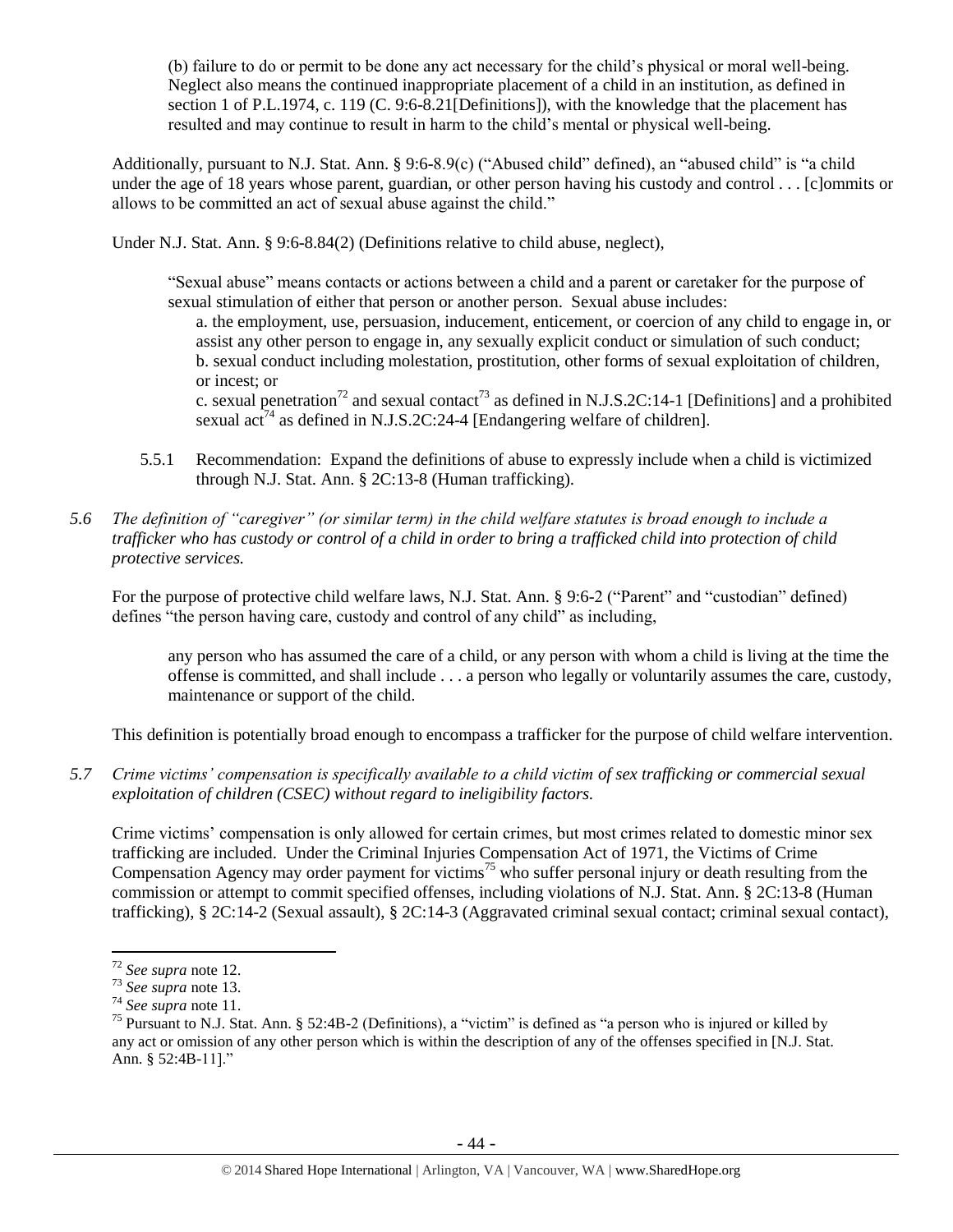or any other lewd, indecent, or obscene acts with children. N.J. Stat. Ann. § 52:4B-11. The Agency may make an order for compensation even if the buyer has not been prosecuted or convicted. N.J. Stat. Ann. § 52:4B-10. Applications shall be made within two years of the date of injury or death (unless good cause is found for delay) and reported to authorities "within three months after its occurrence or reasonable discovery." N.J. Stat. Ann. § 52:4B-18. Furthermore, pursuant to N.J. Stat. Ann. § 52:4B-18,

No compensation shall be awarded if:

a. . . . the victim did not cooperate with the reasonable requests of law enforcement authorities unless the victim demonstrates a compelling health or safety reason for not cooperating; or

. . . .

. . . .

. . . .

c. The victim was guilty of a violation of . . . subtitle 2 of Title 2C [Specific Offenses] of the New Jersey Statutes, which caused or contributed to his injuries; or

f. The victim has been convicted of a crime and is still incarcerated; or

. . . .

Additionally, New Jersey has a "Sex Crime Victim Treatment Fund," which is only applicable to crimes that fall within the sexual assault chapter, such as sexual assault and lewdness, but not human trafficking. N.J. Stat. Ann. § 52:4B-43.2.

5.7.1 Recommendation: Provide exceptions to the listed ineligibility criteria for child sex trafficking victims to ensure that domestic minor sex trafficking victims may receive compensation.

# *5.8 Victim-friendly procedures and protections are provided in the trial process for minors under 18.*

Pursuant to N.J. Stat. Ann. § 2C:14-7 (Victim's previous sexual conduct; manner of dress),

a. In prosecutions for aggravated sexual assault, sexual assault, aggravated criminal sexual contact, criminal sexual contact, human trafficking involving sexual activity, endangering the welfare of a child in violation of N.J.S. 2C:24-4 or the fourth degree crime of lewdness in violation of subsection b. of N.J.S. 2C:14-4, evidence of the victim's previous sexual conduct shall not be admitted nor reference made to it in the presence of the jury except as provided in this section. . . .

b. In the absence of clear and convincing proof to the contrary, evidence of the victim's sexual conduct occurring more than one year before the date of the offense charged is presumed to be inadmissible under this section.

c. Evidence of previous sexual conduct with persons other than the defendant which is offered by any lay or expert witness shall not be considered relevant unless it is material to proving the source of semen, pregnancy or disease.

d. Evidence of the victim's previous sexual conduct with the defendant shall be considered relevant if it is probative of whether a reasonable person, knowing what the defendant knew at the time of the alleged offense, would have believed that the alleged victim freely and affirmatively permitted the sexual behavior complained of.

e. Evidence of the manner in which the victim was dressed at the time an offense was committed shall not be admitted unless such evidence is determined by the court to be relevant and admissible in the interest of justice, after an offer of proof by the proponent of such evidence outside the hearing of the jury or at such hearing as the court may require, and a statement by the court of its findings of fact essential to its determination. A statement by the court of its findings shall also be included in the record.

f. For the purposes of this section, "sexual conduct" shall mean any conduct or behavior relating to sexual activities of the victim, including but not limited to previous or subsequent experience of sexual penetration or sexual contact, use of contraceptives, sexual activities reflected in gynecological records, living arrangement and life style.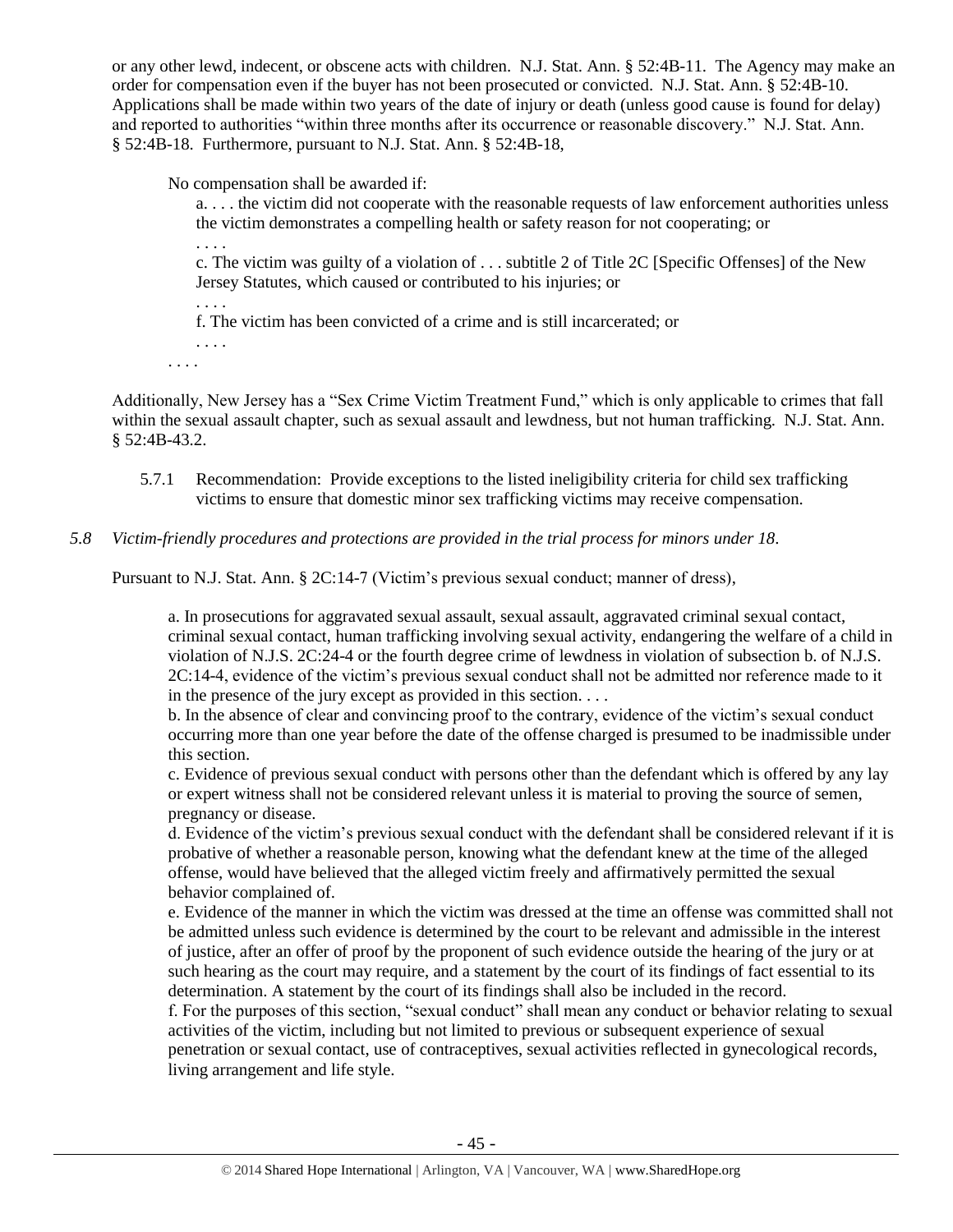N.J. Stat. Ann. § 2A:82-46(a) prevents the disclosure of the identity of child victims of certain sexual offense crimes including N.J. Stat. Ann. § 2C:24-4 (Endangering welfare of children) does not protect the child victims of N.J. Stat. Ann. § 2C:13-8 (Human trafficking) or § 2C:34-1 (Prostitution and related offenses).

New Jersey's law allowing a minor to testify via closed circuit television includes cases of human trafficking but does not include CSEC offenses as qualifying offenses. N.J. Stat. Ann. § 2A:84A-32.4(a). Only prosecutions for "aggravated sexual assault, sexual assault, aggravated criminal sexual contact, criminal sexual contact, human trafficking involving sexual activity, child abuse, or any action alleging abused or neglected children" can occur via closed circuit television under this statute. N.J. Stat. Ann. § 2A:84A-32.4(a). An order for such testimony of a witness 16 years of age or younger may be made when "there is a substantial likelihood that the witness would suffer severe emotional or mental distress if required to testify in open court." N.J. Stat. Ann. § 2A:84A-32.4(b).

*5.9 Expungement or sealing of juvenile delinquency records resulting from arrests or adjudications for prostitution-related offenses committed as a result of, or in the course of, the commercial sexual exploitation of a minor is available within a reasonable time after turning 18.*

Juvenile records may be sealed under N.J. Stat. Ann. § 2A:4A-62 (Sealing of records), which states in part,

a. On motion of a person who has been the subject of a complaint filed under this act or on its own motion, the court may vacate its order and findings and order the nondisclosure of social, medical, psychological, legal and other records of the court and probation services, and records of law enforcement agencies if it finds:

(1) Two years have elapsed since the final discharge of the person from legal custody or supervision, or two years have elapsed after the entry of any other court order not involving custody or supervision; and

(2) He has not been convicted of a crime, or a disorderly persons offense or adjudged delinquent, during the two years prior to the filing of the motion, and no proceeding or complaint is pending seeking such conviction or adjudication.

. . . . e. Any adjudication of delinquency or conviction of a crime subsequent to sealing shall have the effect of nullifying the sealing order.

f. Expungement of juvenile records shall be governed by the applicable provisions of chapter 52 of Title 2C of the New Jersey Statutes [Expungement].

A juvenile charged with prostitution or loitering for the purpose of prostitution can have their records vacated under N.J. Stat. Ann. § 2C:44-1.1 (Vacated sentence permitted for certain prostitution and related offenses). Pursuant to N.J. Stat. Ann. § 2C:44-1.1(a),

(1) A person convicted of N.J.S.2C:34–1, prostitution and related offenses, or section 3 of P.L.1997, c. 93 (C.2C:34–1.1), loitering for the purpose of engaging in prostitution, or a similar local ordinance, may file an application with the Superior Court in accordance with the Rules of Court to have the conviction vacated at any time following entry of a judgment of conviction, when the person's participation in the offense was a result of having been a victim of human trafficking pursuant to section 1 of P.L.2005, c. 77 (C.2C:13–8) or as defined in paragraph (14) of 22 U.S.C. s.7102 [Definitions].

. . . .

(2)(d) If the court finds, pursuant to subsection c. of this section<sup>76</sup>, that the person was a victim of human trafficking, it shall enter an order vacating the conviction and directing that all court

 $\overline{a}$ <sup>76</sup> Under N.J. Stat. Ann. § 2C:44-1.1(c)(1),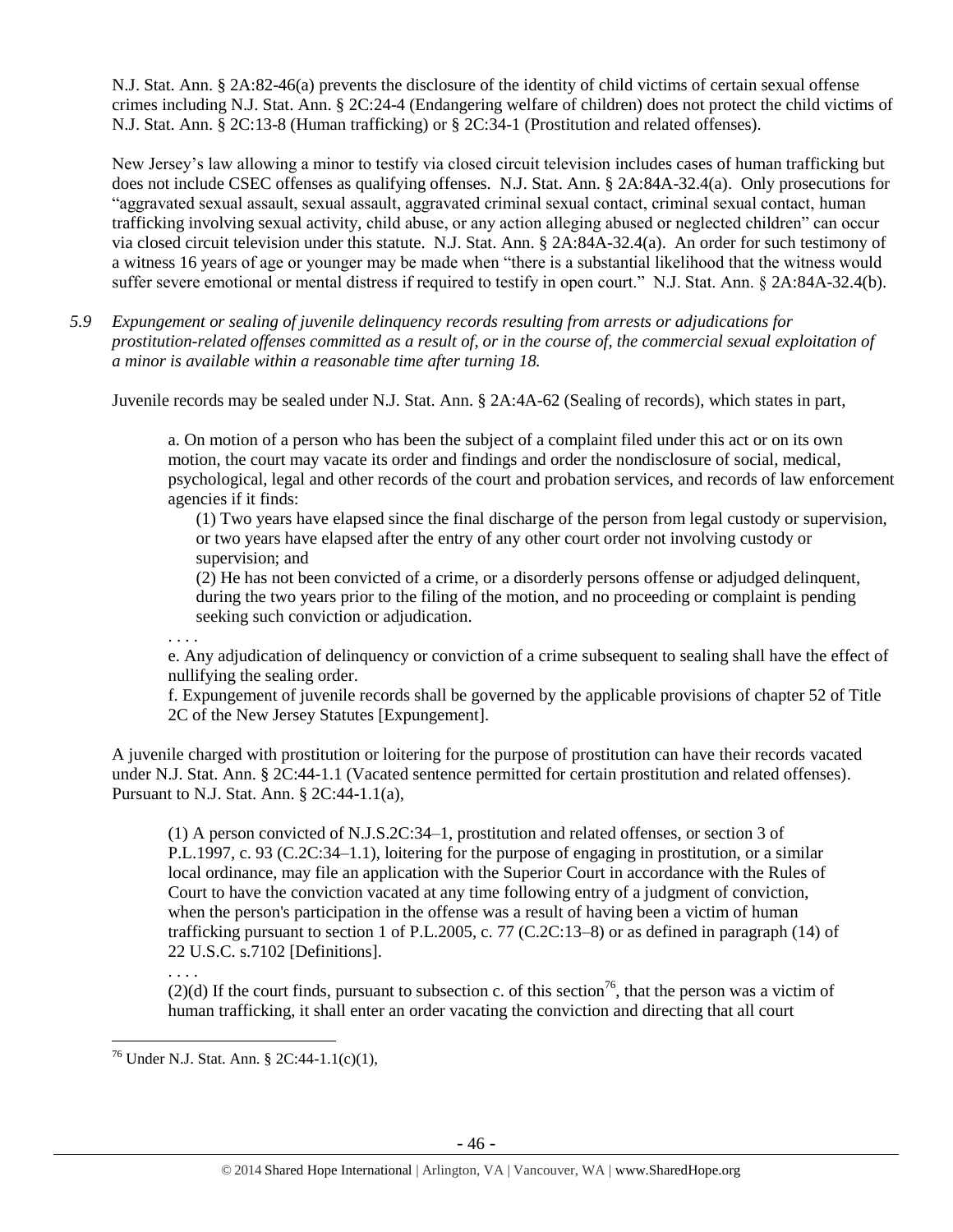records be revised accordingly. When the person's application also seeks an order for expungement, the court order shall require that any court, law enforcement and correctional agencies, and other noticed parties pursuant to subsection b. of this section expunge all references to the person's arrest, conviction, and related proceedings for the violation of N.J.S.2C:34–1, prostitution and related offenses, or section 3 of P.L.1997, c. 93 (C.2C:34–1.1), loitering for the purpose of engaging in prostitution, or a similar local ordinance from all records in their custody that relate to the vacated conviction.

These requirements mandate 10 years without conviction of a subsequent crime before the juvenile is eligible for expungement. N.J. Stat. Ann. § 2C:52-2(a).

*5.10 Victim restitution and civil remedies for victims of domestic minor sex trafficking or commercial sexual exploitation of children (CSEC) are authorized by law.* 

Offenders convicted under N.J. Stat. Ann. § 2C:13-8 (Human trafficking) must pay restitution to the victim. Specifically, under N.J. Stat. Ann. § 2C:13-8(e),

The court shall award to the victim restitution which is the greater of:

(1) the gross income or value to the defendant of the victim's labor or services; or (2) the value of the victim's labor or services as determined by the "New Jersey Prevailing Wage Act," the "New Jersey State Wage and Hour Law," "the Seasonal Farm Labor Act," the laws concerning the regulation of child labor…or any other applicable State law, and the "Fair Labor Standards Act of 1938" 29 U.S.C. s.201 et seq., or any other applicable federal law.

Similarly, other offenders may be ordered to pay restitution because the court is allowed to order the perpetrator to pay the victim restitution for any degree of crime. N.J. Stat. Ann. § 2C:43-3. However, except in state tax cases, "[t]he restitution ordered paid to the victim shall not exceed the victim's loss." N.J. Stat. Ann. § 2C:43-3.

Specific civil remedies are available to victims of human trafficking and they may seek a judgment against both the trafficker and persons acting in concert with the trafficker. Pursuant to N.J. Stat. Ann. § 2C:13-8.1,

Any person injured, including injury due to the loss of moneys or property, real or personal, by an actor and all those acting in concert with that actor who committed a human trafficking offense in violation of section 1 of P.L.2005,c. 77 (C.2C:13–8) [Human trafficking] or section 5 of P.L.2013, c. 51 (C.2C:13–9) [Human trafficking as a crime of the second degree] may bring a civil action in any court of competent jurisdiction against the actor and all those acting in concern [sic] with that actor. $77$ 

Under N.J. Stat. Ann. § 2C:13-8.1(c)(1), (2), (d), a prevailing victim in a civil action may recover attorney's fees and costs, and the court may "in addition to any other appropriate legal or equitable relief, including damages for pain and suffering, recovery of reasonable costs for necessary medical, dental, and psychological services and punitive damages, award damages in an amount that is the greater of:

The court may vacate a conviction pursuant to this section if it finds by a preponderance of the evidence that the person was a victim of human trafficking pursuant to section 1 of P.L.2005, c. 77 (C.2C:13–8) [Human trafficking] or as defined in paragraph (14) of 22 U.S.C. s.7102 [Definitions] at the time of the

offense, and that the violation was a result of the person having been a victim of human trafficking. <sup>77</sup> "A civil action brought under this section shall not preclude the application of any other civil, administrative, or criminal remedy under any other provision of law." N.J. Stat. Ann. § 2C:13-8.1(4).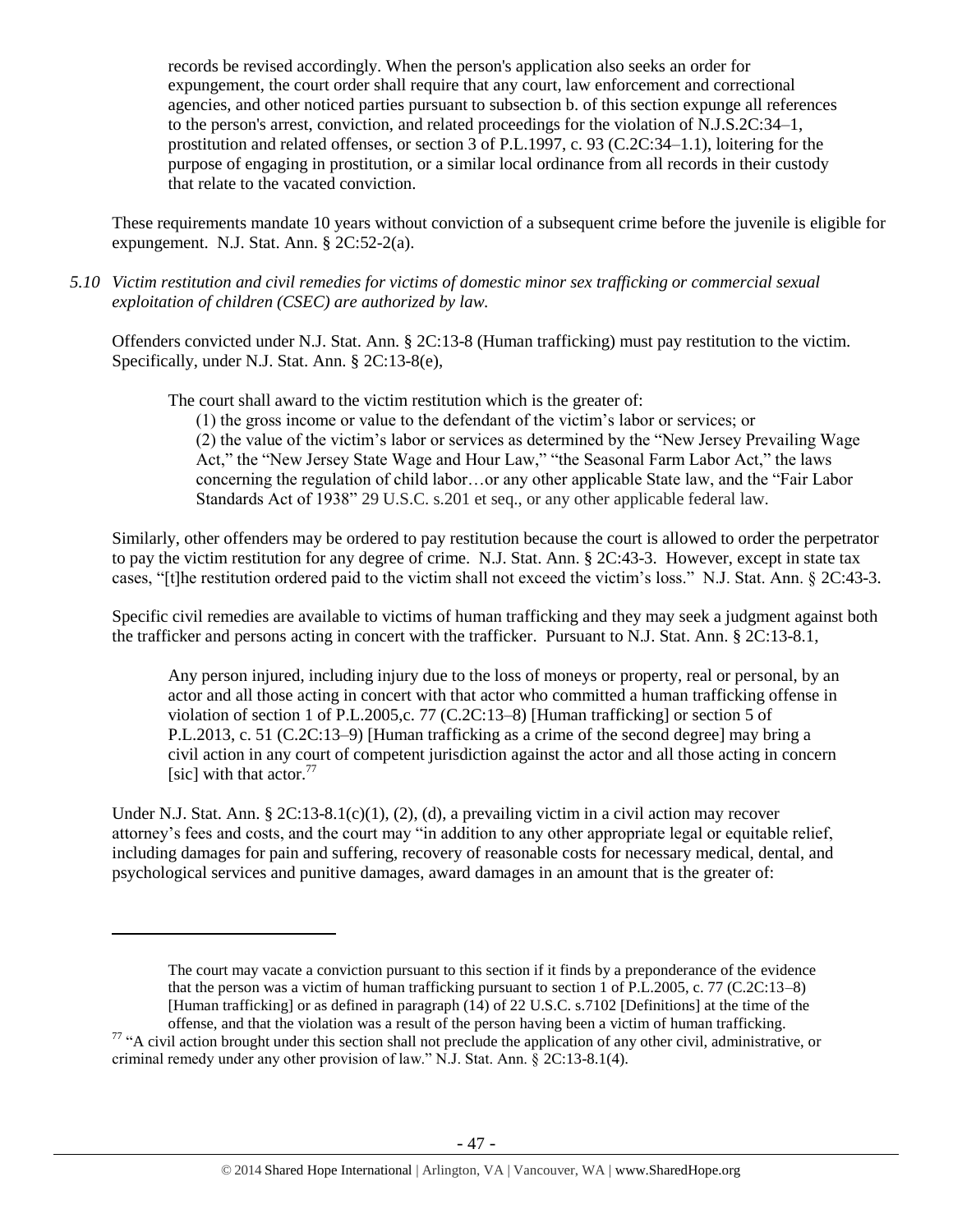(1) the gross income or value to the defendant of the injured party's labor or services; or (2) the value of the injured party's labor or services as determined by the "New Jersey Prevailing Wage Act," P.L.1963, c. 150 (C.34:11–56.25 et seq.), the "New Jersey State Wage and Hour Law," P.L.1966, c. 113 (C.34:11–56a et seq.), the Seasonal Farm Labor Act, P.L.1945, c. 71 (C.34:9A–1 et seq.), the laws concerning the regulation of child labor in chapter 2 of Title 34 of the Revised Statutes, or any other applicable State law, and the "Fair Labor Standards Act of 1938," 29 U.S.C. s.201 et seq., or any other applicable federal law.

Also, child sex trafficking and CSEC victim could bring a civil case under an action for sexual abuse. N.J. Stat. Ann. § 2A:61B-1. For purposes of this action, "sexual abuse" is defined in N.J. Stat. Ann. § 2A:61B-1(a)(1) as

an act of sexual contact or sexual penetration between a child under the age of 18 years and an adult. A parent, resource family parent, guardian or other person standing in loco parentis within the household who knowingly permits or acquiesces in sexual abuse by any other person also commits sexual abuse, except that it is an affirmative defense if the parent, resource family parent, guardian or other person standing in loco parentis was subjected to, or placed in, reasonable fear of physical or sexual abuse by the other person so as to undermine the person's ability to protect the child.

*5.11 Statutes of limitations for civil and criminal actions for child sex trafficking or commercial sexual exploitation of children (CSEC) offenses are eliminated or lengthened sufficiently to allow prosecutors and victims a realistic opportunity to pursue criminal action and legal remedies.*

Most prosecutions in New Jersey are subject to a 5-year statute of limitations pursuant to N.J. Stat. Ann. § 2C:1- 6(b)(1) (Time limitations). Prosecutions for sexual assault and aggravated sexual assault under N.J. Stat. Ann. § 2C:14-2 (Sexual assault) have no limitation and may be brought at any time. N.J. Stat. Ann. § 2C:1-6(a)(1). An extension is also available to victims of N.J. Stat. Ann. § 2C:14-3 (Aggravated criminal sexual contact; criminal sexual contact) and § 2C:24-4 (Endangering welfare of children) pursuant to N.J. Stat. Ann. § 2C:1-6(b)(4), which states,

A prosecution for an offense set forth in N.J.S.2C:14-3 or N.J.S.2C:24-4, when the victim at the time of the offense is below the age of 18 years, must be commenced within five years of the victim's attaining the age of 18 or within two years of the discovery of the offense by the victim, whichever is later.

A civil action brought under N.J. Stat. Ann. § 2A:61B-1 (Definitions; accrual of actions; proceedings) for sexual abuse must "be brought within two years after reasonable discovery." N.J. Stat. Ann. § 2A:61B-1(b).

5.11.1 Recommendation: Amend N.J. Stat. Ann. § 2C:1-6(a)(1) (Time limitations) to include § 2C:13-8 (Human trafficking) and § 2C:34-1 (Prostitution and related offenses) when a child is involved, in order to allow prosecutions for these offenses to be brought at any time.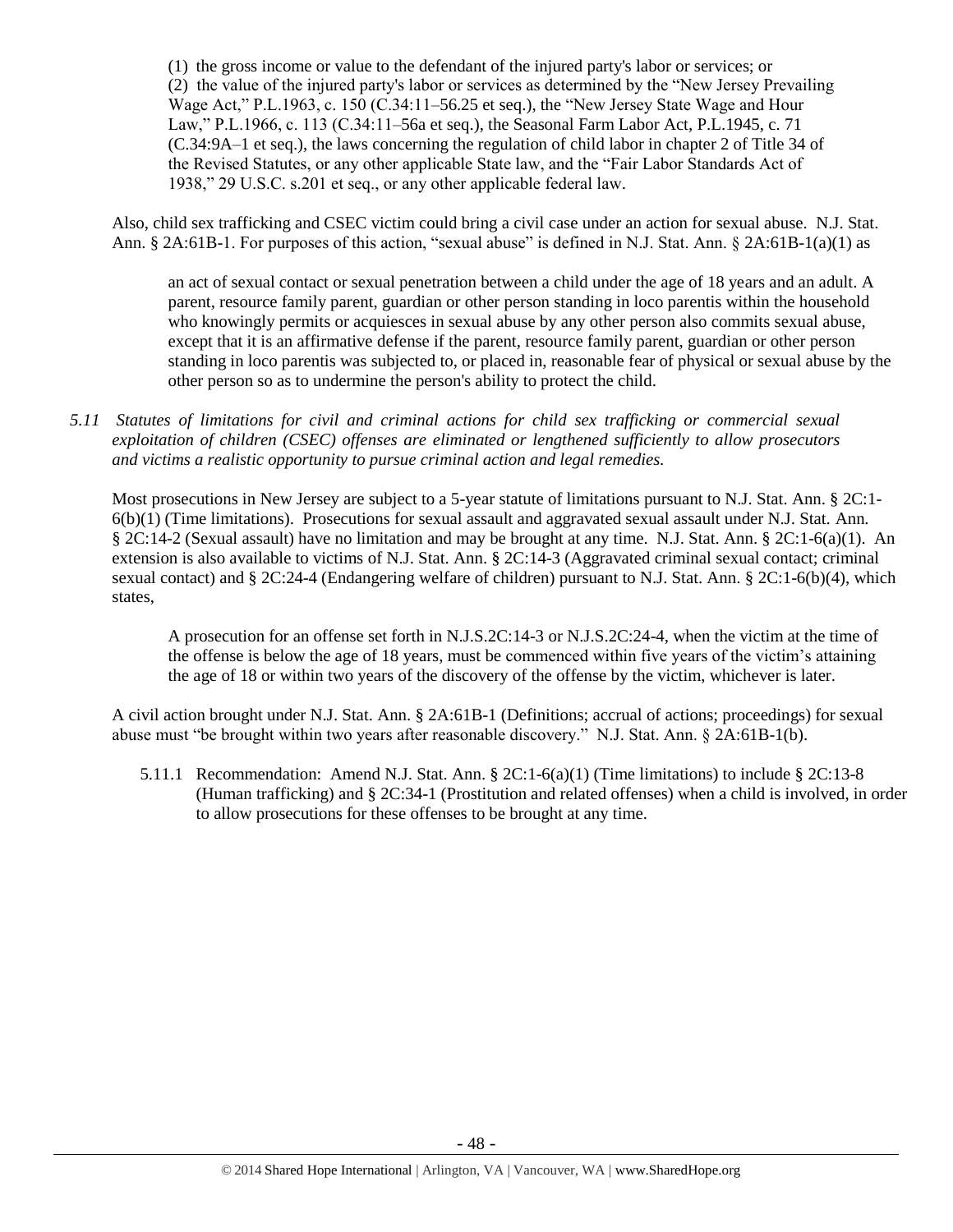#### **FRAMEWORK ISSUE 6: CRIMINAL JUSTICE TOOLS FOR INVESTIGATION AND PROSECUTIONS**

### *Legal Components:*

- *6.1 Training on human trafficking and domestic minor sex trafficking for law enforcement is statutorily mandated or authorized.*
- *6.2 Single party consent to audio-taping is permitted in law enforcement investigations.*
- *6.3 Wiretapping is an available tool to investigate domestic minor sex trafficking.*
- *6.4 Using a law enforcement posing as a minor to investigate buying or selling of commercial sex acts is not a defense to soliciting, purchasing, or selling sex with a minor.*
- *6.5 Using the Internet to investigate buyers and traffickers is a permissible investigative technique.*
- *6.6 Law enforcement and child welfare agencies are mandated to promptly report missing and recovered children. \_\_\_\_\_\_\_\_\_\_\_\_\_\_\_\_\_\_\_\_\_\_\_\_\_\_\_\_\_\_\_\_\_\_\_\_\_\_\_\_\_\_\_\_\_\_\_\_\_\_\_\_\_\_\_\_\_\_\_\_\_\_\_\_\_\_\_\_\_\_\_\_\_\_\_\_\_\_\_\_\_\_\_\_\_\_\_\_\_\_\_\_\_\_*

### *Legal Analysis:*

6.1 *Training on human trafficking and domestic minor sex trafficking for law enforcement is statutorily mandated or authorized.*

New Jersey law mandates development of training on human trafficking. N.J. Stat. Ann. § 2C:13-12(19)(a) provides that

The Police Training Commission, in consultation with the Attorney General and the Director of the Division of Criminal Justice in the Department of Law and Public Safety, shall develop and approve, as part of the police training courses required pursuant to P.L.1961, c. 56 (C.52:17B–66 et seq.), courses of study on the handling, response procedures, investigation, and prosecution of human trafficking cases. These courses shall be reviewed at least every two years and modified from time to time as need may require.

Pursuant to N.J. Stat. Ann. § 52:4B-47 (Training courses for law enforcement personnel), the curriculum for police training shall include "specific training on responding to the needs of victims of human trafficking as defined in section 1 of P.L.2005, c. 77 (C.2C:13–8), and on services available to provide assistance, including information on federal, State, and local hotlines available to receive reports of and provide assistance to victims of human trafficking. N.J. Stat. Ann. § 52:4B-47(9)(a).

Additionally, New Jersey does require training on "substances which could be used to facilitate sexual assault," training on tracing missing persons, and training on technology used in the commission of sex offenses, all of which could include topics related to domestic minor sex trafficking. N.J. Stat. Ann. §§52:17B-4.5(a), 52:17B-9.8, 52:17B-77.11.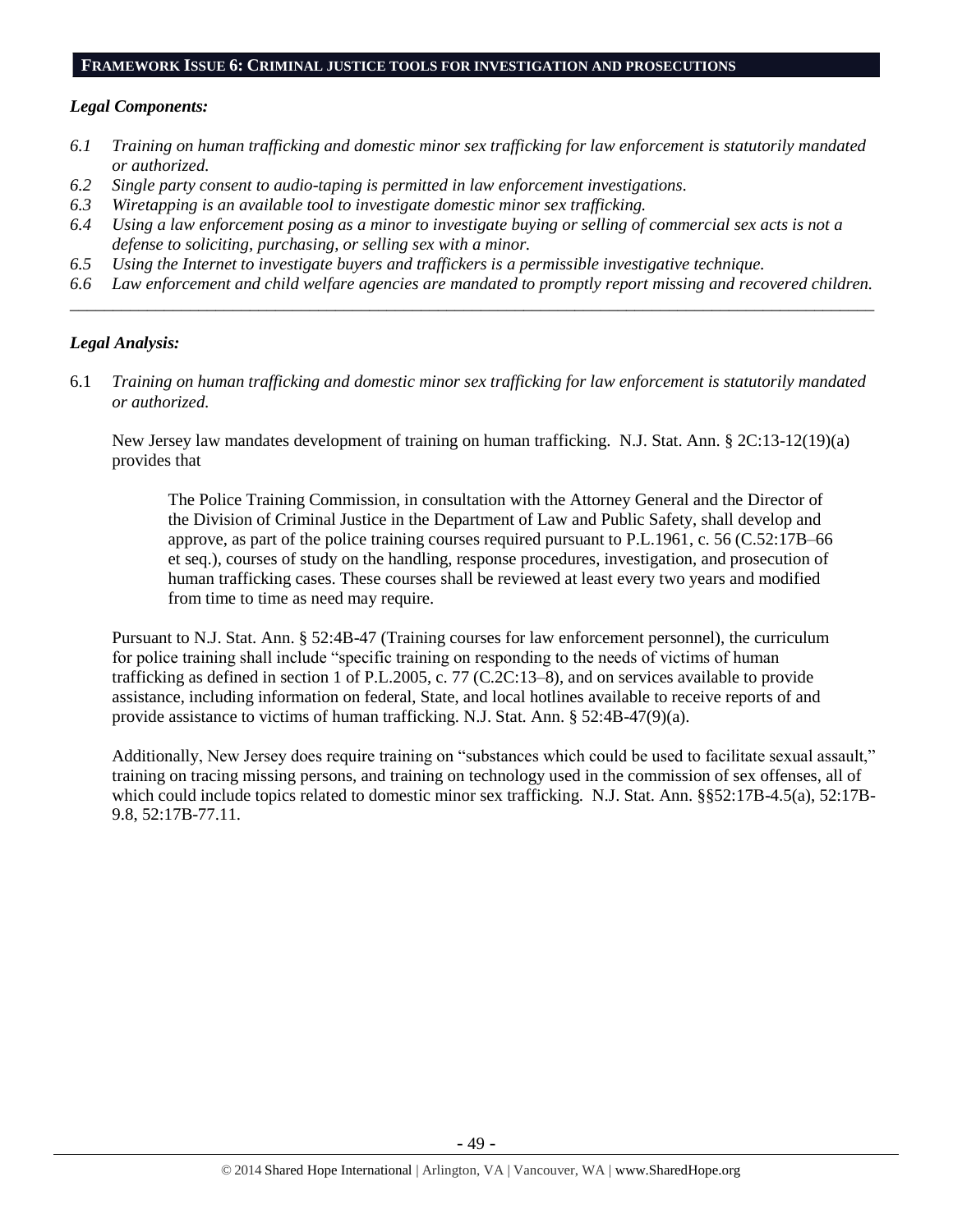# *6.2 Single party consent to audiotaping is permitted in law enforcement investigations.*

New Jersey allows for single party consent to audiotaping. The following actions are lawful pursuant to N.J. Stat. Ann. § 2A:156A-4(b)–(d),

b. Any investigative or law enforcement officer to intercept a wire, electronic or oral communication, where such officer is a party to the communication or where another officer who is a party to the communication requests or requires him to make such interception;

c. Any person acting at the direction of an investigative or law enforcement officer to intercept a wire, electronic or oral communication, where such person is a party to the communication or one of the parties to the communication has given prior consent to such interception; provided, however, that no such interception shall be made without the prior approval of the Attorney General or his designee or a county prosecutor or his designee;

d. A person not acting under color of law to intercept a wire, electronic or oral communication, where such person is a party to the communication or one of the parties to the communication has given prior consent to such interception unless such communication is intercepted or used for the purpose of committing any criminal or tortious act in violation of the Constitution or laws of the United States or of this State or for the purpose of committing any other injurious act. . . .

### *6.3 Wiretapping is an available tool to investigate domestic minor sex trafficking.*

New Jersey law allows wiretapping for investigations of N.J. Stat. Ann. § 2C:13-8 (Human trafficking), § 2C:34-1 (Prostitution and related offenses), § 2C:24-4 (Endangering welfare of children), or racketeering offenses under N.J. Stat. Ann. § 2C:41-2 (Prohibited activities). N.J. Stat. Ann. § 2A:156A-8.

Pursuant to N.J. Stat. Ann. § 2A:156A-8 (Authorization for application for order to intercept communications),

The Attorney General, county prosecutor or a person designated to act for such an official and to perform his duties in and during his actual absence or disability, may authorize, in writing, an ex parte application to a judge designated to receive the same for an order authorizing the interception of a wire, or electronic or oral communication by the investigative or law enforcement officers or agency having responsibility for an investigation when such interception may provide evidence of the commission of the offense of . . . section 1 of P.L. 2005, c. 77 (C.2C:13-8) [Human trafficking], a violation of N.J.S.C. 2C:34-1 [Prostitution and related offenses] punishably by imprisonment for more than one year, . . . endangering the welfare of a child pursuant to N.J.S. 2C:24-4, . . . racketeering or a violation of subsection g. of N.J.S. 2C:5-2, . . . or any conspiracy to commit any of the foregoing offenses or which may provide evidence aiding in the apprehension of the perpetrator or perpetrators of any of the foregoing offenses.

*6.4 Using a law enforcement posing as a minor to investigate buying or selling of commercial sex acts is not a defense to soliciting, purchasing, or selling sex with a minor.*

While no law expressly allows for the use of a decoy in investigations of prostitution or sex trafficking, N.J. Stat. Ann. § 2C:13-6(a) (Luring, enticing child by various means, attempts; crime of second degree; subsequent offense, mandatory imprisonment; definitions) appears to permit the use of a decoy, by making it a crime to attempt to lure a person the offender "reasonably believes to be a child." N.J. Stat. Ann. § 2C:13-6(a) states,

A person commits a crime of the second degree if he attempts, via electronic or any other means, to lure or entice a child<sup>78</sup> or one who he reasonably believes to be a child into a motor vehicle, structure<sup>79</sup> or isolated

 $\overline{a}$ <sup>78</sup> Pursuant to N.J. Stat. Ann. § 2C:13-6(b), a "child" is "a person less than 18 years old."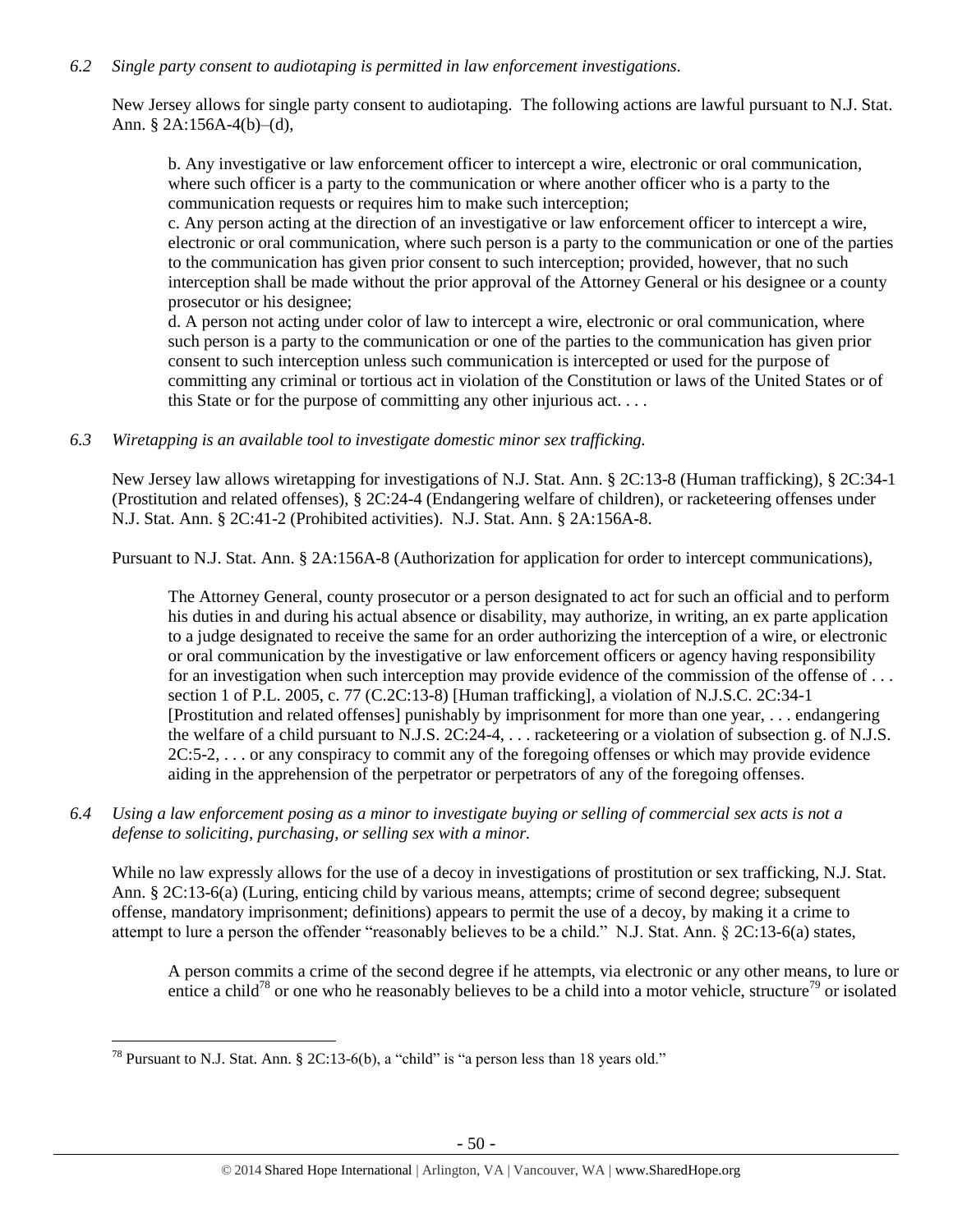area, or to meet or appear at any other place, with a purpose to commit a criminal offense with or against the child.

6.4.1. Recommendation: Expand the ability of law enforcement to investigate commercial sexual exploitation crimes against children by amending N.J. Stat. Ann. § 2C:13-8[1] (Human trafficking), N.J. Stat. Ann. § 2C:13-9 (Human trafficking in the second degree), N.J. Stat. Ann. § 2C:34-1(b) (Prostitution and related offenses), and N.J. Stat. Ann. § 2C:24-4(b) (Endangering welfare of children) to eliminate any possible defense that the "victim" was actually a law enforcement agent or officer.

### *6.5 Using the Internet to investigate buyers and traffickers is a permissible investigative technique.*

While no law expressly allows for investigation using the Internet, law enforcement can likely use electronic means for investigation under N.J. Stat. Ann. § 2C:13-6(a) (Luring, enticing child by various means, attempts; crime of second degree; subsequent offense, mandatory imprisonment; definitions).<sup>80</sup>

6.5.1. Recommendation: Amend N.J. Stat. Ann. § 2C:13-6(a) (Luring, enticing child by various means, attempts; crime of second degree; subsequent offense, mandatory imprisonment; definitions) to specifically permit law enforcement to use the Internet to investigate buyers and traffickers.

### *6.6 Law enforcement and child welfare agencies are mandated to promptly report missing and recovered children.*

Law enforcement must report missing and recovered minors in New Jersey. Under N.J. Stat. Ann. § 52:17B-9.8 (Powers, duties of unit), the Department of Law and Public Safety shall,

a. Coordinate, file and investigate all missing persons cases in this State, and cooperate with local law enforcement officials and federal law enforcement officials in the creation of a centralized office on missing persons in this State;

c. Collect and maintain data on missing persons and unidentified bodies in this State and throughout the United States;

d. Coordinate efforts with other states and with the federal government in the investigation of cases involving missing persons or unidentified bodies;

. . . .

. . . .

Additionally, pursuant to N.J. Stat. Ann. § 52:17B-217 (Actions relative to high risk missing person or child), if the missing person is a child,

b. The lead law enforcement agency shall promptly notify all law enforcement agencies within the State and, if deemed appropriate, law enforcement agencies in adjacent states or jurisdictions of the information that may aid in the prompt location and safe return of the high risk missing person.

c. Local law enforcement agencies that receive notification from the lead law enforcement agency pursuant to subsection b. of this section shall forward that information immediately to their officers and members.

 $\overline{a}$  $^{79}$  Pursuant to N.J. Stat. Ann. § 2C:13-6(b), "structure" is defined as "any building, room, ship, vessel or airplane and also any place adapted for overnight accommodation of persons, or for carrying on business therein, whether or not a person is actually present."

<sup>80</sup> *See supra* Section 6.4 for the relevant provisions of N.J. Stat. Ann. § 2C:13-6(a).